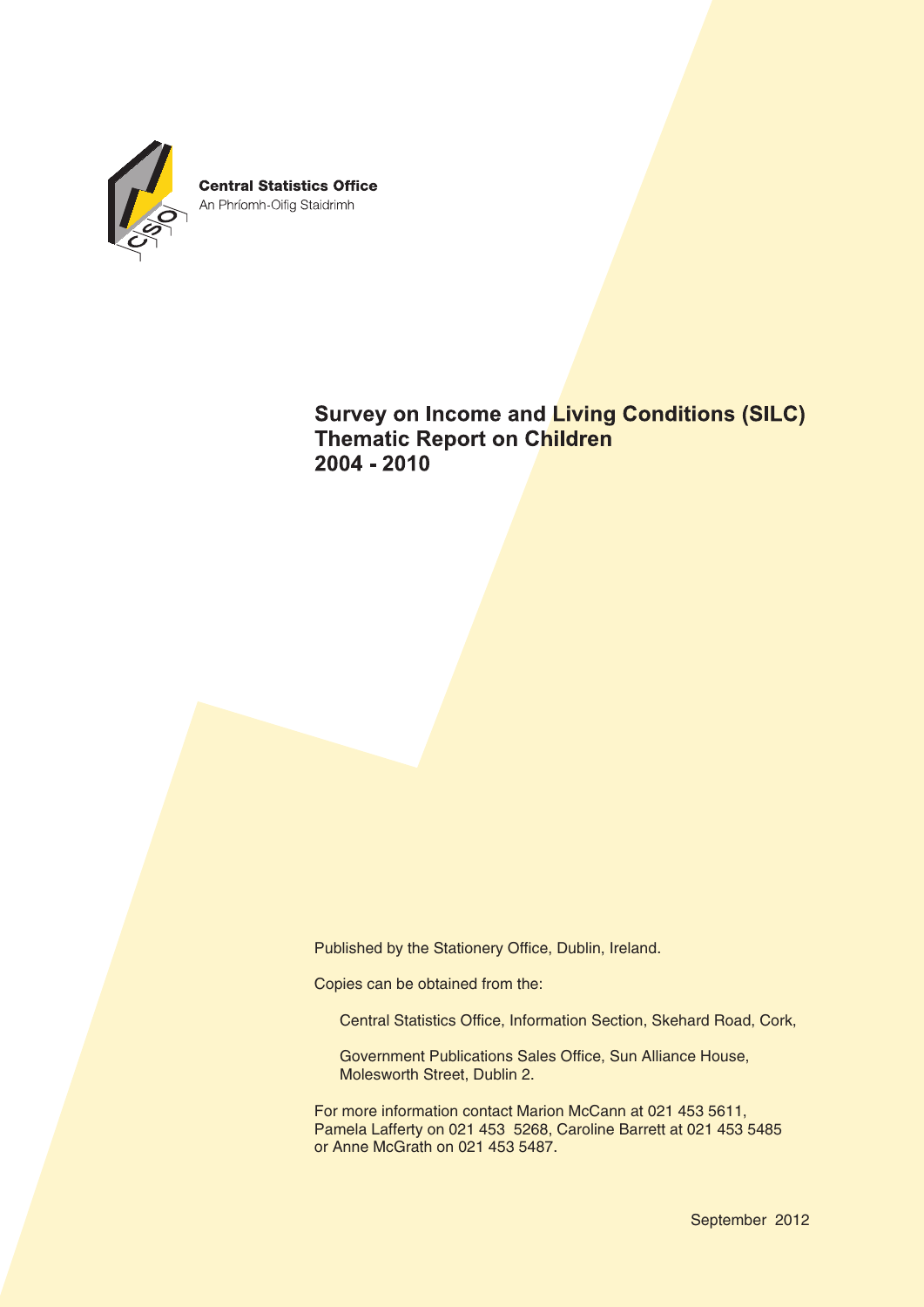### © Government of Ireland 2012

Material compiled and presented by the Central Statistics Office.

Reproduction is authorised, except for commercial purposes, provided the source is acknowledged.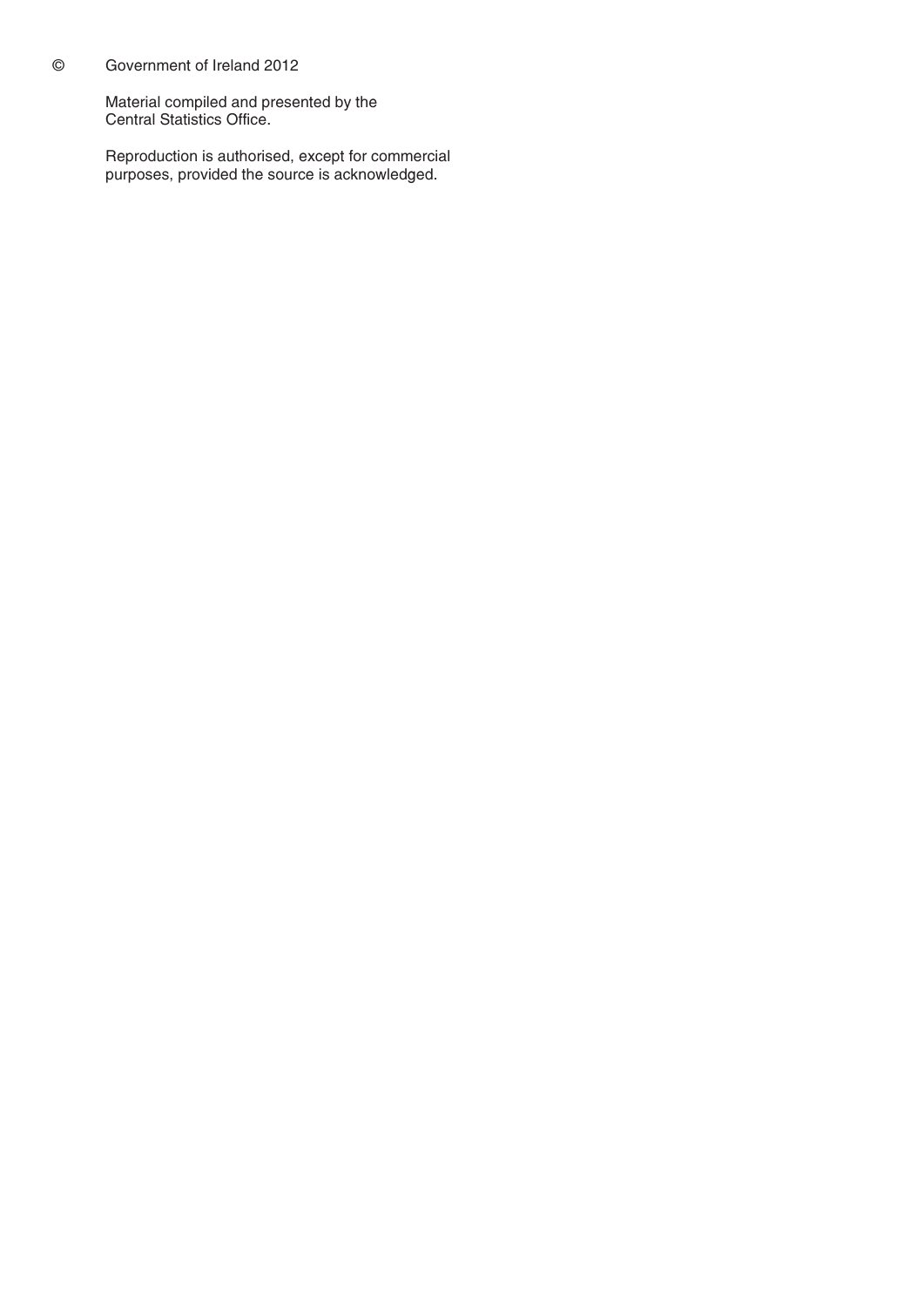# **Contents**

**Page**

|                   | <b>Introduction and background</b>            | 5  |
|-------------------|-----------------------------------------------|----|
|                   | Profile of Children aged less than 18 in 2010 | 7  |
| <b>Chapter 1</b>  | Income                                        | 9  |
| <b>Chapter 2</b>  | At risk of proverty                           | 19 |
| <b>Chapter 3</b>  | Level of enforced deprivation                 | 29 |
| <b>Chapter 4</b>  | Consistent poverty                            | 39 |
| <b>Appendix 1</b> | Sample size                                   | 45 |
| <b>Appendix 2</b> | <b>Background Notes</b>                       | 51 |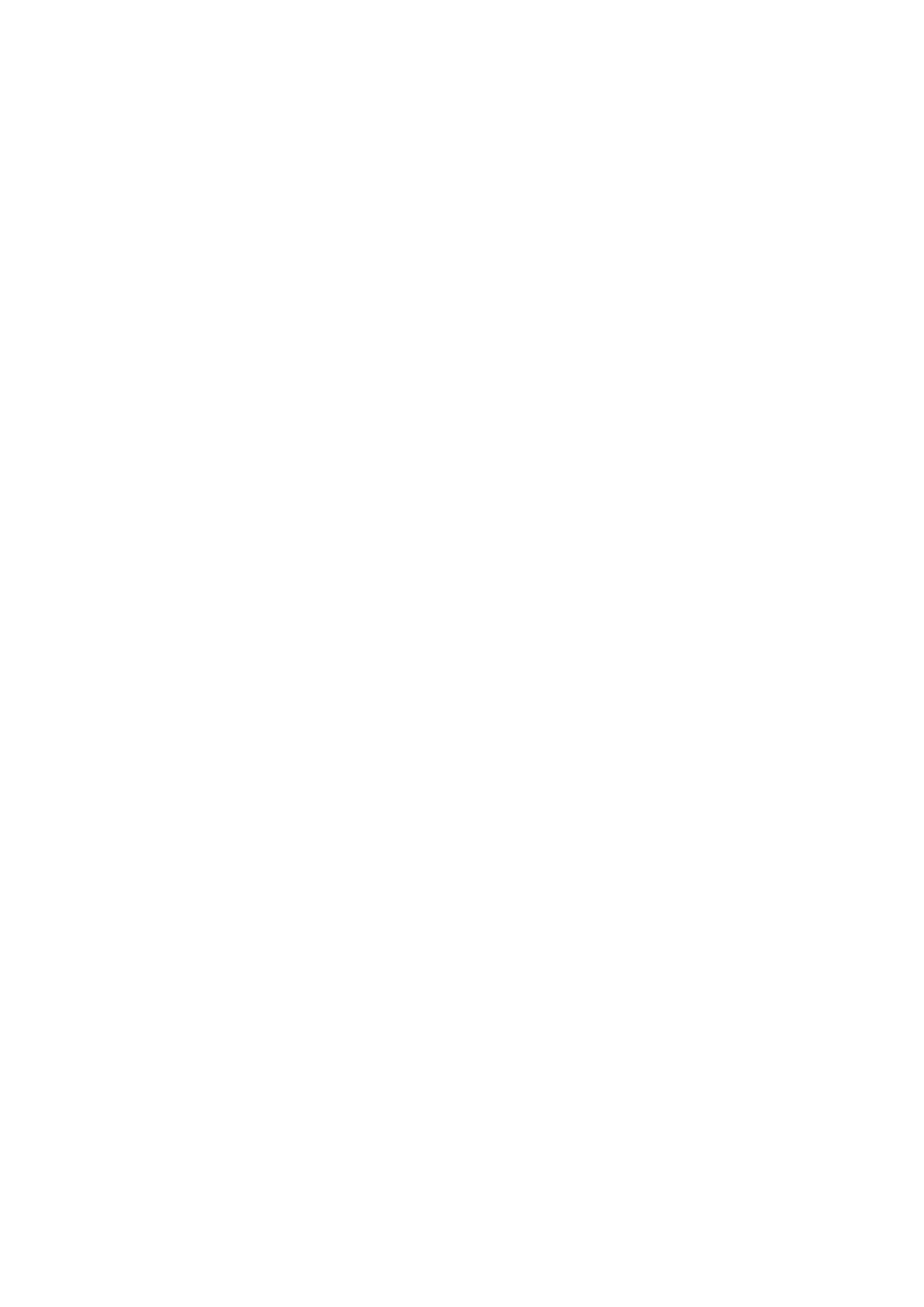# **Introduction and Background**

Annual SILC data has previously been published from 2004 to 2010 on income, poverty and deprivation rates. Further analysis of this data has now been carried out to specifically look at the circumstances of children, those aged less than 18 years. In the majority of tables, the analysis is presented for all persons living in households with children, compared with persons living in households without children. Some tables in this report also compare age groups of the overall population. Also contained in this publication is a further breakdown of income, which details child-related social transfers separately.

### **Summary of main findings**

- ◆ In 2010, the average income (ie equivalised gross weekly disposable income) of individuals living in households with children was €482.83, down 8.8% on the 2009 figure of €529.20. This compares with an income for those living in households without children of €575.15 in 2010, down 2.1% on the 2009 figure of €587.32. *See table 1b.*
- $\bullet$  In 2010 the at risk of poverty rate for those living in households with children was 18.7% compared with the rate of 11.8% for those in households without children. A similar pattern is evident between these two household types across all years. *See table 2a.*
- ♦ Excluding family allowances from the analysis for 2010 would increase the at risk of poverty rate for persons living in households with children from 18.7% to 38.6%. This shows the effect that such family related social transfers had in shielding individuals from poverty in households with children. *See table 2a.*
- ◆ Among children, the highest at risk of poverty rate in all years occured in the 12-17 age band. This rate was 26.1% in 2010 compared with a rate of 19.2% for 6-11 year olds and a rate of 12.0% for children in the 0-5 year old band. *See table 2b*.
- The level of enforced deprivation (lacking two or more basic items) for individuals living in households with children was 28.2% in 2010 compared with a level of 14.6% for those living in households without children. *See table 3a.*
- ◆ In all years the rate of consistent poverty was higher for individuals living in households with children than for those living in households without children (8.0% compared with 3.8% respectively in 2010). *See table 4a*.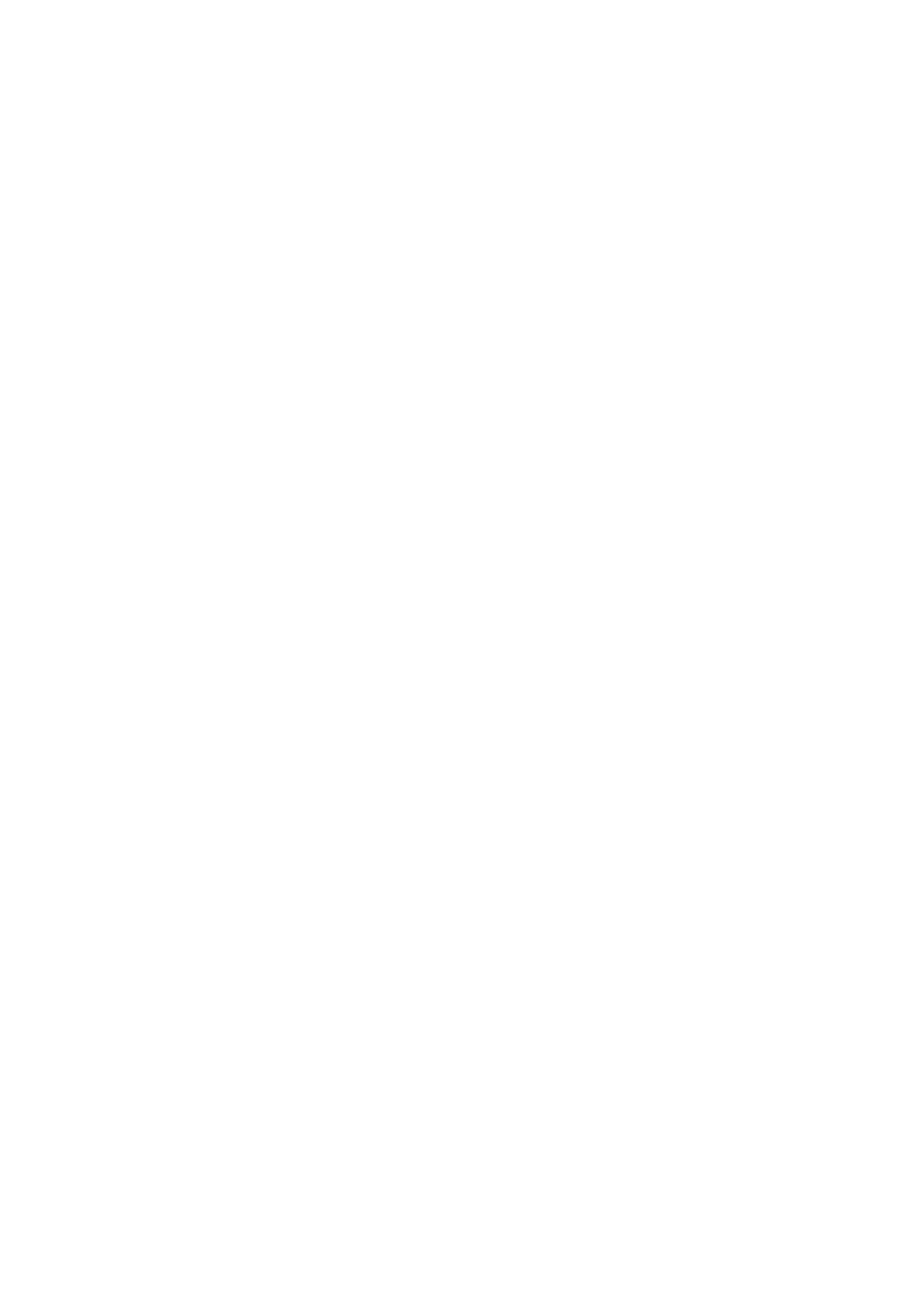# Profile of children aged less than 18 in 2010

An overview according to SILC of the population of children aged less than 18 years is shown below. *Figure 1a* shows that children were roughly equally divided into the age groups zero to five, six to eleven and twelve to seventeen. These age subgroups are used in this publication. *See table A.*



**Fig 1a Composition of the populationof children by age group, SILC 2010**

The following household types are used for this publication and the 2010 proportions are shown in *figure 1b*:

- 1 adult with children under 18 years of age 2 adults with one or two children under 18 years of age 2 adults with three or more children under 18 years of age
- Other households with children



# **Fig 1b Compositionof the population of childrenby**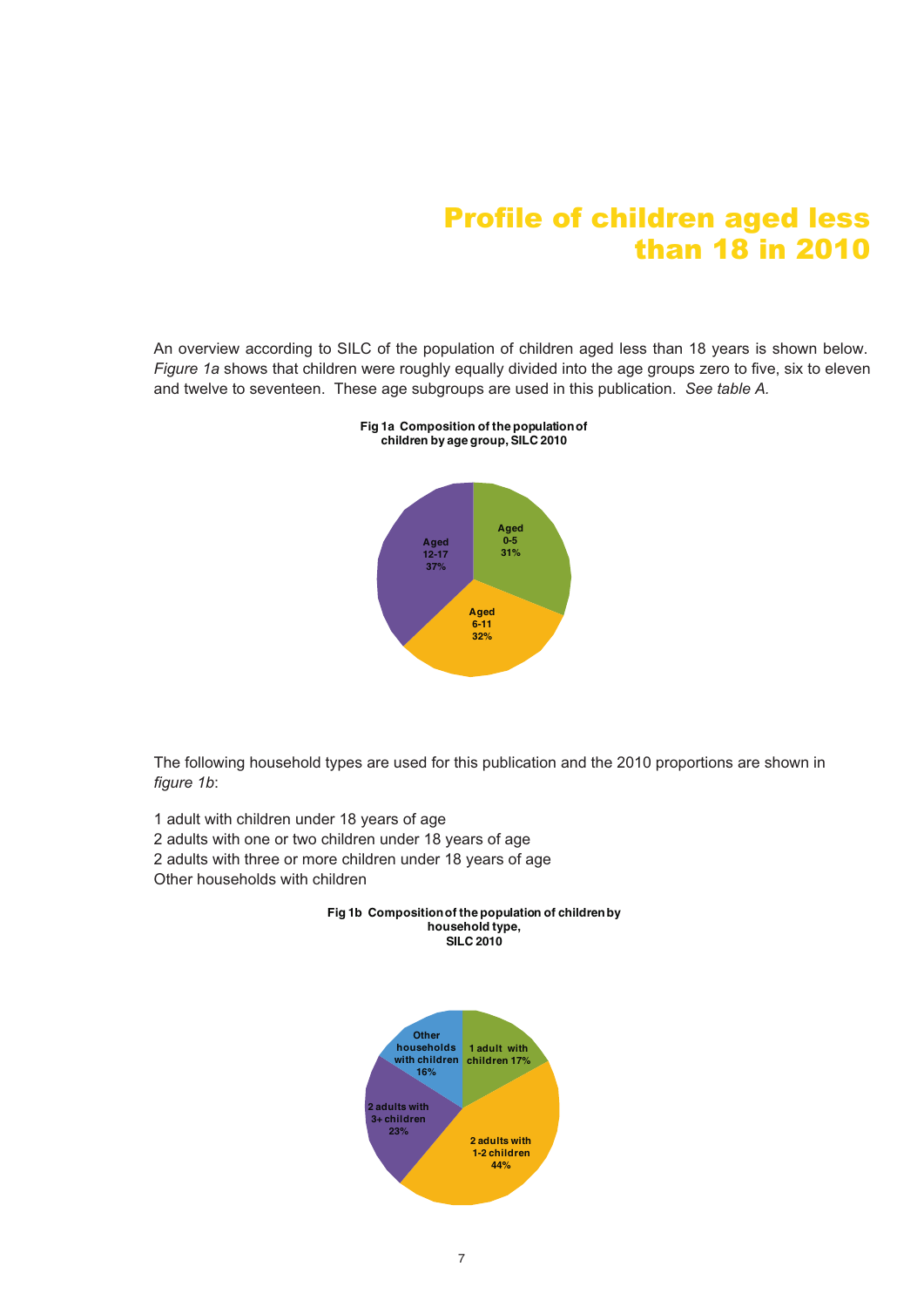# **Table A Profile of child population (aged under 18), SILC 2009 and 2010**

|                                                       |      | $\frac{0}{0}$ |
|-------------------------------------------------------|------|---------------|
| <b>Children</b>                                       | 2009 | 2010          |
| <b>Sex</b>                                            |      |               |
| Male                                                  | 51.0 | 51.3          |
| Female                                                | 49.0 | 48.7          |
| Age group                                             |      |               |
| $0 - 5$                                               | 31.0 | 31.5          |
| $6 - 11$                                              | 33.3 | 31.5          |
| $12 - 17$                                             | 35.7 | 37.0          |
| <b>Principal Economic Status of head of household</b> |      |               |
| At work                                               | 63.0 | 58.6          |
| Unemployed                                            | 15.0 | 14.7          |
| Home duties, student, retired, ill/disabled           | 21.6 | 25.2          |
| <b>Household Composition</b>                          |      |               |
| 1 adult, with children under 18                       | 16.8 | 17.5          |
| 2 adults, 1-2 children under 18                       | 38.8 | 43.4          |
| 2 adults, 3+ children under 18                        | 24.5 | 23.1          |
| Other households with children                        | 19.9 | 16.0          |
| Number of persons at work in the household            |      |               |
| 0                                                     | 24.2 | 24.3          |
| 1                                                     | 38.4 | 42.5          |
| $2+$                                                  | 37.3 | 33.2          |
| <b>Tenure status</b>                                  |      |               |
| Owner-occupied                                        | 68.0 | 66.8          |
| Rented                                                | 32.0 | 33.2          |
| Urban/rural location                                  |      |               |
| Urban areas                                           | 61.8 | 61.4          |
| Rural areas                                           | 38.2 | 38.6          |
| Region                                                |      |               |
| Border, Midland, West                                 | 27.3 | 26.7          |
| South and East                                        | 72.7 | 73.3          |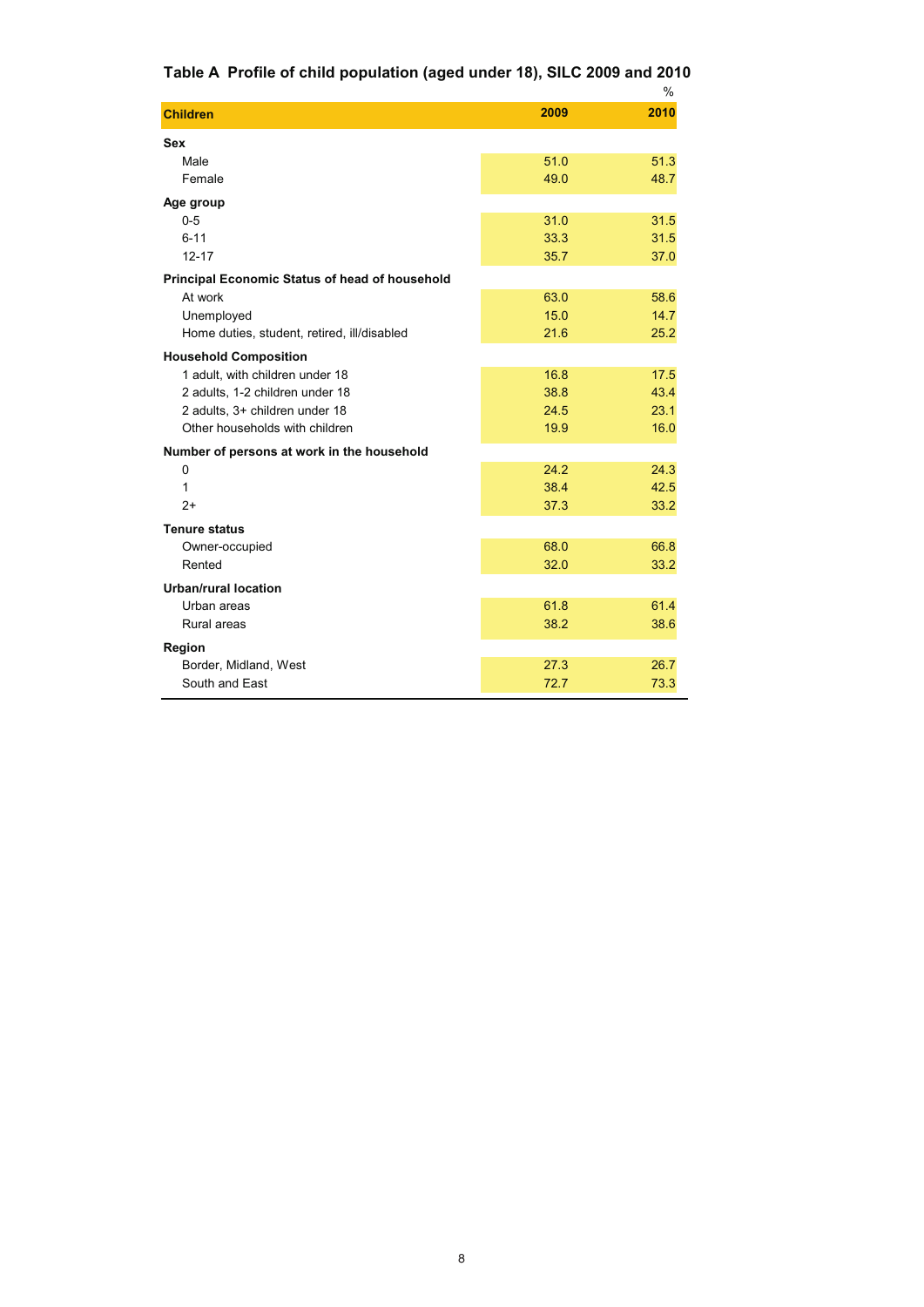# Chapter 1

# Income of households with and without children

In 2010 average weekly gross household income for households with children was €1,184.00, a decrease of 8.1% on the 2009 figure of €1,288.33. Households without children had an average weekly gross income of €902.23 in 2010, a decrease of 2.4% on 2009. *See table 1a.*

Gross household income was higher in households with children than it was for households without children. *See table 1a and figure 1.1 below.*



However, when household income is equivalised to take account of the household size and composition, households with children have a lower average equivalised disposable income. *See table 1b and figure 1.2.*

For example, in 2010 gross household income where no children were present was 76% of gross household income in households with children. After equivalisation, disposable income per person was 19% higher for individuals living in households without children than for individuals living in households with children. Individuals living in households without children had consistently higher equivalised disposable income than those living in households with children in all years.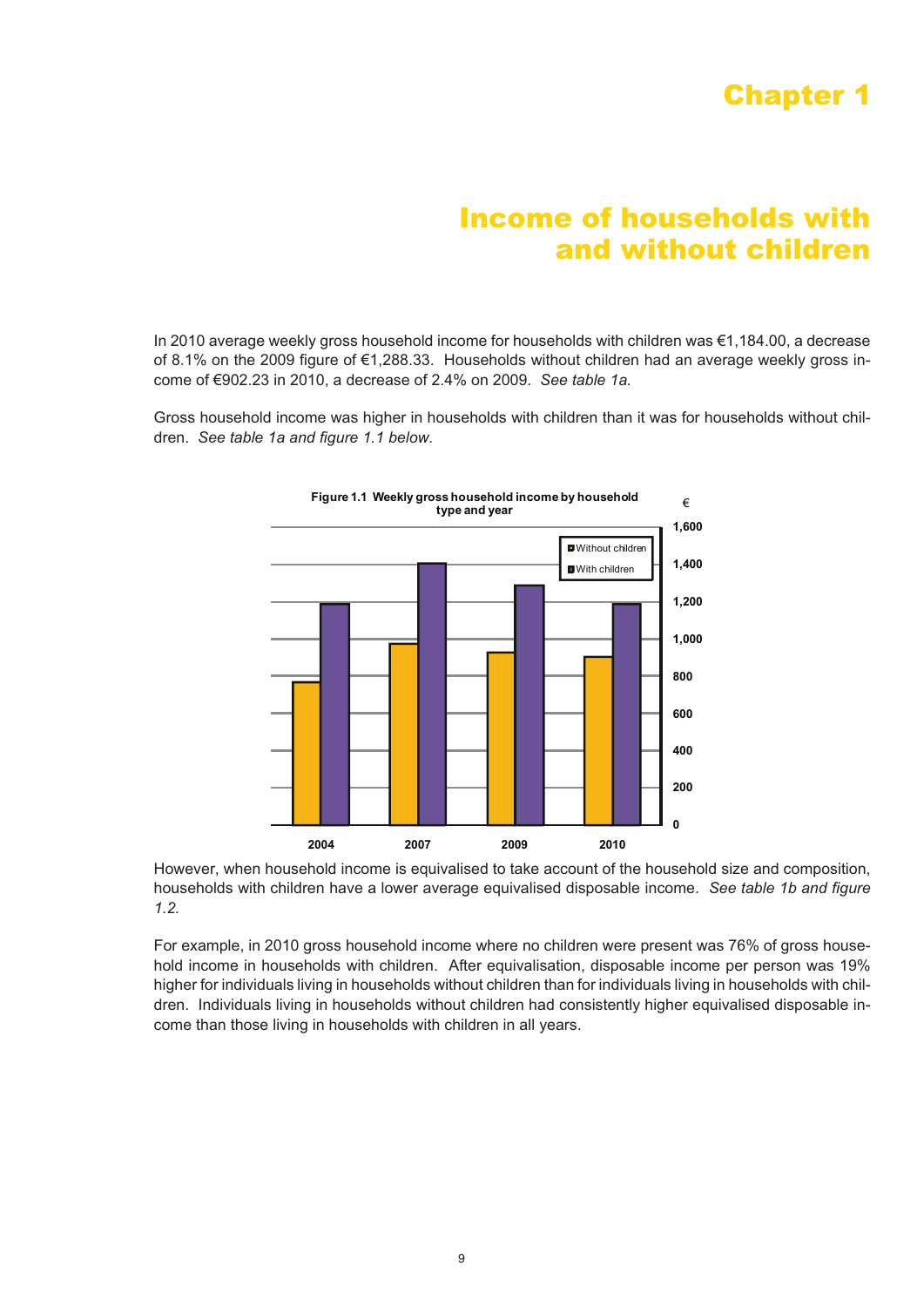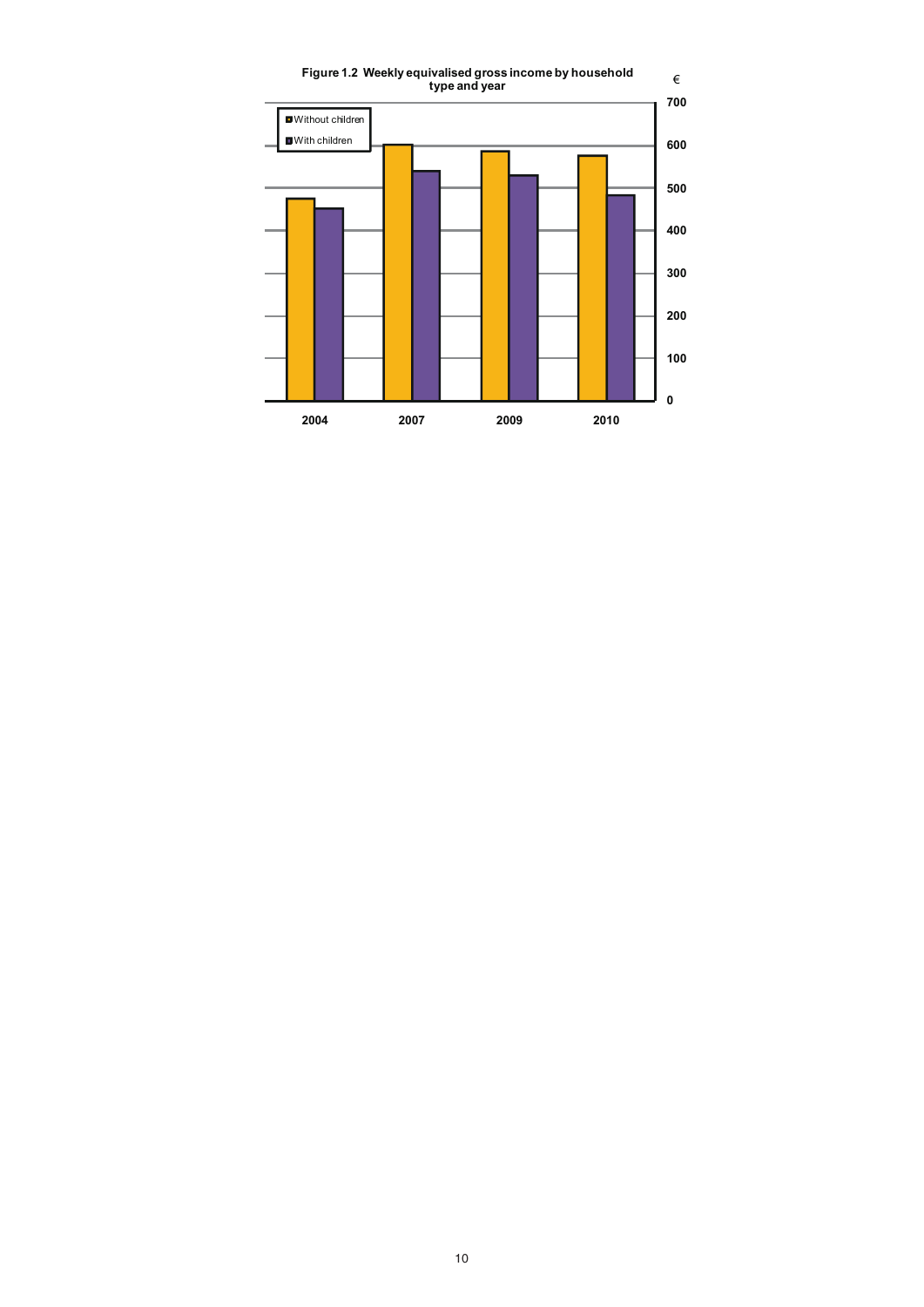| and year (2010, 2009)                          |                                          |                                    |              |                                          |                                    | All households |
|------------------------------------------------|------------------------------------------|------------------------------------|--------------|------------------------------------------|------------------------------------|----------------|
|                                                |                                          | 2010                               |              |                                          | 2009                               |                |
| Household type                                 | without children $<$ 18<br>In households | In households<br>with children <18 | <b>State</b> | without children $<$ 18<br>In households | In households<br>with children <18 | <b>State</b>   |
| Average Weekly Household Income                | Ψ                                        | Ψ                                  | Ψ            | Ψ                                        | Ψ                                  | Ψ              |
| Direct Income                                  |                                          |                                    |              |                                          |                                    |                |
| Employee income                                | 469.67                                   | 679.18                             | 554.20       | 469.28                                   | 764.62                             | 601.11         |
| Employer's social insurance contributions      | 50.64                                    | 79.31                              | 62.21        | 50.65                                    | 82.91                              | 65.05          |
| Cash benefits or losses from self-employment   | 51.96                                    | 121.76                             | 80.12        | 74.35                                    | 145.22                             | 105.99         |
| Other direct income                            | 25.03                                    | 20.93                              | 23.37        | 33.68                                    | 17.91                              | 26.64          |
| Total direct income                            | 597.30                                   | 901.18                             | 719.90       | 627.96                                   | 1,010.66                           | 798.79         |
| Social Transfers                               |                                          |                                    |              |                                          |                                    |                |
| Unemployment benefits                          | 45.78                                    | 80.67                              | 59.86        | 36.05                                    | 58.43                              | 46.04          |
| Old-age benefits                               | 190.15                                   | 17.00                              | 120.29       | 188.40                                   | 27.46                              | 116.56         |
| Family allowances (child related) <sup>1</sup> | 0.50                                     | 79.32                              | 32.30        | 1.55                                     | 82.52                              | 37.69          |
| Family allowances (remainder) <sup>2</sup>     | 9.43                                     | 59.51                              | 29.64        | 9.24                                     | 56.88                              | 30.50          |
| Housing allowances                             | 11.08                                    | 10.18                              | 10.72        | 11.34                                    | 9.64                               | 10.58          |
| Other social transfers                         | 47.99                                    | 36.14                              | 43.21        | 50.11                                    | 42.74                              | 46.82          |
| Total social transfers                         | 304.93                                   | 282.82                             | 296.01       | 296.69                                   | 277.67                             | 288.20         |
| <b>Gross Income</b>                            | 902.23                                   | 1,184.00                           | 1,015.91     | 924.65                                   | 1,288.33                           | 1,086.99       |
| Tax and Social Contributions                   |                                          |                                    |              |                                          |                                    |                |
| Tax on income and social contributions         | 99.62                                    | 141.99                             | 116.72       | 108.02                                   | 167.58                             | 134.61         |
| Employer's social insurance contributions      | 50.64                                    | 79.31                              | 62.21        | 50.65                                    | 82.91                              | 65.05          |
| Regular inter-household cash transfers paid    | 6.03                                     | 7.26                               | 6.53         | 2.59                                     | 5.89                               | 4.06           |
| Total Tax and Social Contributions             | 156.30                                   | 228.57                             | 185.46       | 161.26                                   | 256.39                             | 203.72         |
| Net Disposable Income                          | 745.93                                   | 955.43                             | 830.46       | 763.39                                   | 1,031.94                           | 883.27         |
| Household size (persons per household)         | 1.89                                     | 3.88                               | 2.69         | 1.89                                     | 3.95                               | 2.81           |
|                                                |                                          |                                    |              |                                          |                                    |                |

Table 1a Weekly net disposable household income by household type, breakdown of weekly net disposable income Table 1a Weekly net disposable household income by household type, breakdown of weekly net disposable income

<sup>1</sup> Family Allowances (child related) = Child Benefit + Family Income Supplement + Back to School Allowance Family Allowances (child related) = Child Benefit + Family Income Supplement + Back to School Allowance

<sup>2</sup> Family Allowances (remainder) = Maternity Benefit + Adoptive Benefit + Supplementary Welfare Allowance + Carer's Allowances + Single Parent Allowances + Orphan's Allowance + Respite Care and Diet +<br>Health and Safety + Family Allowances (remainder) = Maternity Benefit + Adoptive Benefit + Supplementary Welfare Allowance + Carer's Allowances + Single Parent Allowances + Orphan's Allowance + Respite Care and Diet + Health and Safety + Guardian's Allowances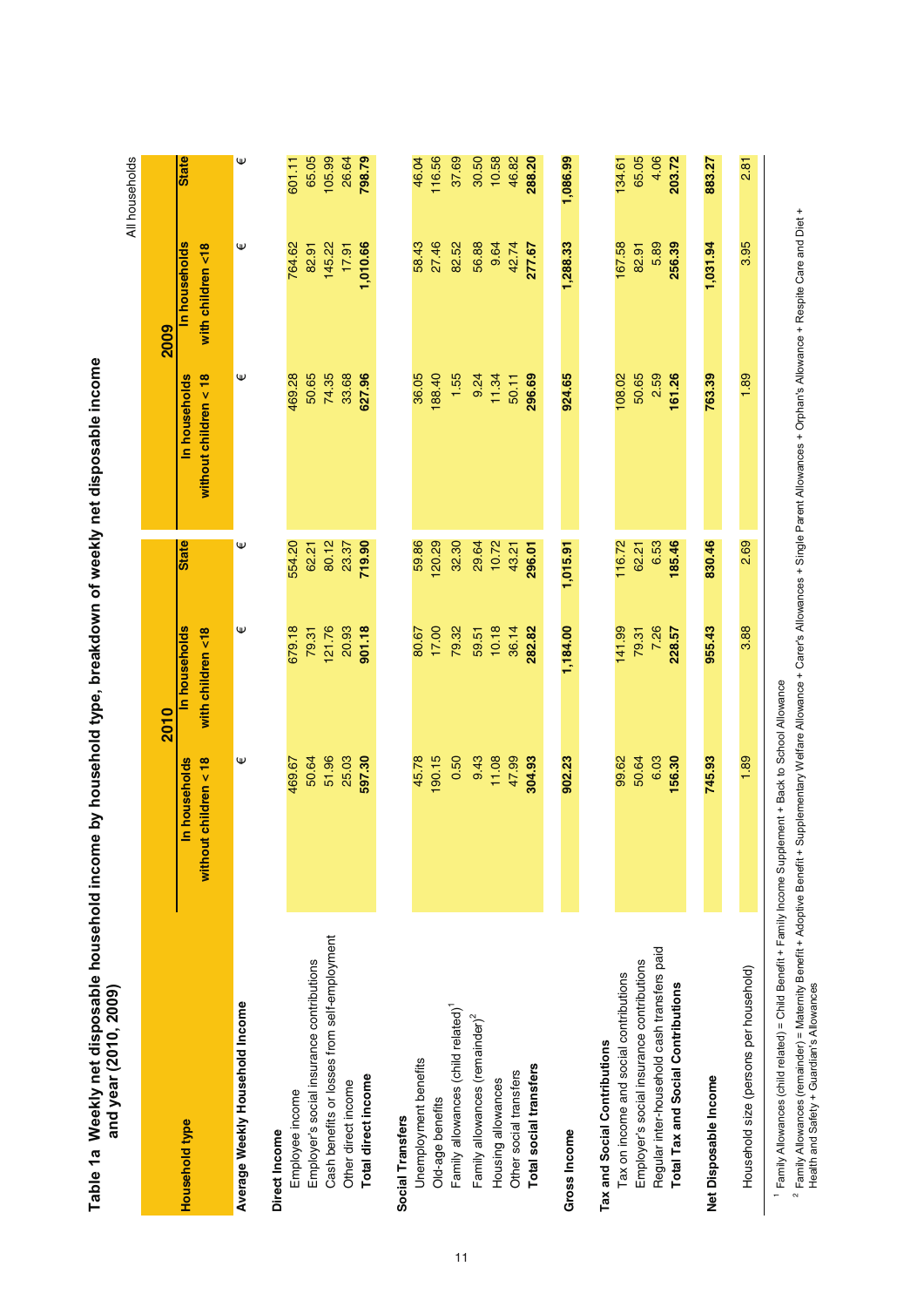| anu year (2006, 2007 /                         |                                          |                                    |              |                                        |                                    | All households |
|------------------------------------------------|------------------------------------------|------------------------------------|--------------|----------------------------------------|------------------------------------|----------------|
|                                                |                                          | 2008                               |              |                                        | <b>2007</b>                        |                |
| Household type                                 | without children $<$ 18<br>In households | In households<br>with children <18 | <b>State</b> | without children < 18<br>In households | In households<br>with children <18 | <b>State</b>   |
| Average Weekly Household Income                | Ψ                                        | Ψ                                  | Ψ            | Ψ                                      | Ψ                                  | Ψ              |
| Direct Income                                  |                                          |                                    |              |                                        |                                    |                |
| Employee income                                | 497.26                                   | 833.23                             | 656.45       | 518.61                                 | 827.28                             | 641.22         |
| Employer's social insurance contributions      | 57.24                                    | 91.27                              | 73.36        | 58.26                                  | 95.17                              | 72.86          |
| Cash benefits or losses from self-employment   | 85.22                                    | 170.32                             | 125.54       | 98.22                                  | 195.15                             | 139.58         |
| Other direct income                            | 52.62                                    | 41.07                              | 47.15        | 61.24                                  | 56.60                              | 58.86          |
| Total direct income                            | 692.34                                   | 1,135.88                           | 902.50       | 736.34                                 | 1,174.20                           | 912.52         |
| Social Transfers                               |                                          |                                    |              |                                        |                                    |                |
| Unemployment benefits                          | 33.83                                    | 38.14                              | 35.87        | 25.36                                  | 39.54                              | 31.43          |
| Old-age benefits                               | 174.71                                   | 26.18                              | 104.33       | 153.23                                 | 19.86                              | 96.52          |
| Family allowances (child related) <sup>1</sup> | 1.44                                     | 77.79                              | 37.62        | 1.91                                   | 86.45                              | 37.31          |
| Family allowances (remainder) <sup>2</sup>     | 9.87                                     | 42.80                              | 25.47        | 8.37                                   | 42.00                              | 22.17          |
| Housing allowances                             | 10.63                                    | 8.34                               | 9.54         | 9.19                                   | 8.91                               | 9.05           |
| Other social transfers                         | 48.78                                    | 42.19                              | 45.66        | 39.69                                  | 33.79                              | 37.43          |
| <b>Total social transfers</b>                  | 279.25                                   | 235.45                             | 258.50       | 237.75                                 | 230.55                             | 233.90         |
| <b>Gross Income</b>                            | 971.59                                   | 1,371.33                           | 1,161.00     | 974.09                                 | 1,404.75                           | 1,146.42       |
| Tax and Social Contributions                   |                                          |                                    |              |                                        |                                    |                |
| Tax on income and social contributions         | 113.39                                   | 173.27                             | 141.76       | 122.94                                 | 183.66                             | 146.73         |
| Employer's social insurance contributions      | 57.24                                    | 91.27                              | 73.36        | 58.26                                  | 95.17                              | 72.86          |
| Regular inter-household cash transfers paid    | 5.31                                     | 6.73                               | 5.98         | 6.31                                   | 8.28                               | 7.17           |
| <b>Total Tax and Social Contributions</b>      | 175.94                                   | 271.27                             | 221.11       | 187.51                                 | 287.11                             | 226.76         |
|                                                | 795.65                                   | 1,100.06                           | 939.89       | 786.58                                 | 1,117.64                           | 919.66         |
| Net Disposable Income                          |                                          |                                    |              |                                        |                                    |                |
| Household size (persons per household)         | 1.93                                     | 4.05                               | 2.94         | 2.12                                   | 4.19                               | 3.00           |
|                                                |                                          |                                    |              |                                        |                                    |                |

Table 1a Weekly net disposable household income by household type, breakdown of weekly net disposable income<br>and vaar (2008–2007) Table 1a Weekly net disposable household income by household type, breakdown of weekly net disposable income **and year (2008, 2007)**

Family Allowances (child related) = Child Benefit + Family Income Supplement + Back to School Allowance

Family Allowances (remainder) = Maternity Benefit + Adoptive Benefit + Supplementary Welfare Allowance + Carer's Allowances + Single Parent Allowances + Orphan's Allowance + Respite Care and Diet +

Health and Safety + Guardian's Allowances

 $\circ$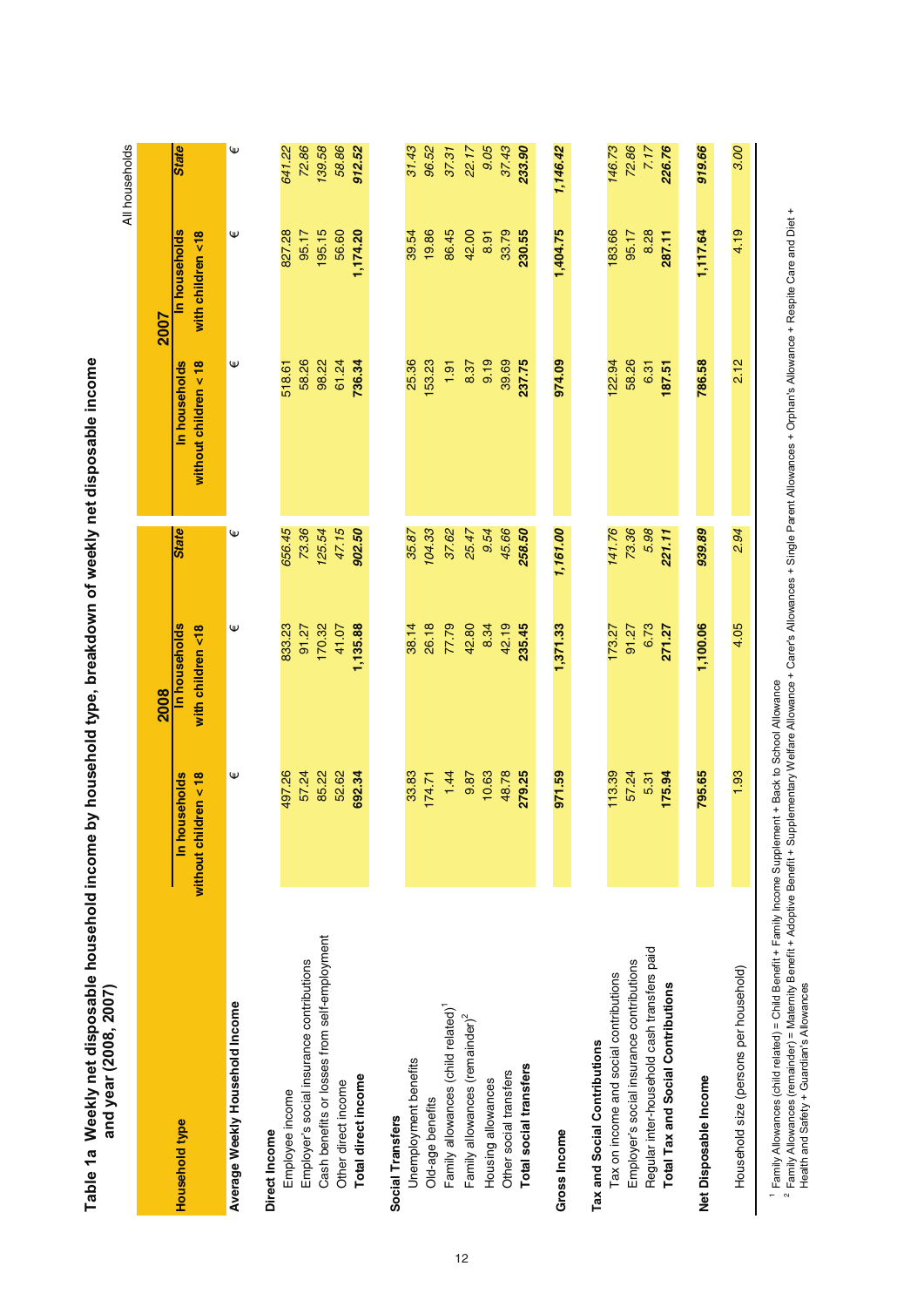| ・さくらくりょう                 |                        |
|--------------------------|------------------------|
|                          |                        |
| i<br>S                   |                        |
|                          |                        |
|                          |                        |
|                          |                        |
|                          |                        |
|                          |                        |
|                          |                        |
|                          | I                      |
|                          |                        |
|                          |                        |
| et dis<br>֦ׅ֚֚֚֬֡֡֡֡֡֡֡֝ |                        |
| l                        |                        |
| $M = -1.1$               | and year <sup>17</sup> |
| Table 1a V               |                        |

|                                                                                                                      |                                          |                                    |                 |                                        |                                           | All households  |
|----------------------------------------------------------------------------------------------------------------------|------------------------------------------|------------------------------------|-----------------|----------------------------------------|-------------------------------------------|-----------------|
|                                                                                                                      |                                          | 2006                               |                 |                                        | 2005                                      |                 |
| Household type                                                                                                       | In households<br>without children $<$ 18 | In households<br>with children <18 | <b>State</b>    | In households<br>without children < 18 | <b>In households</b><br>with children <18 | <b>State</b>    |
| Average Weekly Household Income                                                                                      | Ψ                                        | Ψ                                  | Ψ               | Ψ                                      | Ψ                                         | Ψ               |
| Direct Income                                                                                                        |                                          |                                    |                 |                                        |                                           |                 |
| Employee income                                                                                                      | 482.35                                   | 771.36                             | 600.47          | 41.43                                  | 698.52                                    | 559.68          |
| Cash benefits or losses from self-employment<br>Employer's social insurance contributions                            | 135.34<br>59.21                          | 171.31<br>95.77                    | 74.15<br>150.04 | 52.75<br>81.24                         | 84.12<br>202.67                           | 67.18<br>137.10 |
| Other direct income                                                                                                  | 29.93                                    | 26.08                              | 28.36           | 25.26                                  | 22.39                                     | 23.94           |
| Total direct income                                                                                                  | 706.83                                   | 1,064.53                           | 853.02          | 600.68                                 | 1,007.69                                  | 787.90          |
| Social Transfers                                                                                                     |                                          |                                    |                 |                                        |                                           |                 |
| Unemployment benefits                                                                                                | 21.24                                    | 25.56                              | 23.01           | 18.70                                  | 23.49                                     | 20.90           |
| Old-age benefits                                                                                                     | 139.70                                   | 16.92                              | 89.52           | 139.96                                 | 22.90                                     | 86.12           |
| Family allowances (child related) <sup>1</sup>                                                                       | 2.48                                     | 72.27                              | 31.00           | 1.70                                   | 57.12                                     | 27.19           |
| Family allowances (remainder) <sup>2</sup>                                                                           | 6.45                                     | 38.16                              | 19.41           | 4.56                                   | 33.08                                     | 17.68           |
| Housing allowances                                                                                                   | 7.68                                     | 8.17                               | 7.88            | 8.14                                   | 8.34                                      | 8.23            |
| Other social transfers                                                                                               | 33.48                                    | 29.00                              | 31.65           | 32.34                                  | 29.11                                     | 30.86           |
| Total social transfers                                                                                               | 211.02                                   | 190.07                             | 202.46          | 205.40                                 | 174.05                                    | 190.98          |
|                                                                                                                      |                                          |                                    |                 |                                        |                                           |                 |
| Gross Income                                                                                                         | 917.85                                   | 1,254.60                           | 1,055.48        | 806.08                                 | 1,181.75                                  | 978.88          |
| Tax and Social Contributions                                                                                         |                                          |                                    |                 |                                        |                                           |                 |
| Tax on income and social contributions                                                                               | 113.70                                   | 167.32                             | 135.61          | 101.92                                 | 157.34                                    | 127.41          |
| Employer's social insurance contributions                                                                            | 59.21                                    | 95.77                              | 74.15           | 52.75                                  | 84.12                                     | 67.18           |
| Regular inter-household cash transfers paid                                                                          | 8.25                                     | 10.75                              | 9.27            | 7.11                                   | 9.44                                      | 8.18            |
| Total Tax and Social Contributions                                                                                   | 181.15                                   | 273.84                             | 219.03          | 161.78                                 | 250.90                                    | 202.77          |
| Net Disposable Income                                                                                                | 736.70                                   | 980.76                             | 836.44          | 644.30                                 | 930.85                                    | 776.11          |
|                                                                                                                      |                                          |                                    |                 |                                        |                                           |                 |
| Household size (persons per household)                                                                               | 1.99                                     | 4.08                               | 2.85            | 1.97                                   | 4.11                                      | 2.95            |
| <sup>1</sup> Family Allowances (child related) = Child Benefit + Family Income Supplement + Back to School Allowance |                                          |                                    |                 |                                        |                                           |                 |

<sup>2</sup> Family Allowances (remainder) = Maternity Benefit + Adoptive Benefit + Supplementary Welfare Allowance + Carer's Allowances + Single Parent Allowances + Orphan's Allowance + Respite Care and Diet +<br>Health and Safety + Family Allowances (remainder) = Maternity Benefit + Adoptive Benefit + Supplementary Welfare Allowance + Carer's Allowances + Single Parent Allowances + Orphan's Allowance + Respite Care and Diet + Health and Safety + Guardian's Allowances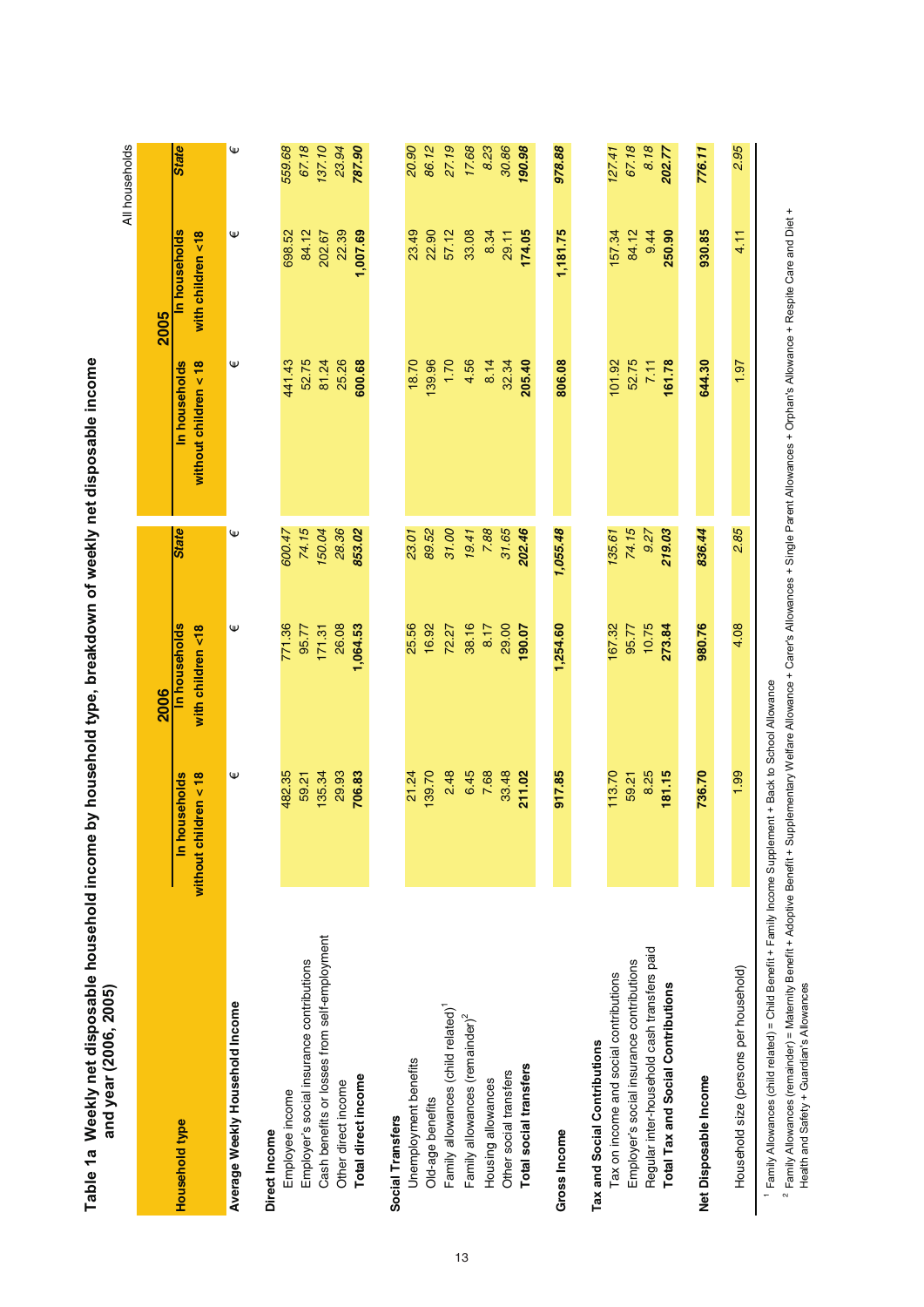# Table 1a Weekly net disposable household income by household type, breakdown of weekly Table 1a Weekly net disposable household income by household type, breakdown of weekly net disposable income and year (2004) **net disposable income and year (2004)**

|                                                |                                        |                                    | All households |
|------------------------------------------------|----------------------------------------|------------------------------------|----------------|
|                                                |                                        | 2004                               |                |
| Household type                                 | without children < 18<br>In households | In households<br>with children <18 | <b>State</b>   |
| Average Weekly Household Income                | Ψ                                      | Ψ                                  | Ψ              |
| Direct Income                                  |                                        |                                    |                |
| Employee income                                | 413.27                                 | 724.22                             | 545.38         |
| Employer's social insurance contributions      | 48.21                                  | 87.48                              | 64.89          |
| Cash benefits or losses from self-employment   | 91.07                                  | 197.63                             | 136.34         |
| Other direct income                            | 27.71                                  | 14.45                              | 22.07          |
| Total direct income                            | 580.26                                 | 1,023.79                           | 768.69         |
| Social Transfers                               |                                        |                                    |                |
| Unemployment benefits                          | 17.68                                  | 31.23                              | 23.44          |
| Old-age benefits                               | 126.03                                 | 15.63                              | 79.13          |
| Family allowances (child related) <sup>1</sup> | 1.58                                   | 57.10                              | 25.16          |
| Family allowances (remainder) <sup>2</sup>     | 4.23                                   | 28.01                              | 14.33          |
| Housing allowances                             | 7.85                                   | 6.51                               | 7.29           |
| Other social transfers                         | 29.94                                  | 23.41                              | 27.17          |
| <b>Total social transfers</b>                  | 187.31                                 | 161.89                             | 176.51         |
| Gross Income                                   | 767.57                                 | 1,185.68                           | 945.20         |
| Tax and Social Contributions                   |                                        |                                    |                |
| Tax on income and social contributions         | 98.10                                  | 180.76                             | 133.22         |
| Employer's social insurance contributions      | 48.21                                  | 87.48                              | 64.89          |
| Regular inter-household cash transfers paid    | 6.43                                   | 7.15                               | 6.74           |
| <b>Total Tax and Social Contributions</b>      | 152.74                                 | 275.40                             | 204.85         |
|                                                |                                        |                                    |                |
| Net Disposable Income                          | 614.83                                 | 910.28                             | 740.35         |
| Household size (persons per household)         | 1.98                                   | 4.16                               | 2.91           |
|                                                |                                        |                                    |                |

1 Family Allowances (child related) = Child Benefit + Family Income Supplement + Back to School Allowance Family Allowances (child related) = Child Benefit + Family Income Supplement + Back to School Allowance

<sup>2</sup> Farnily Allowances (remainder) = Maternity Benefit + Adoptive Benefit + Supplementary Welfare Allowance + Carer's Allowances + Single Parent Allowances + Orphan's Allowance + Respite Care and Diet + Family Allowances (remainder) = Maternity Benefit + Adoptive Benefit + Supplementary Welfare Allowance + Carer's Allowances + Single Parent Allowances + Orphan's Allowance + Respite Care and Diet + Health and Safety + Guardian's Allowances Health and Safety + Guardian's Allowances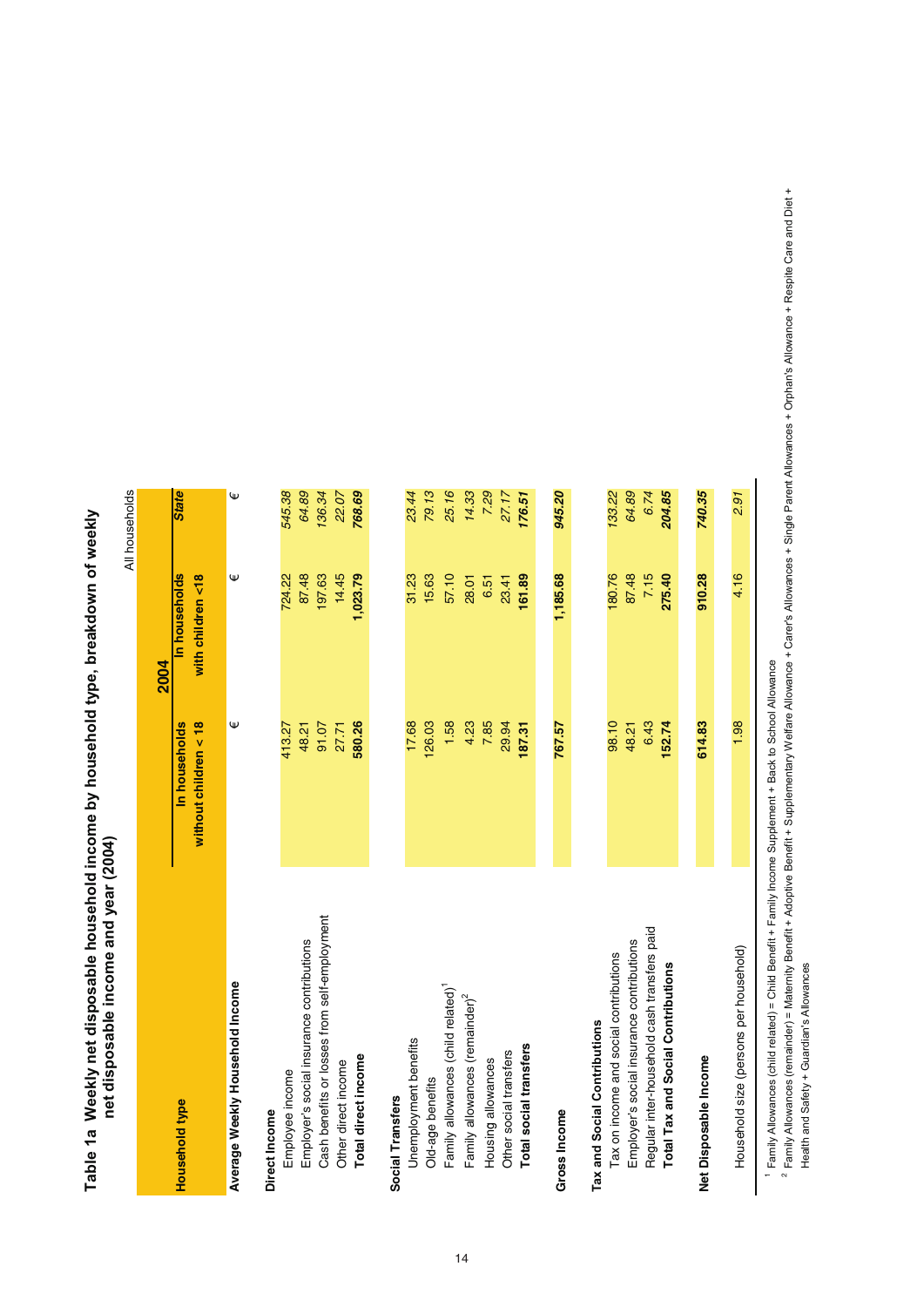|                                                |                                           |                                     |              | Table 1b Weekly equivalised disposable income by household type, by breakdown of weekly net disposable income and year (2010, 2009) |                                     |                 |
|------------------------------------------------|-------------------------------------------|-------------------------------------|--------------|-------------------------------------------------------------------------------------------------------------------------------------|-------------------------------------|-----------------|
|                                                |                                           |                                     |              |                                                                                                                                     |                                     | All individuals |
|                                                |                                           | 2010                                |              |                                                                                                                                     | 2009                                |                 |
|                                                | < 18<br>Households<br>without<br>children | children < 18<br>with<br>Households | <b>State</b> | children < 18<br>without<br>Households                                                                                              | children < 18<br>Households<br>with | <b>State</b>    |
| Average Weekly Household Income                | Ψ                                         | Ψ                                   | Ψ            | Ψ                                                                                                                                   | Ψ                                   | Ψ               |
| Direct Income                                  |                                           |                                     |              |                                                                                                                                     |                                     |                 |
| Employee income                                | 303.70                                    | 276.40                              | 287.81       | 302.83                                                                                                                              | 312.29                              | 308.68          |
| Employer's social insurance contributions      | 32.79                                     | 32.54                               | 32.64        | 32.75                                                                                                                               | 34.17                               | 33.63           |
| Cash benefits or losses from self-employment   | 33.67                                     | 50.39                               | 43.40        | 47.35                                                                                                                               | 61.33                               | 55.99           |
| Other direct income                            | 15.72                                     | 8.28                                | 11.39        | 21.38                                                                                                                               | 7.15                                | 12.58           |
| Total direct income                            | 385.87                                    | 367.61                              | 375.25       | 404.31                                                                                                                              | 414.94                              | 410.88          |
| Social Transfers                               |                                           |                                     |              |                                                                                                                                     |                                     |                 |
| Unemployment benefits                          | 29.33                                     | 32.91                               | 31.41        | 23.09                                                                                                                               | 23.65                               | 23.44           |
| Old-age benefits                               | 16.87<br>÷                                | 6.08                                | 52.40        | 114.71                                                                                                                              | 9.67                                | 49.78           |
| Family allowances (child related) <sup>1</sup> | 0.33                                      | 33.38                               | 19.56        | 1.08                                                                                                                                | 35.94                               | 22.63           |
| Family allowances (remainder) <sup>2</sup>     | 6.10                                      | 24.43                               | 16.77        | 5.98                                                                                                                                | 23.99                               | 17.11           |
| Housing allowances                             | 6.46                                      | 4.27                                | 5.18         | 6.53                                                                                                                                | 4.14                                | 5.05            |
| Other social transfers                         | 30.19                                     | 14.15                               | 20.86        | 31.62                                                                                                                               | 16.87                               | 22.50           |
| Total social transfers                         | 189.28                                    | 115.22                              | 146.18       | 183.02                                                                                                                              | 114.26                              | 140.51          |
|                                                |                                           |                                     |              |                                                                                                                                     |                                     |                 |
| Gross Income                                   | 575.15                                    | 482.83                              | 521.43       | 587.32                                                                                                                              | 529.20                              | 551.39          |
| Tax and Social Contributions                   |                                           |                                     |              |                                                                                                                                     |                                     |                 |
| Tax on income and social contributions         | 64.19                                     | 58.23                               | 60.72        | 69.14                                                                                                                               | 68.41                               | 68.69           |
| Employer's social insurance contributions      | 32.79                                     | 32.54                               | 32.64        | 32.75                                                                                                                               | 34.17                               | 33.63           |
| Regular inter-household cash transfers paid    | 3.89                                      | 2.76                                | 3.23         | 1.60                                                                                                                                | 2.31                                | 2.04            |
| Total Tax and Social Contributions             | 100.87                                    | 93.53                               | 96.60        | 103.49                                                                                                                              | 104.89                              | 104.36          |
| Net Disposable Income                          | 474.28                                    | 389.30                              | 424.83       | 483.83                                                                                                                              | 424.30                              | 447.03          |
|                                                |                                           |                                     |              |                                                                                                                                     |                                     |                 |

<sup>1</sup> Family Allowances (child related) = Child Benefit + Family Income Supplement + Back to School Allowance Family Allowances (child related) = Child Benefit + Family Income Supplement + Back to School Allowance

<sup>2</sup> Family Allowances (remainder) = Maternity Benefit + Adoptive Benefit + Supplementary Welfare Allowance + Carer's Allowances + Single Parent Allowances + Orphan's Allowance + Respite Care and Diet + Family Allowances (remainder) = Maternity Benefit + Adoptive Benefit + Supplementary Welfare Allowance + Carer's Allowances + Single Parent Allowances + Orphan's Allowance + Respite Care and Diet + Health and Safety + Guardian's Allowances Health and Safety + Guardian's Allowances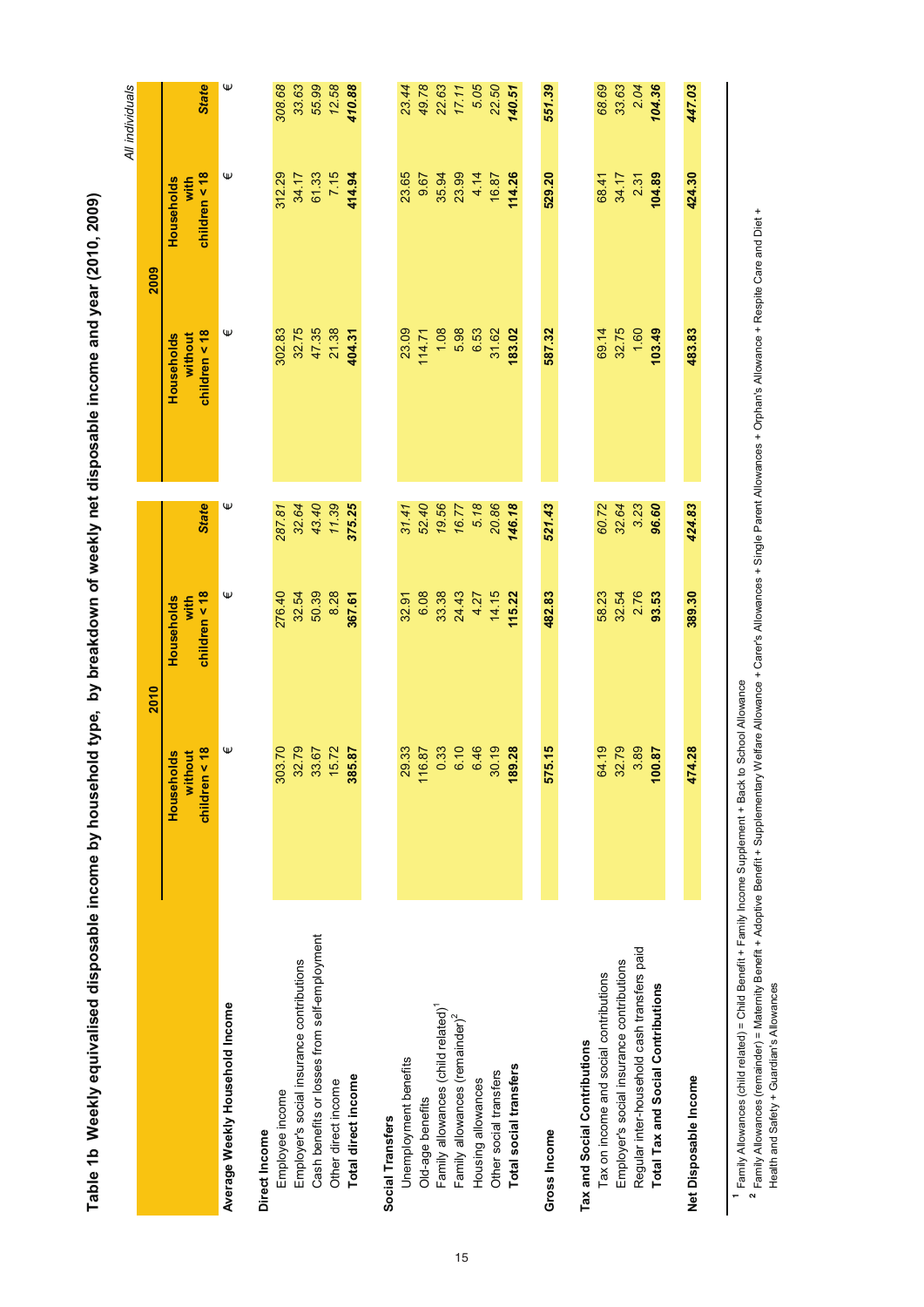|                                                |                       | 2008               |              |                       | <b>Z007</b>        |              |
|------------------------------------------------|-----------------------|--------------------|--------------|-----------------------|--------------------|--------------|
|                                                | without<br>Households | Households<br>with |              | without<br>Households | Households<br>with |              |
|                                                | children              | children           | <b>State</b> | children              | children           | <b>State</b> |
| Average Weekly Household Income                | Ψ                     | Ψ                  | Ψ            | Ψ                     | Ψ                  | Ψ            |
| Direct Income                                  |                       |                    |              |                       |                    |              |
| Employee income                                | 15.44<br>S            | 336.78             | 328.98       | 325.50                | 312.44             | 317.70       |
| Employer's social insurance contributions      | 36.33                 | 37.59              | 37.13        | 36.47                 | 36.25              | 36.34        |
| Cash benefits or losses from self-employment   | 53.23                 | 73.79              | 66.27        | 60.02                 | 79.88              | 71.89        |
| Other direct income                            | 32.17                 | 17.02              | 22.56        | 37.67                 | 21.66              | 28.11        |
| Total direct income                            | 37.17<br>₩            | 465.18             | 454.94       | 459.65                | 450.24             | 454.03       |
| Social Transfers                               |                       |                    |              |                       |                    |              |
| Unemployment benefits                          | 21.10                 | 15.55              | 17.58        | 15.96                 | 15.02              | 15.40        |
| Old-age benefits                               | 04.28<br>╤            | 9.02               | 43.84        | 89.90                 | 7.00               | 40.38        |
| Family allowances (child related) <sup>1</sup> | 0.96                  | 34.29              | 22.11        | 1.24                  | 35.23              | 21.55        |
| Family allowances (remainder) <sup>2</sup>     | 6.29                  | 17.95              | 13.69        | 5.24                  | 16.36              | 11.88        |
| Housing allowances                             | 6.09                  | 3.52               | 4.46         | 5.23                  | 3.57               | 4.24         |
| Other social transfers                         | 30.25                 | 16.60              | 21.59        | 24.57                 | 12.45              | 17.33        |
| Total social transfers                         | 68.98<br>÷            | 96.92              | 123.26       | 142.14                | 89.63              | 110.77       |
|                                                |                       |                    |              |                       |                    |              |
| Gross Income                                   | 06.15<br>õ            | 562.09             | 578.20       | 601.80                | 539.87             | 564.80       |
| Tax and Social Contributions                   |                       |                    |              |                       |                    |              |
| Tax on income and social contributions         | 71.15                 | 70.97              | 71.03        | 76.25                 | 70.24              | 72.66        |
| Employer's social insurance contributions      | 36.33                 | 37.59              | 37.13        | 36.47                 | 36.25              | 36.34        |
| Regular inter-household cash transfers paid    | 3.27                  | 2.53               | 2.80         | 3.91                  | 2.94               | 3.33         |
| Total Tax and Social Contributions             | 10.75                 | 111.09             | 110.96       | 116.63                | 109.43             | 112.33       |
| Net Disposable Income                          | 95.41<br>₹            | 451.01             | 467.24       | 485.16                | 430.44             | 452.47       |
|                                                |                       |                    |              |                       |                    |              |

Table 1b Weekly equivalised disposable income by household type. by breakdown of weekly net disposable income and year (2008, 2007) Table 1b Weekly equivalised disposable income by household type, by breakdown of weekly net disposable income and year (2008, 2007)

<sup>1</sup> Family Allowances (child related) = Child Benefit + Family Income Supplement + Back to School Allowance Family Allowances (child related) = Child Benefit + Family Income Supplement + Back to School Allowance

<sup>2</sup> Family Allowances (remainder) = Maternity Benefit + Adoptive Benefit + Supplementary Welfare Allowance + Carer's Allowances + Single Parent Allowances + Orphan's Allowance + Respite Care and Diet + Family Allowances (remainder) = Maternity Benefit + Adoptive Benefit + Supplementary Welfare Allowance + Carer's Allowances + Single Parent Allowances + Orphan's Allowance + Respite Care and Diet + Health and Safety + Guardian's Allowances Health and Safety + Guardian's Allowances

16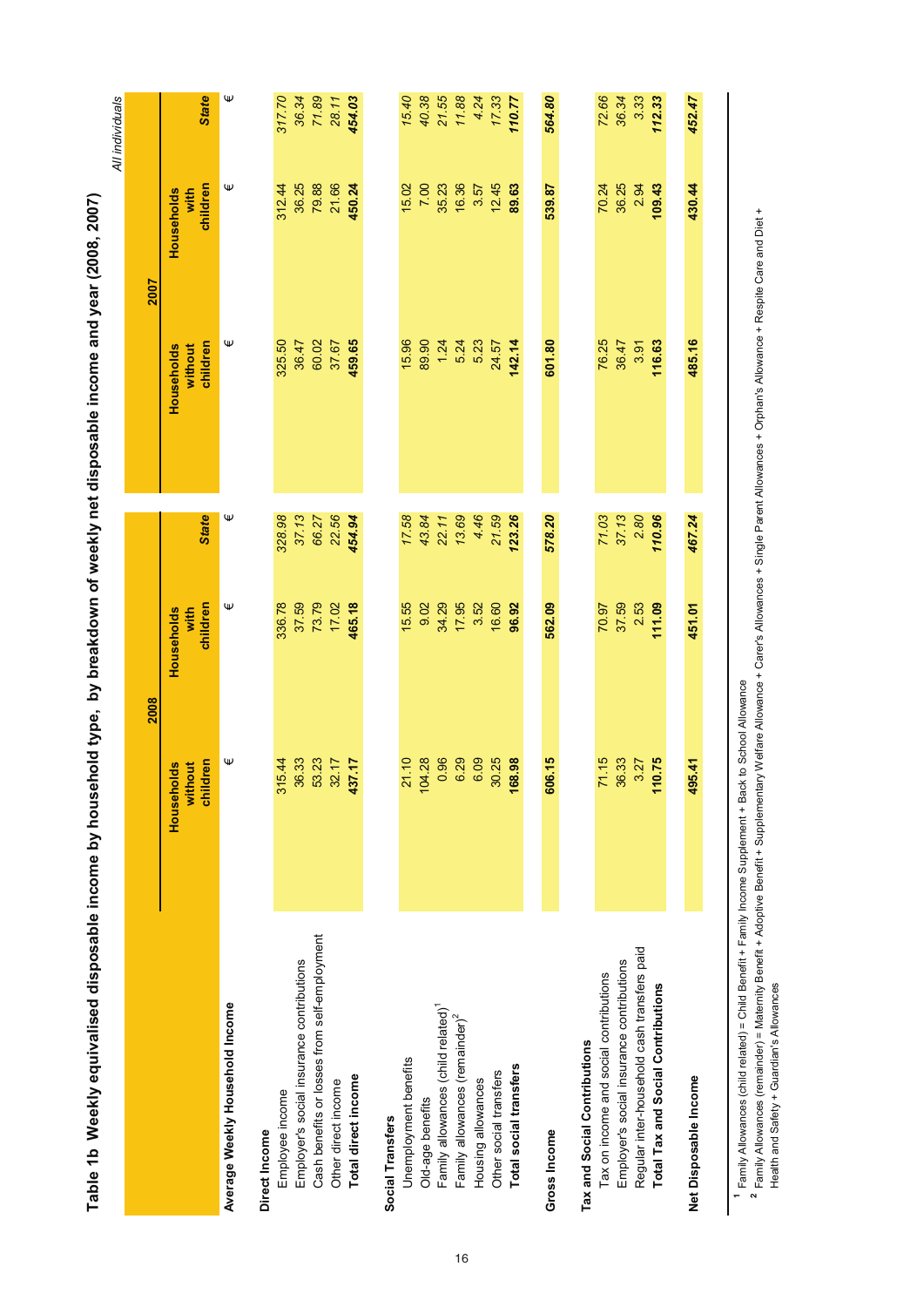|                                                |                                   |                                |              |                                   |                                | All individuals |
|------------------------------------------------|-----------------------------------|--------------------------------|--------------|-----------------------------------|--------------------------------|-----------------|
|                                                |                                   | 2006                           |              |                                   | 2005                           |                 |
|                                                | In households without<br>children | In households with<br>children | <b>State</b> | In households without<br>children | children<br>In households with | <b>State</b>    |
| Average Weekly Household Income                | Ψ                                 | Ψ                              | Ψ            | Ψ                                 | Ψ                              | Ψ               |
| Direct Income                                  |                                   |                                |              |                                   |                                |                 |
| Employee income                                | 299.26                            | 293.26                         | 295.74       | 285.91                            | 268.32                         | 275.63          |
| Employer's social insurance contributions      | 36.66                             | 36.61                          | 36.63        | 34.11                             | 32.43                          | 33.13           |
| Cash benefits or losses from self-employment   | 82.80                             | 68.23                          | 74.26        | 53.53                             | 80.14                          | 69.08           |
| Other direct income                            | 18.05                             | 9.81                           | 13.22        | 15.79                             | 8.11                           | 11.30           |
| Total direct income                            | 436.77                            | 407.91                         | 419.85       | 389.34                            | 389.00                         | 389.14          |
| Social Transfers                               |                                   |                                |              |                                   |                                |                 |
| Unemployment benefits                          | 12.98                             | 9.91                           | 11.18        | 11.09                             | 9.66                           | 10.25           |
| Old-age benefits                               | 81.25                             | 5.73                           | 36.97        | 77.87                             | 5.50                           | 35.58           |
| Family allowances (child related) <sup>1</sup> | 1.61                              | 29.10                          | 17.73        | 1.16                              | 25.86                          | 15.59           |
| Family allowances (remainder) <sup>2</sup>     | 3.94                              | 14.95                          | 10.39        | 2.62                              | 14.48                          | 9.56            |
| Housing allowances                             | 4.25                              | 3.23                           | 3.65         | 4.35                              | 3.45                           | 3.83            |
| Other social transfers                         | 20.06                             | 10.66                          | 14.55        | 20.32                             | 10.02                          | 14.30           |
| Total social transfers                         | 24.09                             | 73.59                          | 94.48        | 117.42                            | 68.98                          | 89.11           |
| Gross Income                                   | 560.86                            | 481.50                         | 514.32       | 506.76                            | 457.98                         | 478.25          |
| Tax and Social Contributions                   |                                   |                                |              |                                   |                                |                 |
| Tax on income and social contributions         | 69.79                             | 64.25                          | 66.54        | 64.75                             | 60.90                          | 62.50           |
| Employer's social insurance contributions      | 36.66                             | 36.61                          | 36.63        | 34.11                             | 32.43                          | 33.13           |
| Regular inter-household cash transfers paid    | 4.96                              | 3.86                           | 4.31         | 4.55                              | 3.21                           | 3.77            |
| Total Tax and Social Contributions             | 11.41                             | 104.72                         | 107.49       | 103.41                            | 96.54                          | 99.40           |
| Net Disposable Income                          | 449.45                            | 376.78                         | 406.84       | 403.34                            | 361.43                         | 378.85          |
|                                                |                                   |                                |              |                                   |                                |                 |
|                                                |                                   |                                |              |                                   |                                |                 |

Family Allowances (child related) = Child Benefit + Family Income Supplement + Back to School Allowance

 Family Allowances (remainder) = Maternity Benefit + Adoptive Benefit + Supplementary Welfare Allowance + Carer's Allowances + Single Parent Allowances + Orphan's Allowance + Respite Care and Diet + Health and Safety + Guardian's Allowances Health and Safety + Guardian's Allowances **12**

Table 1b Weekly equivalised disposable income by household type, by breakdown of weekly net disposable income and year (2006, 2005) Table 1b Weekly equivalised disposable income by household type, by breakdown of weekly net disposable income and year (2006, 2005)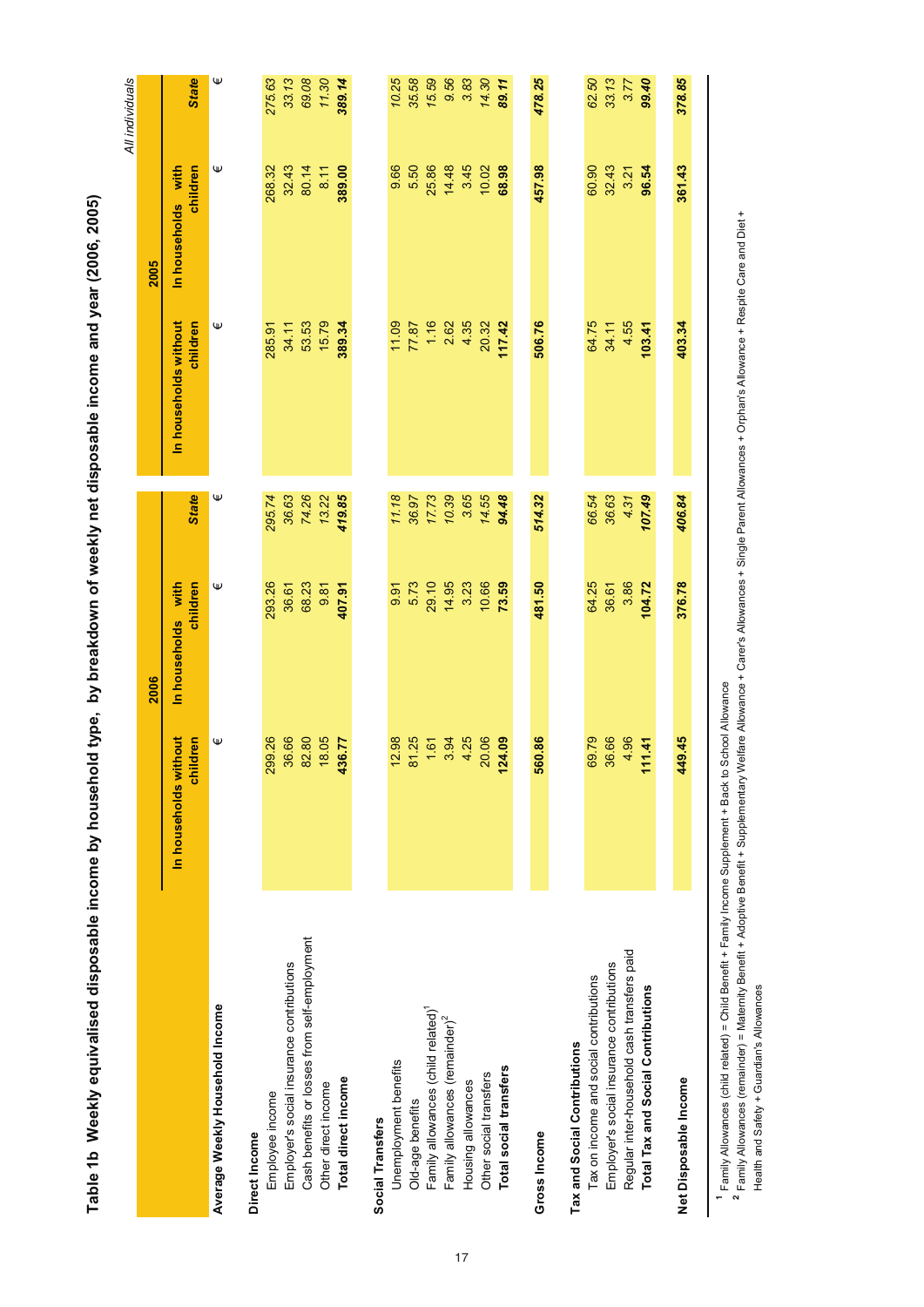| <b>.</b><br>באוגור<br>ים בל המונים ביו בל המונים של המונים המונים להתנגשות המונים המונים המונים המונים המונים המונים המונים המונים ה<br>יים<br>היים |                                                          |
|-----------------------------------------------------------------------------------------------------------------------------------------------------|----------------------------------------------------------|
| .<br>'<br>who annivalie ad dienaeshle incame hy househole<br><b>PIP DRIVERS ALS A</b><br>a 1h Maq<br>Ī<br>$\frac{2}{\lambda}$                       | .<br>٥<br>able income and year<br>"" andesodsip for Many |

|                                                |                                   |                                | All individuals |
|------------------------------------------------|-----------------------------------|--------------------------------|-----------------|
|                                                |                                   | 2004                           |                 |
|                                                | In households<br>without children | In households with<br>children | <b>State</b>    |
| Average Weekly Household Income                | Ψ                                 | Ψ                              | Ψ               |
| Direct Income                                  |                                   |                                |                 |
| Employee income                                | 261.53                            | 275.62                         | 269.82          |
| Employer's social insurance contributions      | 30.35                             | 33.50                          | 32.21           |
| Cash benefits or losses from self-employment   | 56.93                             | 74.87                          | 67.49           |
| Other direct income                            | 16.54                             | 5.23                           | 9.88            |
| Total direct income                            | 365.35                            | 389.22                         | 379.40          |
| Social Transfers                               |                                   |                                |                 |
| Unemployment benefits                          | 10.76                             | 11.98                          | 11.48           |
| Old-age benefits                               | 72.81                             | 4.20                           | 32.43           |
| Family allowances (child related) <sup>1</sup> | 1.11                              | 23.47                          | 14.27           |
| Family allowances (remainder) <sup>2</sup>     | 2.60                              | 11.13                          | 7.62            |
| Housing allowances                             | 4.26                              | 2.56                           | 3.26            |
| Other social transfers                         | 18.09                             | 8.52                           | 12.45           |
| Total social transfers                         | 109.62                            | 61.86                          | 81.51           |
|                                                |                                   |                                |                 |
| Gross Income                                   | 474.97                            | 451.08                         | 460.91          |
| Tax and Social Contributions                   |                                   |                                |                 |
| Tax on income and social contributions         | 61.22                             | 69.04                          | 65.82           |
| Employer's social insurance contributions      | 30.35                             | 33.50                          | 32.21           |
| Regular inter-household cash transfers paid    | 3.91                              | 2.53                           | 3.10            |
| Total Tax and Social Contributions             | 95.49                             | 105.08                         | 101.13          |
|                                                |                                   |                                |                 |
| Net Disposable Income                          | 379.48                            | 346.00                         | 359.78          |
|                                                |                                   |                                |                 |

<sup>1</sup> Family Allowances (child related) = Child Benefit + Family Income Supplement + Back to School Allowance Family Allowances (child related) = Child Benefit + Family Income Supplement + Back to School Allowance

2 Family Allowances (remainder) = Maternity Benefit + Adoptive Benefit + Supplementary Welfare Allowance + Carer's Allowances + Single Parent Allowances + Orphan's Allowance + Respite Care and Diet + Family Allowances (remainder) = Maternity Benefit + Adoptive Benefit + Supplementary Welfare Allowance + Carer's Allowances + Single Parent Allowances + Orphan's Allowance + Respite Care and Diet + Health and Safety + Guardian's Allowances Health and Safety + Guardian's Allowances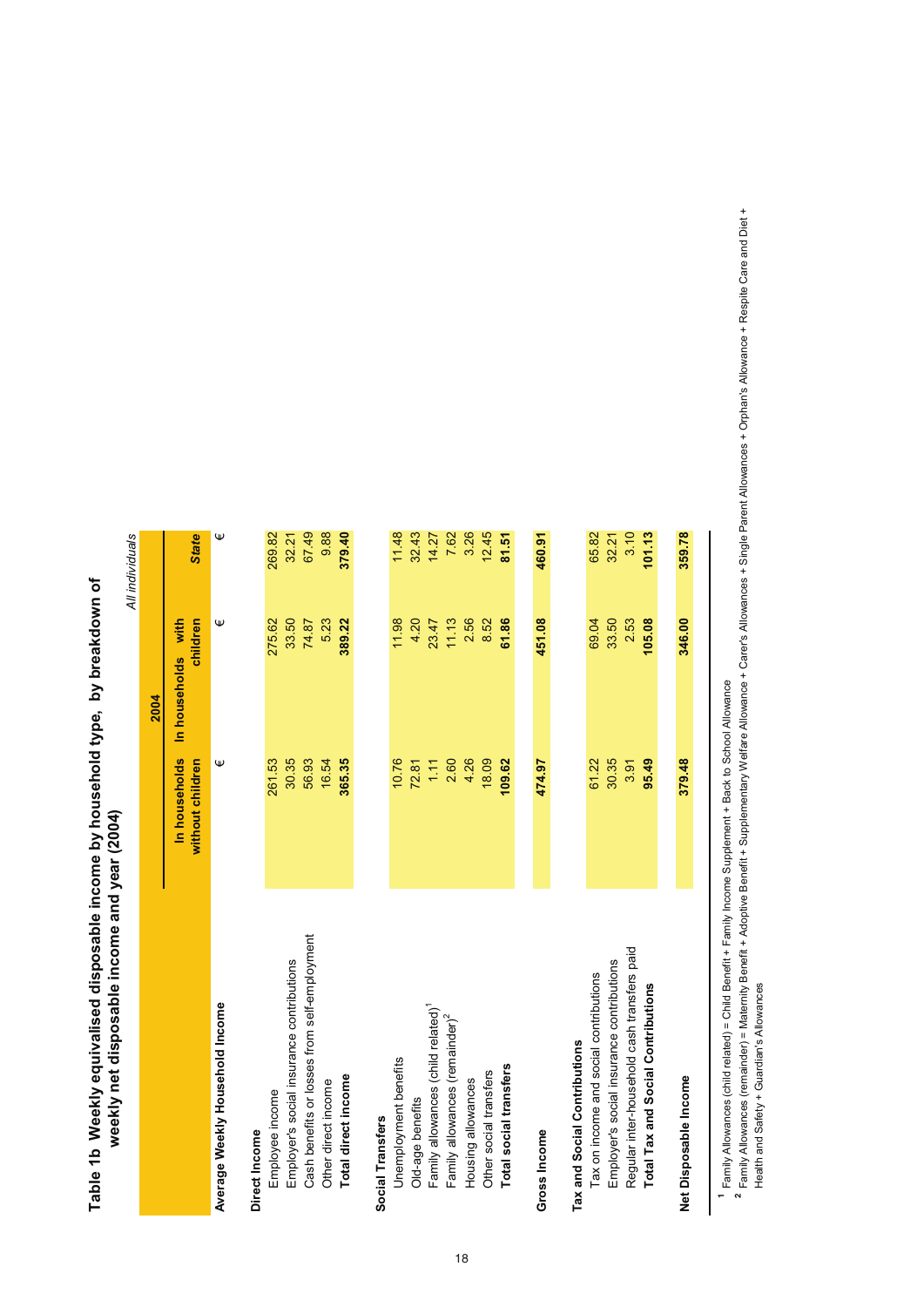# Chapter 2

# At risk of poverty

The at risk of poverty rate is calculated by first ranking individuals by their equivalised income, from smallest to largest in a given year, and identifying the median or middle value. The poverty threshold is then calculated as 60% of this median value and any individual who's income falls below this poverty threshold is deemed to be at risk of poverty, relative to others, in that particular year.

*Table 2a* shows the at risk of poverty rate for all years since 2004 for individuals living in two household types – those containing children and those without children. The overall rate decreased steadily from 19.4% in 2004 to 14.1% in 2009, but rose to 15.8% in 2010.

In all years, the at risk of poverty rate for individuals living in households with children was higher than for those in households without children. In 2010 the rates for individuals living in households with children and those living in households without children were 18.7% and 11.8% respectively. *See figure 2.1 below.*



Excluding child-related family allowances from the analysis would increase the at risk of poverty rate for individuals living in households with children. The at risk of poverty rate in 2010 was 31.0% excluding child-related allowances compared with 18.7% including child-related allowances which indicates how such social transfers served to shield individuals from poverty. *See figure 2.2 overleaf.*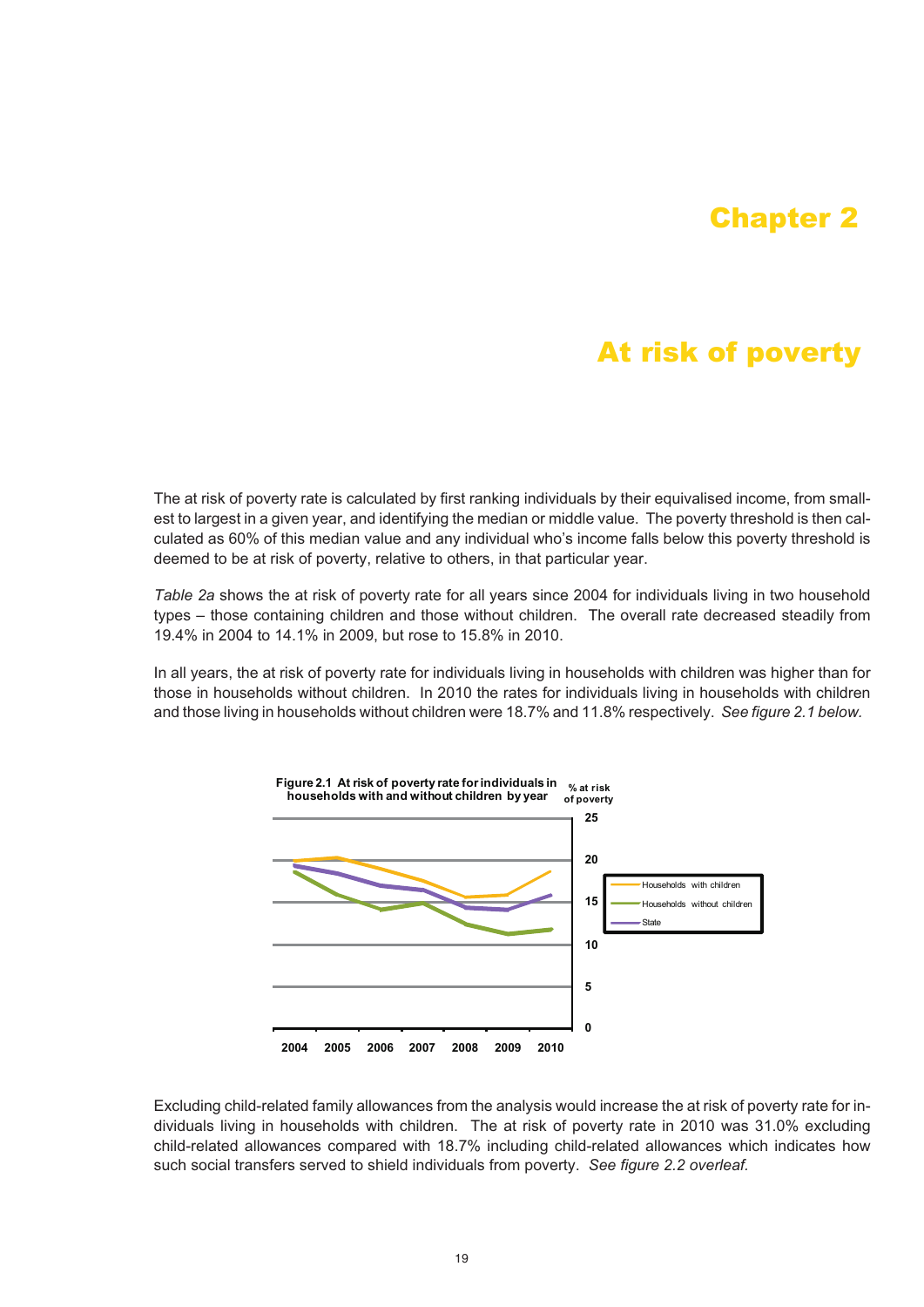

*Table 2b* shows, by age band, the at risk of poverty rate for each year. In the period 2004 to 2010 the at risk of poverty rate for 0-5 year olds fell from 18.8% to 12.0%. Over the same period, the rate for 6-11 year olds fell from 20.7% to 19.2% and the rate for 12-17 year olds fell from 27.2% to 26.1%. The latter age group (12-17 years) had a higher at risk of poverty rate than the two younger age groups, in all years covered by this report. *See figure 2.3 below.*



In most years those living in lone-parent households had a significantly higher at risk of poverty rate than any other household type containing children. However, in 2010, the at risk of poverty rate for those living in lone parent households fell from 35.5% to 20.5%, with the result that there was less contrast across household composition categories in 2010. *See table 2c and figure 2.4 overleaf.*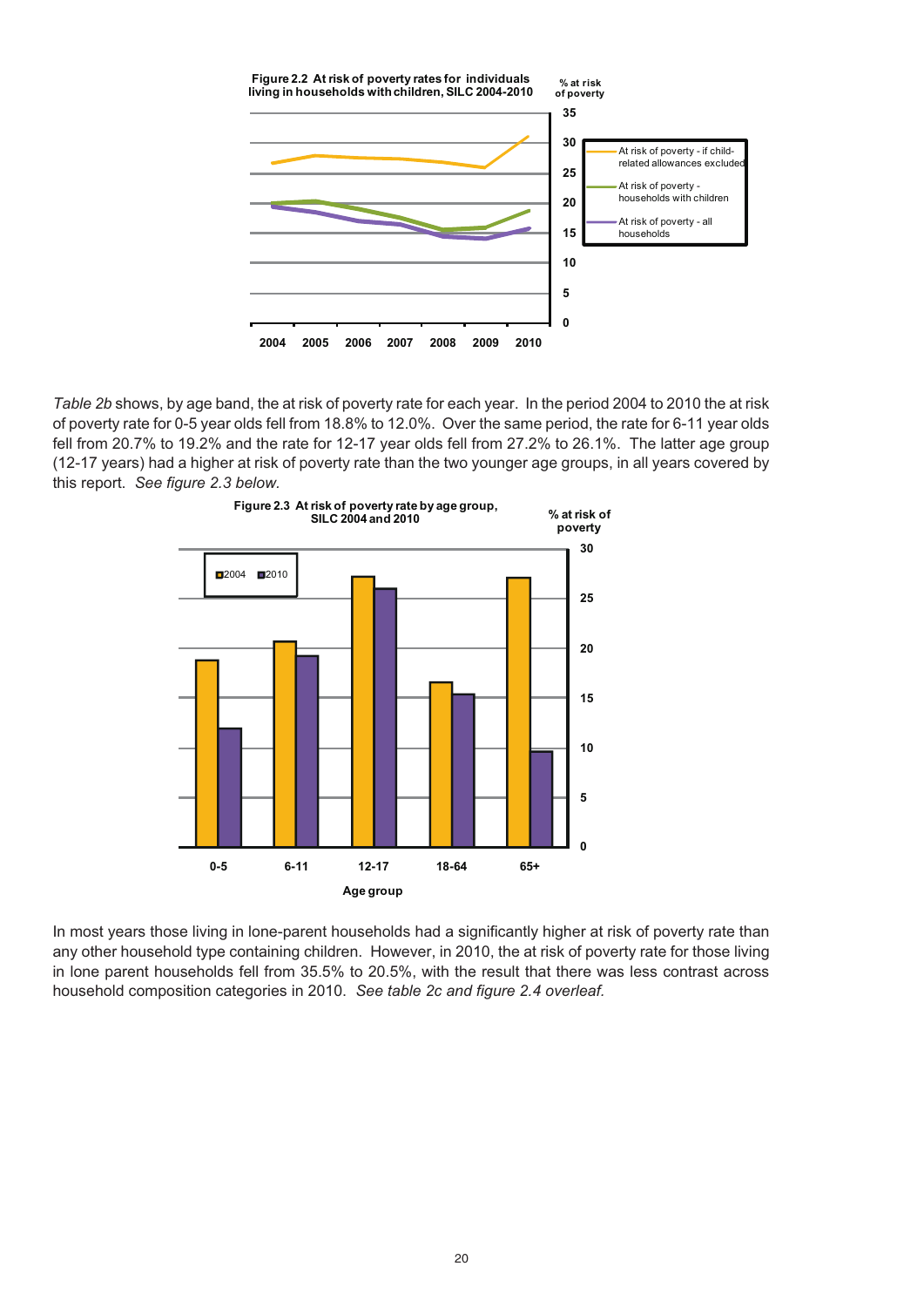

Figure 2.5 illustrates the at risk of poverty rate, broken down by number of persons in the households who are at work. It illustrates the higher rates experienced by individuals in jobless households with children, although the at risk of poverty rate for such individuals has decreased since 2004. *See figure 2.5 below.*

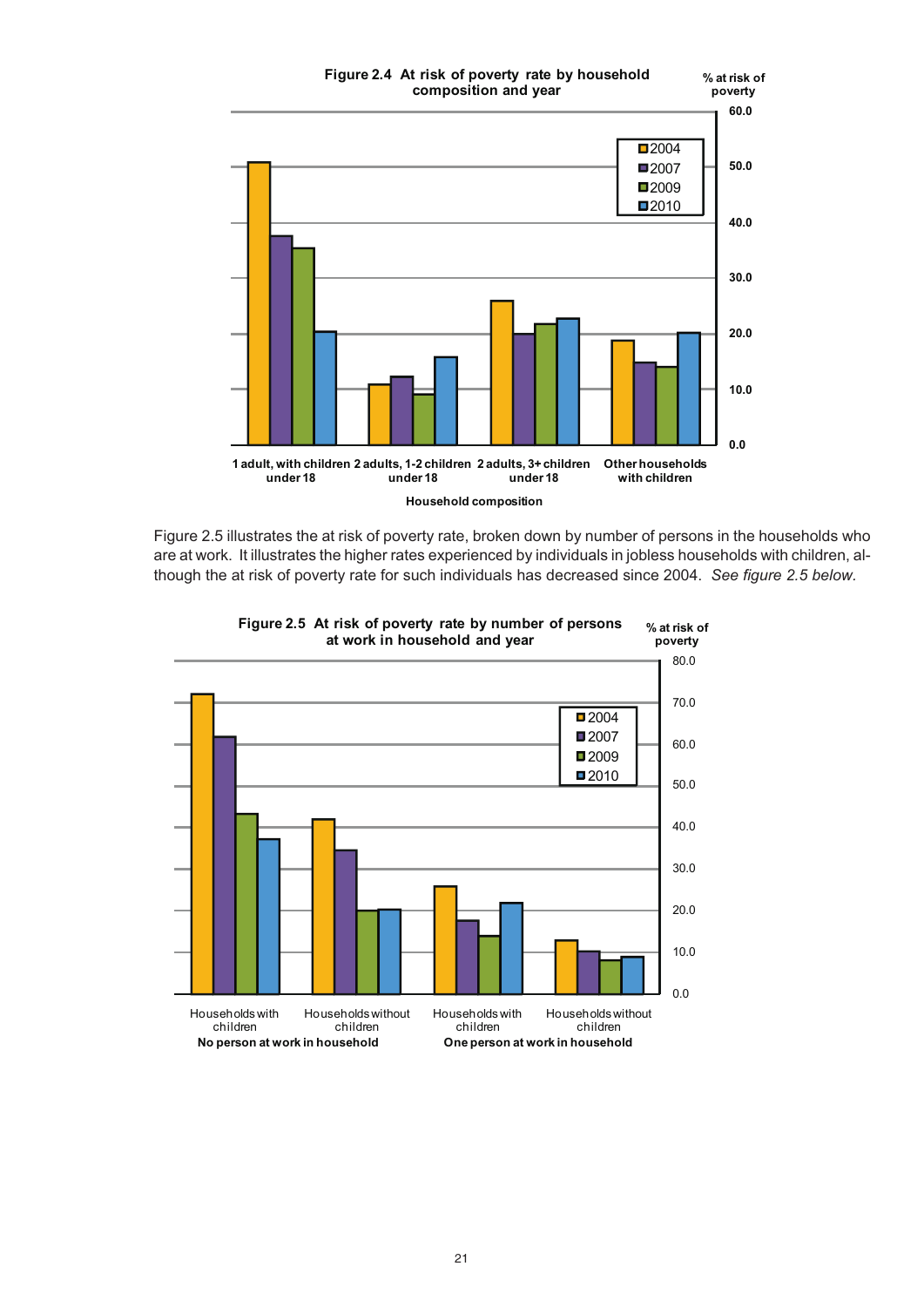| Table Za Loog In Substitute In the Sould Substitute In the Sould In the Substitute In the Sould In the Sould I |                                   |                                |              | <b>COLLANDING STREAM DIRECT DISPLAY</b> |                                |              |                                   |                                | % individuals |
|----------------------------------------------------------------------------------------------------------------|-----------------------------------|--------------------------------|--------------|-----------------------------------------|--------------------------------|--------------|-----------------------------------|--------------------------------|---------------|
|                                                                                                                |                                   | 2010                           |              |                                         | 2009                           |              |                                   | 2008                           |               |
|                                                                                                                | In households<br>without children | In households<br>with children | <b>State</b> | In households<br>without children       | In households<br>with children | <b>State</b> | In households<br>without children | In households<br>with children | <b>State</b>  |
| At risk of poverty (AROP)                                                                                      | 11.8                              | 18.7                           | 15.8         | 11.2                                    | 15.9                           | 14.1         | 12.3                              | 15.6                           | 14.4          |
| AROP- less family allowances (child-related) <sup>1</sup>                                                      | 12.0                              | 31.0                           | 23.1         | 11.8                                    | 26.0                           | 20.6         | 12.4                              | 26.9                           | 21.6          |
| AROP - less family allowances (remainder) <sup>2</sup>                                                         | 13.4                              | 28.9                           | 22.4         | 14.1                                    | 24.7                           | 20.6         | 14.9                              | 23.2                           | 20.1          |
| AROP - less all family allowances                                                                              | 13.6                              | 38.6                           | 28.2         | 14.7                                    | 32.7                           | 25.9         | 14.9                              | 30.5                           | 24.8          |
| AROP - less all Social Transfers                                                                               | 53.1                              | 49.4                           | 51.0         | 50.1                                    | 43.8                           | 46.2         | 50.2                              | 38.8                           | 43.0          |
| Consistent poverty                                                                                             | 3.8                               | 8.0                            | 6.2          | 2.9                                     | 7.0                            | 5.5          | 3.0                               | 4.9                            | 4.2           |
| Relative at risk of poverty gap                                                                                | 23.8                              | 16.7                           | 18.9         | 16.8                                    | 15.8                           | 16.1         | 18.8                              | 19.5                           | 19.2          |
|                                                                                                                |                                   | 2007                           |              |                                         | 2006                           |              |                                   | 2005                           |               |
|                                                                                                                | In households<br>without children | In households<br>with children | <b>State</b> | In households<br>without children       | In households<br>with children | <b>State</b> | In households<br>without children | In households<br>with children | <b>State</b>  |
| At risk of poverty (AROP)                                                                                      | 14.9                              | 17.6                           | 16.5         | 14.1                                    | 19.1                           | 17.0         | 15.8                              | 20.4                           | 18.5          |
| AROP- less family allowances (child-related) <sup>1</sup>                                                      | 15.2                              | 27.4                           | 22.4         | 14.3                                    | 27.7                           | 22.1         | 16.0                              | 28.0                           | 23.0          |
| AROP - less family allowances (remainder) <sup>2</sup>                                                         | 17.3                              | 23.0                           | 20.7         | 16.3                                    | 24.9                           | 21.3         | 16.7                              | 26.6                           | 22.5          |
| AROP - less all family allowances                                                                              | 17.6                              | 31.6                           | 25.9         | 16.5                                    | 31.8                           | 25.4         | 17.0                              | 32.1                           | 25.8          |
| AROP - less all Social Transfers                                                                               | 46.1                              | 37.5                           | 40.9         | 44.2                                    | 37.4                           | 40.2         | 44.1                              | 37.3                           | 40.1          |
| Consistent poverty                                                                                             | 3.9                               | 5.9                            | 5.1          | 4.6                                     | 7.9                            | 6.5          | 4,1                               | 0.6                            | 7.0           |
| Relative at risk of poverty gap                                                                                | 17.3                              | 17.4                           | 17.4         | 16.1                                    | 18.6                           | 17.8         | 16.0                              | 22.9                           | 20.5          |
|                                                                                                                |                                   | 2004                           |              |                                         |                                |              |                                   |                                |               |
|                                                                                                                | In households<br>without children | In households<br>with children | <b>State</b> |                                         |                                |              |                                   |                                |               |
| At risk of poverty (AROP)                                                                                      | 18.6                              | 20.0                           | 19.4         |                                         |                                |              |                                   |                                |               |
| AROP- less family allowances (child-related) <sup>1</sup>                                                      | 19.1                              | 26.8                           | 23.6         |                                         |                                |              |                                   |                                |               |
|                                                                                                                |                                   |                                |              |                                         |                                |              |                                   |                                |               |

effect of social transfers, by household type and year (2004-2010) Table 2a Poverty rates showing effect of social transfers, by household type and year (2004-2010) ahamina Table 2a Poverty rates

Family Allowances (child related) = Child Benefit + Family Income Supplement + Back to School Allowance

Relative at risk of poverty gap

Consistent poverty

AROP - less family allowances (remainder) $^{2}$  19.7  $^{22.2}$ AROP - less all family allowances 20.2 29.8 *25.8* AROP - less all Social Transfers 46.7 35.0 *39.8* Consistent poverty 4.6 7.9 *6.6* Relative at risk of poverty gap 15.7 23.6 *20.5*

AROP - less family allowances (remainder)<sup>2</sup>

AROP - less all family allowances AROP - less all Social Transfers

25.8 6.6 20.5

್ರ<br><u>ಇ ಇ ಇ</u>

20.2<br>46.7 19.7

7.9 23.6

4.6 15.7

22.2

 $\circ$ Family Allowances (remainder) = Maternity Benefit + Adoptive Benefit + Supplementary Welfare Allowance + Carer's Allowances + Orient Allowances + Orphan's Allowance + Respite Care and Diet + Health and Safety + Guardian's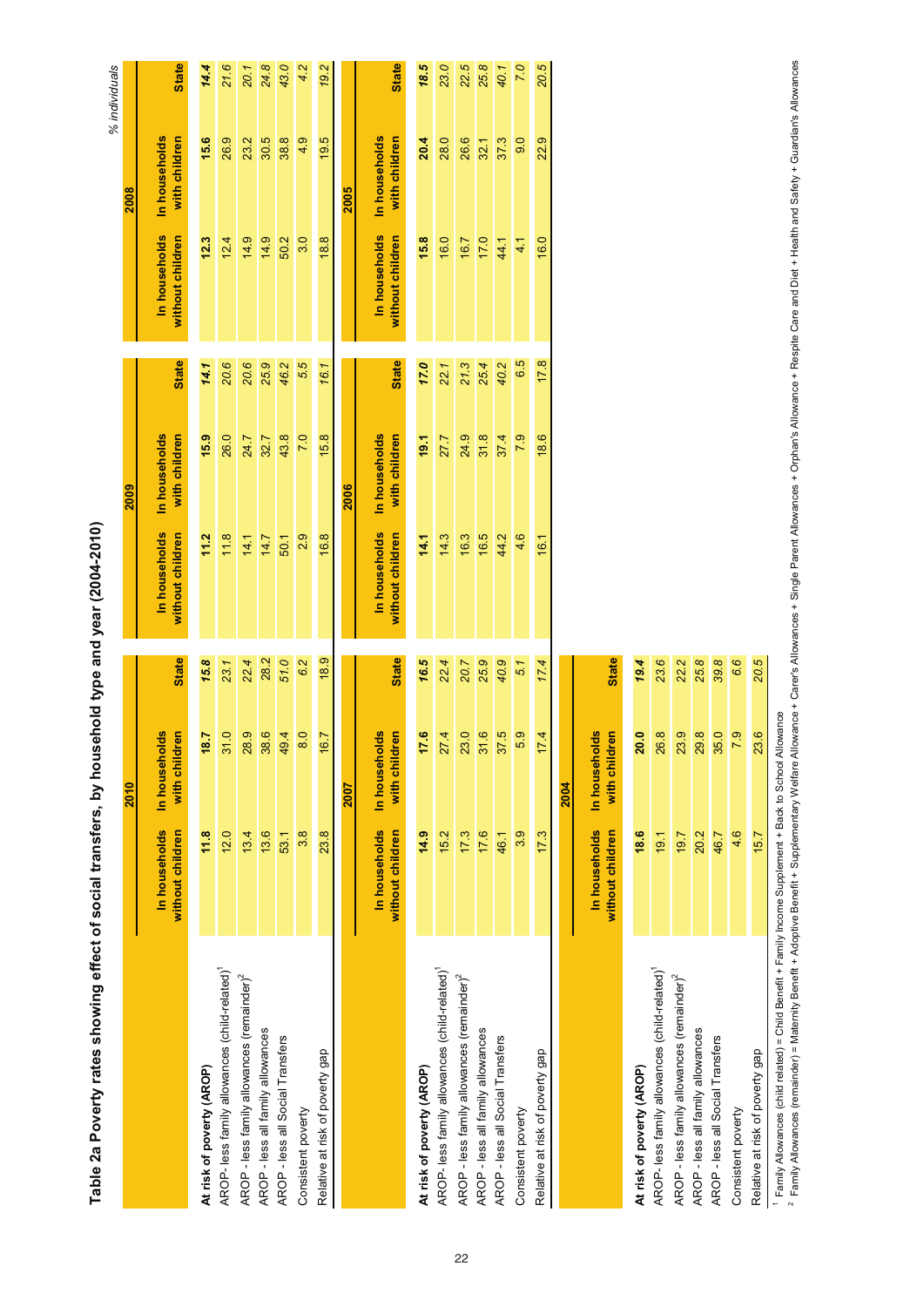### **Table 2b Poverty rates showing effect of social transfers, by age and year (2004-2010)**

|      | $\sim$ 2011 overly rated differently effect of dobial transicial, by age and year (2004 2010) |       |          |           |                  |        |       | % individuals |
|------|-----------------------------------------------------------------------------------------------|-------|----------|-----------|------------------|--------|-------|---------------|
|      |                                                                                               |       |          |           | <b>Age Group</b> |        |       |               |
|      |                                                                                               | $0-5$ | $6 - 11$ | $12 - 17$ | $0 - 17$         | 18-64  | $65+$ | <b>State</b>  |
| 2010 |                                                                                               |       |          |           |                  |        |       |               |
|      | At risk of poverty                                                                            | 12.0  | 19.2     | 26.1      | 19.5             | 15.3   | 9.6   | 15.8          |
|      | AROP- less family allowances (child-related) <sup>1</sup>                                     | 23.2  | 35.0     | 43.2      | 34.4             | 20.6   | 9.8   | 23.1          |
|      | AROP - less family allowances (remainder) <sup>2</sup>                                        | 22.0  | 33.8     | 38.4      | 31.8             | 20.4   | 11.3  | 22.4          |
|      | AROP - less all family allowances                                                             | 31.1  | 45.5     | 50.7      | 42.9             | 24.8   | 11.5  | 28.2          |
|      | <b>AROP - less all Social Transfers</b>                                                       | 42.2  | 54.5     | 59.2      | 52.4             | 42.8   | 91.3  | 51.0          |
| 2009 |                                                                                               |       |          |           |                  |        |       |               |
|      | At risk of poverty                                                                            | 12.3  | 19.5     | 23.2      | 18.6             | 13.0   | 9.6   | 14.1          |
|      | AROP- less family allowances (child-related) <sup>1</sup>                                     | 26.4  | 31.9     | 35.4      | 31.4             | 17.9   | 9.9   | 20.6          |
|      | AROP - less family allowances (remainder) $2$                                                 | 25.8  | 27.5     | 33.1      | 29.0             | 18.7   | 11.7  | 20.6          |
|      | AROP - less all family allowances                                                             | 34.7  | 38.9     | 42.3      | 38.8             | 22.8   | 12.0  | 25.9          |
|      | AROP - less all Social Transfers                                                              | 41.9  | 48.1     | 51.4      | 47.3             | 38.3   | 88.0  | 46.2          |
| 2008 |                                                                                               |       |          |           |                  |        |       |               |
|      | At risk of poverty                                                                            | 13.2  | 17.7     | 22.2      | 18.0             | 13.5   | 11.1  | 14.4          |
|      | AROP- less family allowances (child-related) <sup>1</sup>                                     | 28.7  | 30.2     | 35.6      | 31.8             | 19.1   | 11.5  | 21.6          |
|      | AROP - less family allowances (remainder) $2$                                                 | 22.4  | 23.5     | 33.1      | 26.8             | 18.5   | 13.2  | 20.1          |
|      | AROP - less all family allowances                                                             | 33.1  | 35.1     | 39.5      | 36.1             | 22.0   | 14.0  | 24.8          |
|      | AROP - less all Social Transfers                                                              | 38.2  | 40.4     | 47.2      | 42.3             | 35.8   | 86.1  | 43.0          |
| 2007 |                                                                                               |       |          |           |                  |        |       |               |
|      | At risk of poverty                                                                            | 13.8  | 21.0     | 23.3      | 19.9             | 15.0   | 16.6  | 16.5          |
|      | AROP- less family allowances (child-related) <sup>1</sup>                                     | 27.9  | 31.7     | 33.6      | 31.4             | 19.5   | 16.9  | 22.4          |
|      | AROP - less family allowances (remainder) <sup>2</sup>                                        | 21.6  | 27.7     | 27.7      | 25.9             | 18.6   | 19.1  | 20.7          |
|      | AROP - less all family allowances                                                             | 33.4  | 37.2     | 36.9      | 35.9             | 22.7   | 19.4  | 25.9          |
|      | AROP - less all Social Transfers                                                              | 36.6  | 40.8     | 43.6      | 40.7             | 33.1   | 86.2  | 40.9          |
| 2006 |                                                                                               |       |          |           |                  |        |       |               |
|      | At risk of poverty                                                                            | 16.8  | 22.9     | 26.2      | 22.3             | 15.4   | 13.6  | 17.0          |
|      | AROP- less family allowances (child-related) <sup>1</sup>                                     | 25.8  | 34.5     | 35.9      | 32.3             | 19.2   | 14.1  | 22.1          |
|      | AROP - less family allowances (remainder) $2$                                                 | 24.2  | 30.7     | 30.8      | 28.7             | 19.1   | 15.8  | 21.3          |
|      | AROP - less all family allowances                                                             | 31.1  | 39.8     | 38.7      | 36.6             | 22.2   | 16.4  | 25.4          |
|      | AROP - less all Social Transfers                                                              | 35.9  | 44.6     | 43.5      | 41.4             | 31.6   | 85.9  | 40.2          |
| 2005 |                                                                                               |       |          |           |                  |        |       |               |
|      | At risk of poverty                                                                            | 16.6  | 24.3     | 27.3      | 23.1             | $16.2$ | 20.1  | 18.5          |
|      | AROP- less family allowances (child-related) <sup>1</sup>                                     | 26.7  | 32.9     | 36.2      | 32.3             | 19.5   | 20.4  | 23.0          |
|      | AROP - less family allowances (remainder) $2$                                                 | 26.9  | 31.5     | 32.1      | 30.3             | 19.3   | 21.8  | 22.5          |
|      | AROP - less all family allowances                                                             | 33.2  | 37.5     | 39.2      | 36.8             | 21.8   | 22.3  | 25.8          |
|      | AROP - less all Social Transfers                                                              | 37.6  | 41.5     | 44.3      | 41.4             | 31.0   | 88.1  | 40.1          |
| 2004 |                                                                                               |       |          |           |                  |        |       |               |
|      | At risk of poverty                                                                            | 18.8  | 20.7     | 27.2      | 22.7             | 16.6   | 27.1  | 19.4          |
|      | AROP- less family allowances (child-related) <sup>1</sup>                                     | 26.5  | 30.7     | 34.7      | 31.0             | 19.7   | 27.7  | 23.6          |
|      | AROP - less family allowances (remainder) $2$                                                 | 24.8  | 25.9     | 30.9      | 27.5             | 18.7   | 29.0  | 22.2          |
|      | AROP - less all family allowances                                                             | 30.6  | 34.2     | 37.4      | 34.4             | 21.5   | 29.5  | 25.8          |
|      | AROP - less all Social Transfers                                                              | 34.7  | 38.5     | 42.4      | 38.9             | 31.7   | 87.4  | 39.8          |

<sup>1</sup> Family Allowances (child related) = Child Benefit + Family Income Supplement + Back to School Allowance<br><sup>2</sup> Family Allowances (remainder) = Maternity Benefit + Adoptive Benefit + Supplementary Welfare Allowance + Care Orphan's Allowance + Respite Care and Diet + Health and Safety + Guardian's Allowances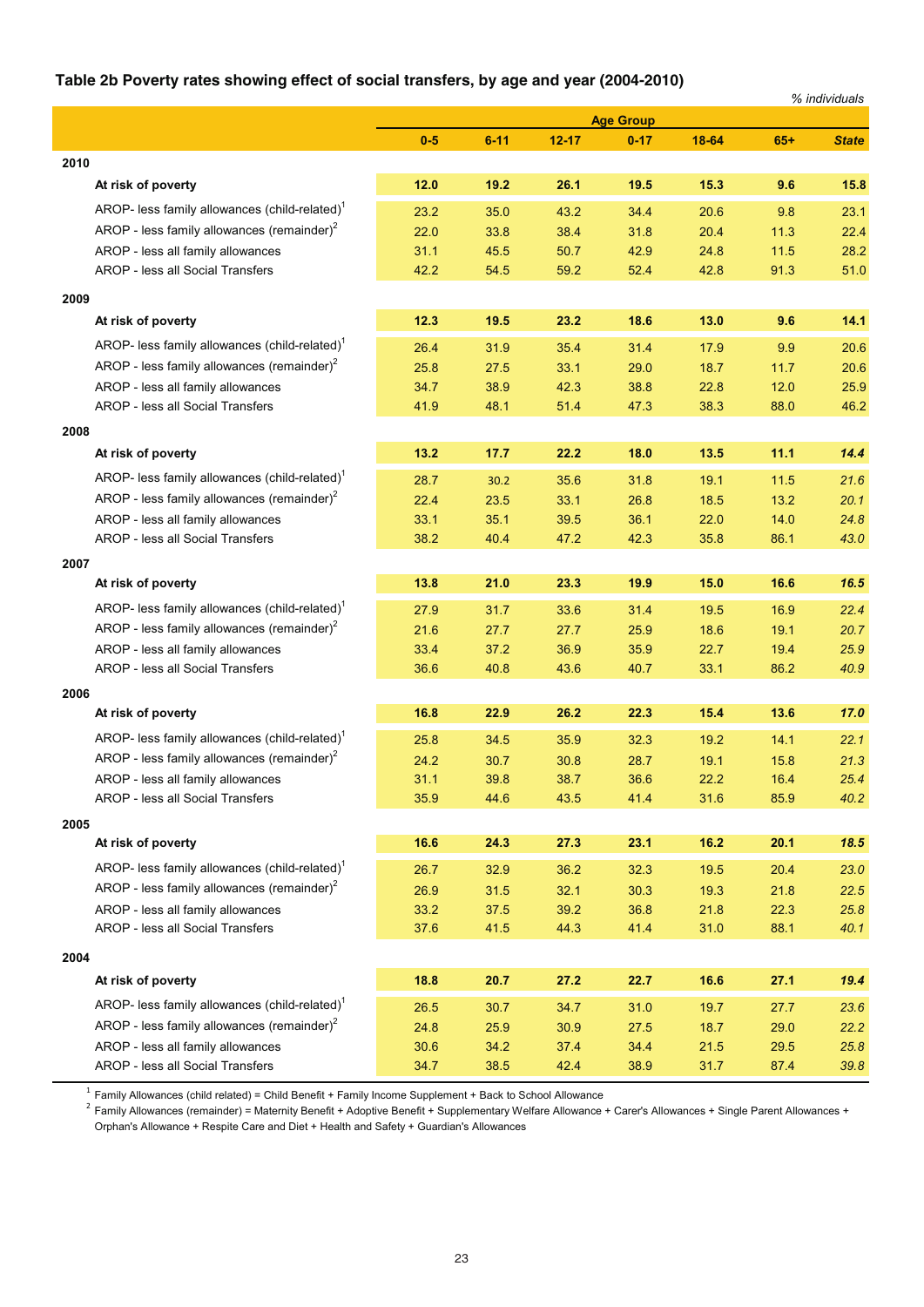### **Table 2c At risk of poverty rate by demographic characteristics, by year (2009, 2010)**

|                                                       |               |                                       |              |               |                                      | % individuals |
|-------------------------------------------------------|---------------|---------------------------------------|--------------|---------------|--------------------------------------|---------------|
|                                                       |               | 2010 (Poverty threshold = $£10,831$ ) |              |               | 2009 (Poverty threshold = $£12,064)$ |               |
|                                                       | In households | In households                         |              | In households | In households                        |               |
|                                                       | without       | with                                  |              | without       | with                                 |               |
|                                                       | children      | children                              | <b>State</b> | children      | children                             | <b>State</b>  |
| <b>State</b>                                          | 11.8          | 18.7                                  | 15.8         | 11.2          | 15.9                                 | 14.1          |
| Sex                                                   |               |                                       |              |               |                                      |               |
| Male                                                  | 12.4          | 18.3                                  | 15.7         | 12.1          | 15.4                                 | 14.1          |
| Female                                                | 11.1          | 19.2                                  | 15.9         | 10.2          | 16.3                                 | 14.1          |
| Age group                                             |               |                                       |              |               |                                      |               |
| $0 - 5$                                               | n/a           | 12.0                                  | 12.0         | n/a           | 12.3                                 | 12.3          |
| $6 - 11$                                              | n/a           | 19.2                                  | 19.2         | n/a           | 19.5                                 | 19.5          |
| $12 - 17$                                             | n/a           | 26.1                                  | 26.1         | n/a           | 23.2                                 | 23.2          |
| $0 - 17$                                              | n/a           | 19.5                                  | 19.5         | n/a           | 18.6                                 | 18.6          |
| 18-64                                                 | 12.5          | 18.1                                  | 15.3         | 11.9          | 13.9                                 | 13.0          |
| $65+$                                                 | 9.6           | [11.5]                                | 9.62         | 9.3           | 12.8                                 | 9.6           |
| <b>Principal Economic Status of head of household</b> |               |                                       |              |               |                                      |               |
| At work                                               | 5.9           | 10.1                                  | 8.7          | 5.1           | 6.0                                  | 5.7           |
| Unemployed                                            | 27.7          | 29.2                                  | 28.8         | 26.5          | 35.0                                 | 33.2          |
| Home duties, student, retired, ill/disabled           | 13.7          | 31.6                                  | 21.0         | 14.8          | 30.8                                 | 21.6          |
| Highest education level attained of head of household |               |                                       |              |               |                                      |               |
| Primary or below                                      | 13.2          | 28.5                                  | 18.4         | 15.3          | 29.2                                 | 21.3          |
| Secondary                                             | 13.9          | 20.2                                  | 17.9         | 12.2          | 18.8                                 | 16.5          |
| Third level and Post leaving cert                     | 7.9           | 13.4                                  | $11.5$       | 5.8           | 8.0                                  | 7.3           |
| <b>Household Composition</b>                          |               |                                       |              |               |                                      |               |
| Households without children                           | 11.8          | n/a                                   | 11.8         | 11.2          | n/a                                  | 11.2          |
| 1 adult, with children under 18                       | n/a           | 20.5                                  | 20.5         | n/a           | 35.5                                 | 35.5          |
| 2 adults, 1-2 children under 18                       | n/a           | 15.9                                  | 15.9         | n/a           | 9.1                                  | 9.1           |
| 2 adults, 3+ children under 18                        | n/a           | 22.8                                  | 22.8         | n/a           | 21.8                                 | 21.8          |
| Other households with children                        | n/a           | 20.3                                  | 20.3         | n/a           | 14.0                                 | 14.0          |
| Number of persons at work in the household            |               |                                       |              |               |                                      |               |
| 0                                                     | 20.2          | 37.2                                  | 27.5         | 20.1          | 43.3                                 | 31.4          |
| 1                                                     | 8.9           | 21.9                                  | 17.7         | 8.2           | 14.0                                 | 12.2          |
| $2+$                                                  | 3.3           | 4.5                                   | 4.0          | 3.6           | 3.1                                  | 3.3           |
| <b>Tenure status</b>                                  |               |                                       |              |               |                                      |               |
| Owner-occupied                                        | 10.2          | 15.9                                  | 13.3         | 10.2          | 10.1                                 | 10.1          |
| Rented                                                | 17.9          | 25.0                                  | 22.7         | 14.4          | 30.4                                 | 25.2          |
| <b>Urban/rural location</b>                           |               |                                       |              |               |                                      |               |
| Urban areas                                           | 10.3          | 15.1                                  | 13.1         | 10.1          | 12.9                                 | 11.8          |
| Rural areas                                           | 14.0          | 24.3                                  | 20.0         | 12.9          | 20.9                                 | 17.8          |
| Region                                                |               |                                       |              |               |                                      |               |
| Border, Midland, West                                 | 11.9          | 16.9                                  | 14.9         | 12.0          | 18.7                                 | 16.2          |
| South and East                                        | 11.7          | 19.4                                  | 16.2         | 10.9          | 14.9                                 | 13.3          |

Poverty threshold is 60% of median annual net equivalised disposable income

Figures in parentheses [ ] indicate percentages based on small numbers, and are, therefore, subject to a wide margin of error.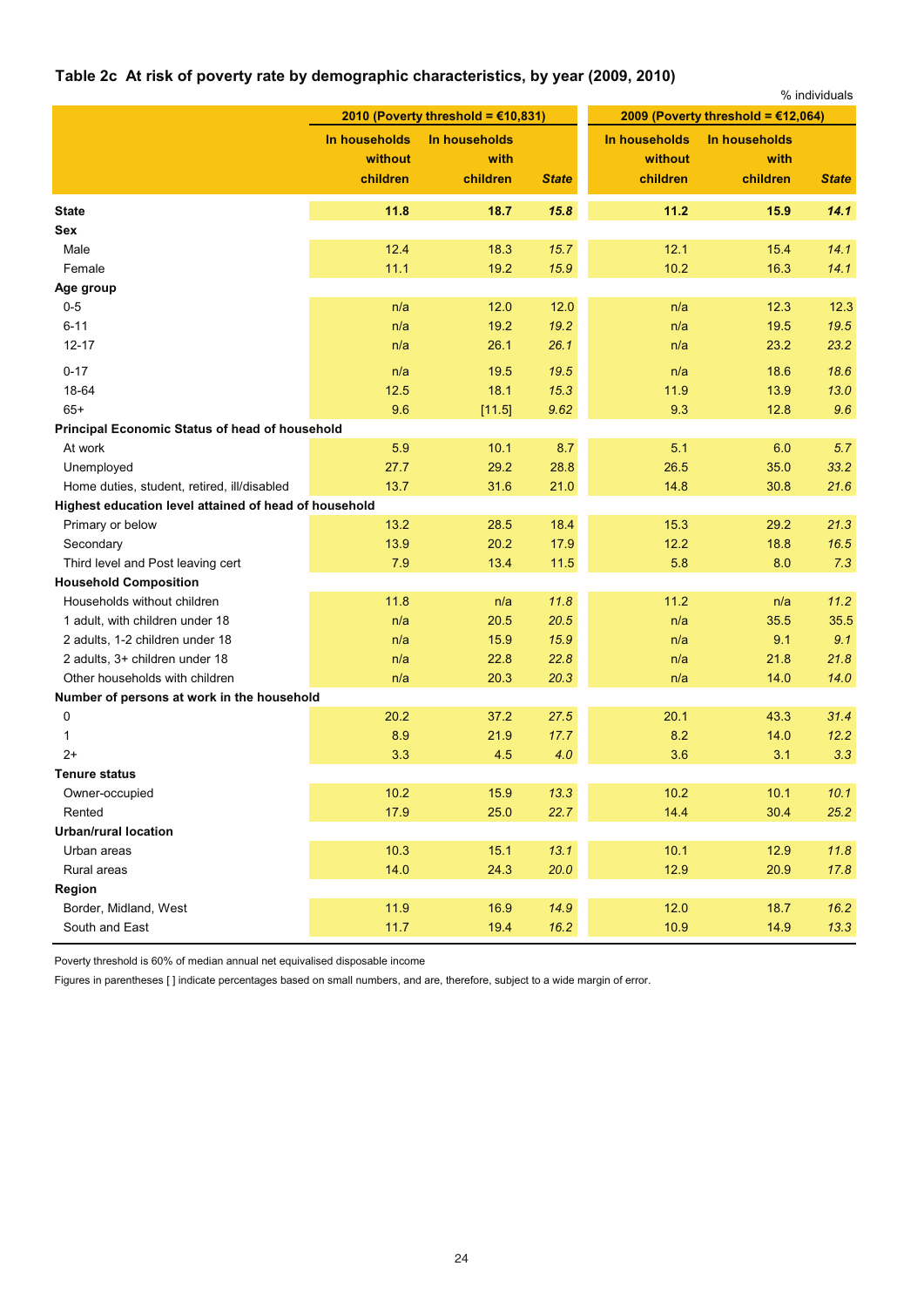# **Table 2c At risk of poverty rate by demographic characteristics, by year (2007, 2008)**

|                                                       |                                      | 2008 (Poverty threshold = €12,455) |              |                                      | 2007 (Poverty threshold = €11,890) | % individuals |
|-------------------------------------------------------|--------------------------------------|------------------------------------|--------------|--------------------------------------|------------------------------------|---------------|
|                                                       | In households<br>without<br>children | In households<br>with<br>children  | <b>State</b> | In households<br>without<br>children | In households<br>with<br>children  | <b>State</b>  |
|                                                       |                                      |                                    |              |                                      |                                    |               |
| <b>State</b><br>Sex                                   | 12.3                                 | 15.6                               | 14.4         | 14.9                                 | 17.6                               | 16.5          |
| Male                                                  | 12.5                                 | 14.8                               | 14.0         | 14.6                                 | 17.0                               | 16.0          |
| Female                                                | 12.1                                 | 16.4                               | 14.9         | 15.1                                 | 18.2                               | 17.0          |
| Age group                                             |                                      |                                    |              |                                      |                                    |               |
| $0-5$                                                 | n/a                                  | 13.2                               | 13.2         | n/a                                  | 13.8                               | 13.8          |
| $6 - 11$                                              | n/a                                  | 17.7                               | 17.7         | n/a                                  | 21.0                               | 21.0          |
| $12 - 17$                                             | n/a                                  | 22.2                               | 22.2         | n/a                                  | 23.3                               | 23.3          |
| $0 - 17$                                              | n/a                                  | 18.0                               | 18.0         | n/a                                  | 19.9                               | 19.9          |
| 18-64                                                 | 13.1                                 | 13.8                               | 13.5         | 14.4                                 | 15.6                               | 15.0          |
| $65+$                                                 | 10.2                                 | 20.1                               | 11.1         | 16.1                                 | 30.7                               | 16.6          |
| <b>Principal Economic Status of head of household</b> |                                      |                                    |              |                                      |                                    |               |
| At work                                               | 7.0                                  | 9.8                                | 9.0          | 3.5                                  | 10.0                               | 8.1           |
| Unemployed                                            | 29.1                                 | 27.9                               | 28.3         | 54.4                                 | 43.2                               | 47.5          |
| Home duties, student, retired, ill/disabled           | 15.5                                 | 31.8                               | 22.8         | 22.4                                 | 40.5                               | 29.3          |
| Highest education level attained of head of household |                                      |                                    |              |                                      |                                    |               |
| Primary or below                                      | 19.2                                 | 30.0                               | 24.0         | 24.0                                 | 29.3                               | 26.1          |
| Secondary                                             | 10.4                                 | 17.1                               | 15.0         | 12.8                                 | 20.8                               | 18.3          |
| Third level and Post leaving cert                     | 5.4                                  | 7.5                                | 6.8          | 6.1                                  | 8.0                                | 7.3           |
| <b>Household Composition</b>                          |                                      |                                    |              |                                      |                                    |               |
| Households without children                           | 12.3                                 | n/a                                | 12.3         | 14.9                                 | n/a                                | 14.9          |
| 1 adult, with children under 18                       | n/a                                  | 36.4                               | 36.4         | n/a                                  | 37.6                               | 37.6          |
| 2 adults, 1-2 children under 18                       | n/a                                  | 9.7                                | 9.7          | n/a                                  | 12.4                               | 12.4          |
| 2 adults, 3+ children under 18                        | n/a                                  | 16.7                               | 16.7         | n/a                                  | 19.9                               | 19.9          |
| Other households with children                        | n/a                                  | 15.1                               | 15.1         | n/a                                  | 14.8                               | 14.8          |
| Number of persons at work in the household            |                                      |                                    |              |                                      |                                    |               |
| 0                                                     | 22.5                                 | 47.6                               | 32.7         | 34.6                                 | 61.7                               | 44.1          |
| $\mathbf{1}$                                          | 13.2                                 | 16.8                               | 15.7         | 10.2                                 | 17.6                               | 15.0          |
| $2+$                                                  | 1.9                                  | 6.1                                | 4.9          | 0.9                                  | 7.6                                | 5.4           |
| <b>Tenure status</b>                                  |                                      |                                    |              |                                      |                                    |               |
| Owner-occupied                                        | 10.8                                 | 11.8                               | 11.4         | 12.1                                 | 10.8                               | 11.4          |
| Rented                                                | 19.1                                 | 27.2                               | 24.7         | 25.7                                 | 40.2                               | 34.9          |
| <b>Urban/rural location</b>                           |                                      |                                    |              |                                      |                                    |               |
| Urban areas                                           | 10.2                                 | 12.8                               | 11.9         | 13.1                                 | 16.4                               | 15.1          |
| Rural areas                                           | 16.0                                 | 20.2                               | 18.7         | 17.9                                 | 19.6                               | 18.9          |
|                                                       |                                      |                                    |              |                                      |                                    |               |
| Region                                                | 14.5                                 |                                    | 18.3         | 21.6                                 | 23.2                               | 22.6          |
| Border, Midland, West<br>South and East               | 11.6                                 | 20.3<br>13.7                       | 13.0         | 12.6                                 | 15.4                               | 14.3          |
|                                                       |                                      |                                    |              |                                      |                                    |               |

Poverty threshold is 60% of median annual net equivalised disposable income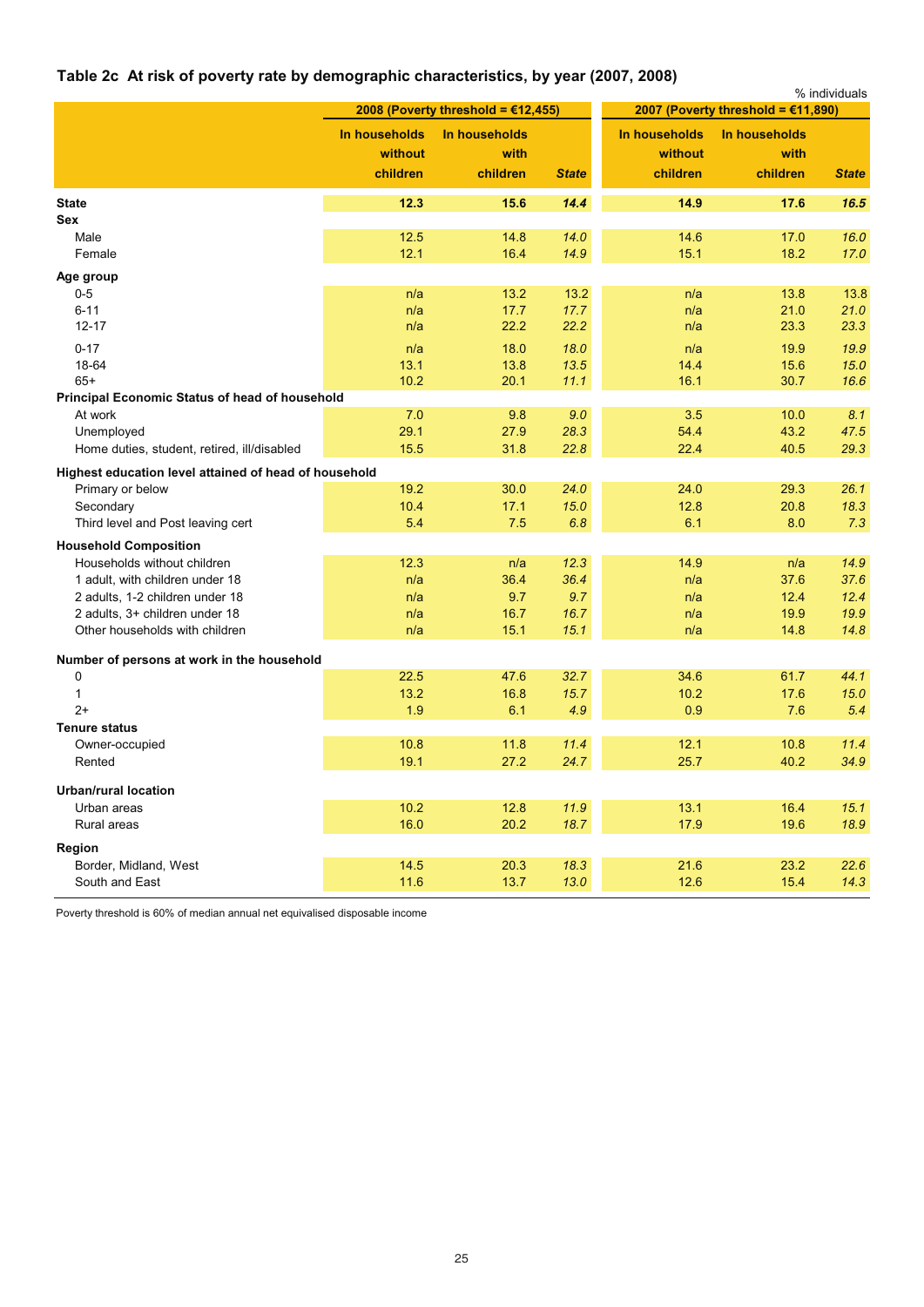# **Table 2c At risk of poverty rate by demographic characteristics, by year (2005, 2006)**

|                                                       |               |                                       |              |               |                                       | % individuals |
|-------------------------------------------------------|---------------|---------------------------------------|--------------|---------------|---------------------------------------|---------------|
|                                                       |               | 2006 (Poverty threshold = $£10,566$ ) |              |               | 2005 (Poverty threshold = $£10,057$ ) |               |
|                                                       | In households | In households                         |              | In households | In households                         |               |
|                                                       | without       | with                                  |              | without       | with                                  |               |
|                                                       | children      | children                              | <b>State</b> | children      | children                              | <b>State</b>  |
| <b>State</b>                                          | 14.1          | 19.1                                  | 17.0         | 15.8          | 20.4                                  | 18.5          |
| Sex                                                   |               |                                       |              |               |                                       |               |
| Male                                                  | 14.3          | 18.3                                  | 16.6         | 16.2          | 20.1                                  | 18.4          |
| Female                                                | 13.8          | 19.9                                  | 17.4         | 15.3          | 20.7                                  | 18.5          |
| Age group                                             |               |                                       |              |               |                                       |               |
| $0-5$                                                 | n/a           | 16.8                                  | 16.8         | n/a           | 16.6                                  | 16.6          |
| $6 - 11$                                              | n/a           | 22.9                                  | 22.9         | n/a           | 24.3                                  | 24.3          |
| $12 - 17$                                             | n/a           | 26.2                                  | 26.2         | n/a           | 27.3                                  | 27.3          |
| $0 - 17$                                              | n/a           | 22.3                                  | 22.3         | n/a           | 23.1                                  | 23.1          |
| 18-64                                                 | 14.4          | 16.3                                  | 15.4         | 14.2          | 18.2                                  | 16.2          |
| $65+$                                                 | 13.1          | 26.9                                  | 13.6         | 20.4          | 12.2                                  | 20.1          |
| Principal Economic Status of head of household        |               |                                       |              |               |                                       |               |
| At work                                               | 5.5           | 9.3                                   | 8.0          | 6.0           | 11.0                                  | 9.4           |
| Unemployed                                            | 47.9          | 66.5                                  | 60.7         | 44.8          | 59.9                                  | 56.0          |
| Home duties, student, retired, ill/disabled           | 20.5          | 41.1                                  | 28.5         | 23.8          | 38.5                                  | 29.8          |
| Highest education level attained of head of household |               |                                       |              |               |                                       |               |
| Primary or below                                      | 20.4          | 36.9                                  | 26.9         | 23.7          | 37.4                                  | 29.5          |
| Secondary                                             | 13.2          | 19.5                                  | 17.4         | 14.0          | 22.1                                  | 19.4          |
| Third level and Post leaving cert                     | 5.8           | 9.4                                   | 8.1          | 6.6           | 7.7                                   | 7.3           |
| <b>Household Composition</b>                          |               |                                       |              |               |                                       |               |
| Households without children                           | 14.1          | n/a                                   | 14.1         | 15.8          | n/a                                   | 15.8          |
| 1 adult, with children under 18                       | n/a           | 45.7                                  | 45.7         | n/a           | 45.7                                  | 45.7          |
| 2 adults, 1-2 children under 18                       | n/a           | 11.7                                  | 11.7         | n/a           | 11.9                                  | 11.9          |
| 2 adults, 3+ children under 18                        | n/a           | 21.6                                  | 21.6         | n/a           | 25.2                                  | 25.2          |
| Other households with children                        | n/a           | 17.6                                  | 17.6         | n/a           | 19.7                                  | 19.7          |
| Number of persons at work in the household            |               |                                       |              |               |                                       |               |
| 0                                                     | 32.0          | 68.4                                  | 44.7         | 35.2          | 66.8                                  | 46.8          |
| 1                                                     | 8.9           | 22.1                                  | 17.3         | $11.5$        | 25.1                                  | 20.4          |
| $2+$                                                  | 3.2           | 6.1                                   | 5.1          | 3.4           | 5.4                                   | 4.7           |
| Tenure status                                         |               |                                       |              |               |                                       |               |
| Owner-occupied                                        | 11.0          | 13.4                                  | 12.4         | 14.1          | 12.9                                  | 13.4          |
| Rented                                                | 27.2          | 37.4                                  | 33.7         | 23.2          | 44.1                                  | 36.7          |
| <b>Urban/rural location</b>                           |               |                                       |              |               |                                       |               |
| Urban areas                                           | $12.5$        | 15.7                                  | 14.3         | 12.4          | 18.7                                  | 16.0          |
| Rural areas                                           | 16.9          | 24.6                                  | 21.5         | 21.7          | 23.0                                  | 22.5          |
| Region                                                |               |                                       |              |               |                                       |               |
| Border, Midland, West                                 | 16.5          | 32.7                                  | 26.2         | 23.6          | 28.4                                  | 26.6          |
| South and East                                        | 13.2          | $14.0$                                | $13.7$       | 14.4          | 16.1                                  | 15.5          |

Poverty threshold is 60% of median annual net equivalised disposable income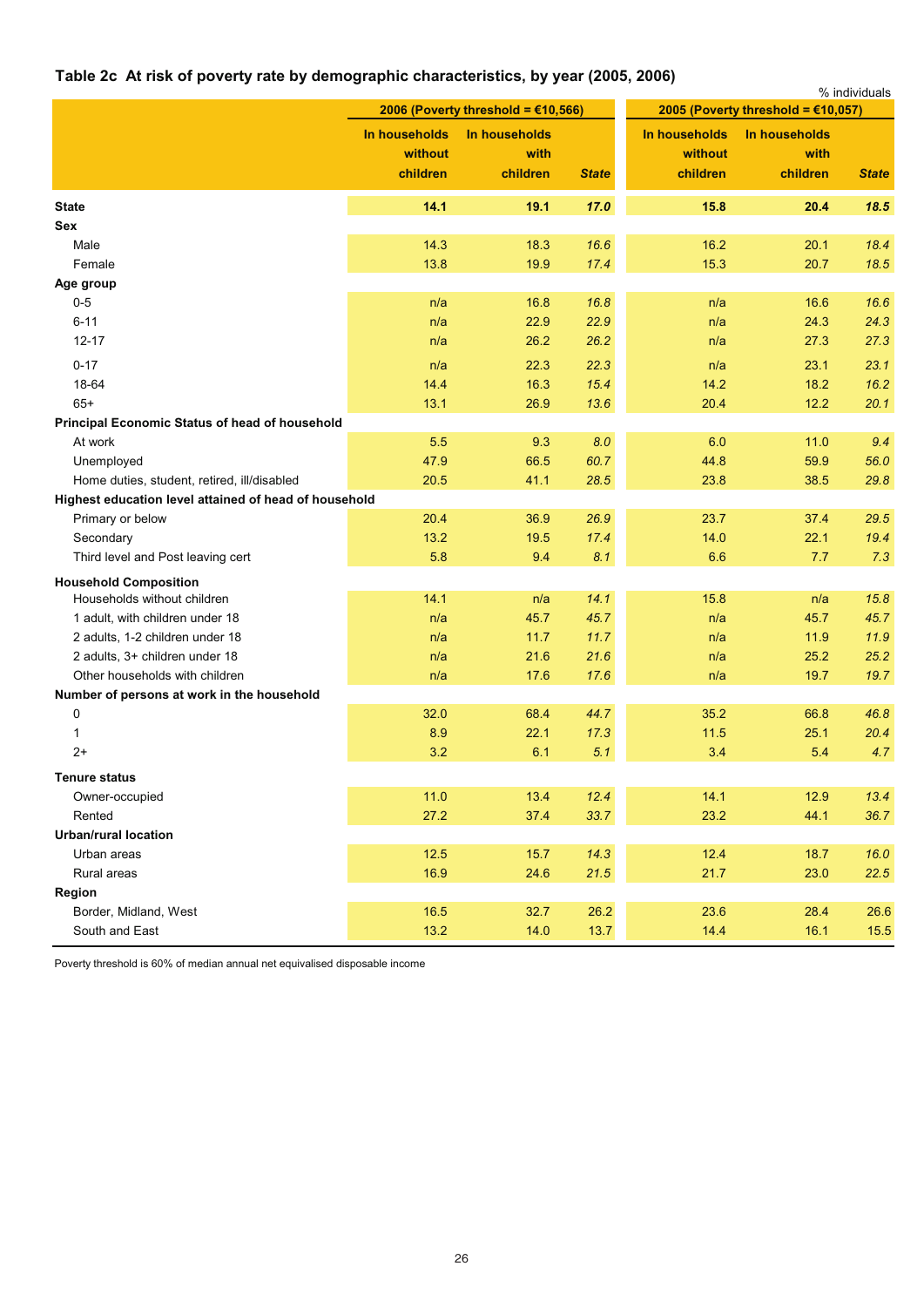**Table 2c At risk of poverty rate by demographic characteristics, by year (2004)** % individuals

|                                                       | 2004 (Poverty threshold = €9,680)    |                                   |              |  |  |
|-------------------------------------------------------|--------------------------------------|-----------------------------------|--------------|--|--|
|                                                       | In households<br>without<br>children | In households<br>with<br>children | <b>State</b> |  |  |
|                                                       |                                      |                                   |              |  |  |
| <b>State</b>                                          | 18.6                                 | 20.0                              | 19.4         |  |  |
| Sex                                                   |                                      |                                   |              |  |  |
| Male                                                  | 17.8                                 | 18.1                              | 18.0         |  |  |
| Female                                                | 19.3                                 | 21.8                              | 20.8         |  |  |
| Age group                                             |                                      |                                   |              |  |  |
| $0-5$                                                 | n/a                                  | 18.8                              | 18.8         |  |  |
| 6-11                                                  | n/a                                  | 20.7                              | 20.7         |  |  |
| $12 - 17$                                             | n/a                                  | 27.2                              | 27.2         |  |  |
| $0 - 17$                                              | n/a                                  | 22.7                              | 22.7         |  |  |
| 18-64                                                 | 15.4                                 | 17.8                              | 16.6         |  |  |
| $65+$                                                 | 27.5                                 | 18.2                              | 27.1         |  |  |
| Principal Economic Status of head of household        |                                      |                                   |              |  |  |
| At work                                               | 5.5                                  | 11.1                              | 9.4          |  |  |
| Unemployed                                            | 32.3                                 | 51.2                              | 46.8         |  |  |
| Home duties, student, retired, ill/disabled           | 29.4                                 | 40.7                              | 33.6         |  |  |
| Highest education level attained of head of household |                                      |                                   |              |  |  |
| Primary or below                                      | 30.5                                 | 39.3                              | 34.1         |  |  |
| Secondary                                             | 13.1                                 | 19.3                              | 17.3         |  |  |
| Third level and Post leaving cert                     | 6.8                                  | 8.7                               | 8.0          |  |  |
| <b>Household Composition</b>                          |                                      |                                   |              |  |  |
| Households without children                           | 18.6                                 | n/a                               | 18.6         |  |  |
| 1 adult, with children under 18                       | n/a                                  | 50.8                              | 50.8         |  |  |
| 2 adults, 1-2 children under 18                       | n/a                                  | 11.0                              | 11.0         |  |  |
| 2 adults, 3+ children under 18                        | n/a                                  | 25.8                              | 25.8         |  |  |
| Other households with children                        | n/a                                  | 18.8                              | 18.8         |  |  |
| Number of persons at work in the household            |                                      |                                   |              |  |  |
| 0                                                     | 42.0                                 | 72.1                              | 52.1         |  |  |
| 1                                                     | 12.9                                 | 25.8                              | 21.2         |  |  |
| 2+                                                    | 2.1                                  | 5.2                               | 4.1          |  |  |
| <b>Tenure status</b>                                  |                                      |                                   |              |  |  |
| Owner-occupied                                        | 23.0                                 | 14.0                              | 19.4         |  |  |
| Rented                                                | 26.1                                 | 42.4                              | 33.1         |  |  |
| <b>Urban/rural location</b>                           |                                      |                                   |              |  |  |
| Urban areas                                           | 14.6                                 | 17.9                              | 16.6         |  |  |
| Rural areas                                           | 24.8                                 | 23.6                              | 24.1         |  |  |
| Region                                                |                                      |                                   |              |  |  |
| Border, Midland, West                                 | 24.4                                 | 27.3                              | 26.0         |  |  |
| South and East                                        | 16.5                                 | 17.7                              | 17.2         |  |  |

Poverty threshold is 60% of median annual net equivalised disposable income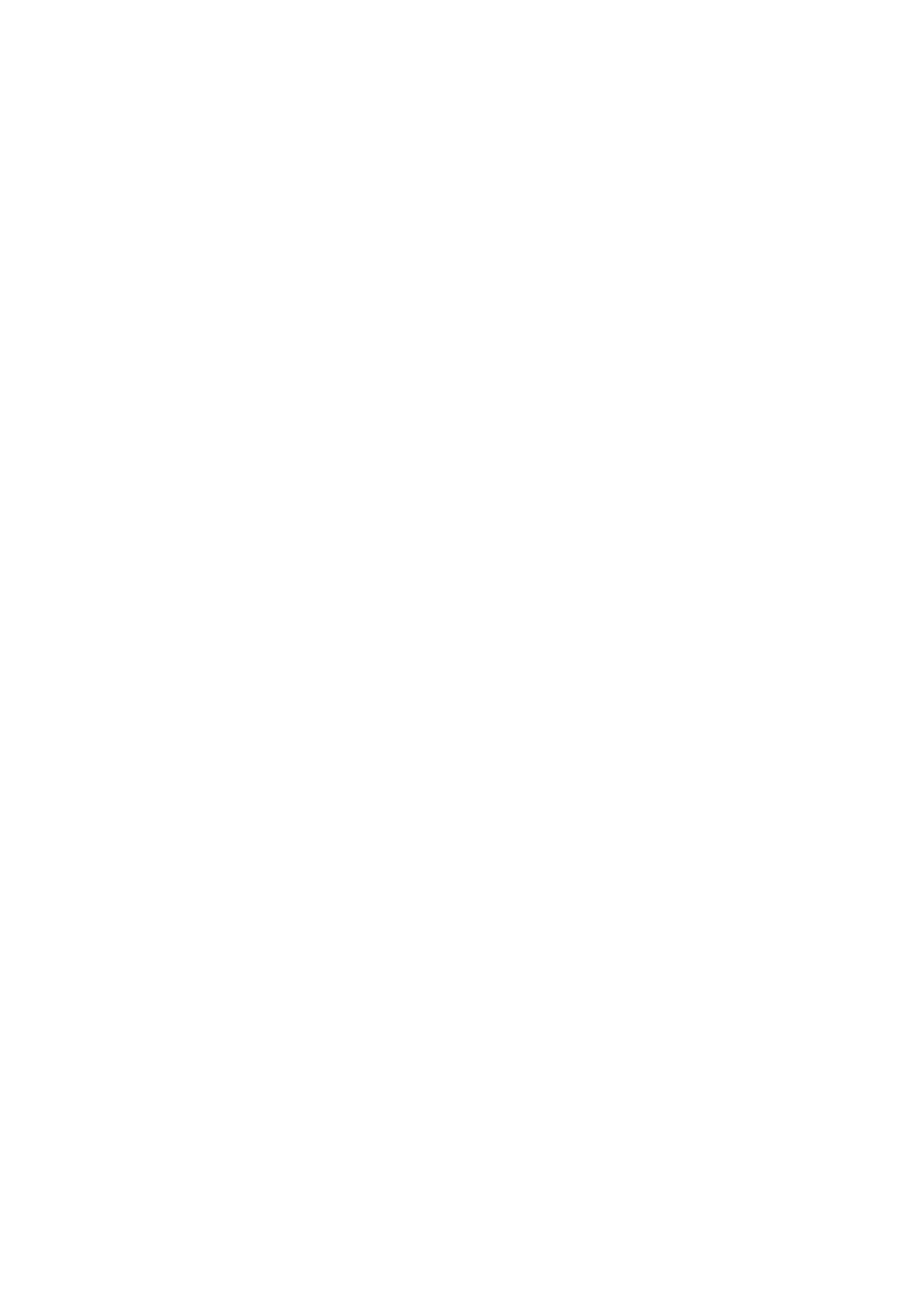# Chapter 3

# Level of enforced deprivation

An individual is defined as being materially deprived if they live in a household which reports experiencing an enforced lack of two or more items from the list of eleven items below. The deprivation rate gives us some indication of the situation of individuals who report going without various items as they cannot afford to buy them.

- 1. Two pairs of strong shoes
- 2. A warm waterproof overcoat
- 3. Buy new not second-hand clothes
- 4. Eat meal with meat, chicken, fish (or vegetarian equivalent) every second day
- 5. Have a roast joint or its equivalent once a week
- 6. Had to go without heating during the last year through lack of money
- 7. Keep the home adequately warm
- 8. Buy presents for family or friends at least once a year
- 9. Replace any worn out furniture
- 10. Have family or friends for a drink or meal once a month
- 11. Have a morning, afternoon or evening out in the last fortnight for entertainment

The deprivation rate rose steadily between 2007 and 2010 for all individuals. As is the case with the at risk of poverty rate, the deprivation rate was significantly higher for individuals living in households with children compared with those living in households where no children were present. *See table 3a.*

In 2010, the deprivation rate for individuals living in households with children was 28.2%, almost double the level of 14.6% for those living in households without children. *See table 3a and figure 3.1 overleaf.*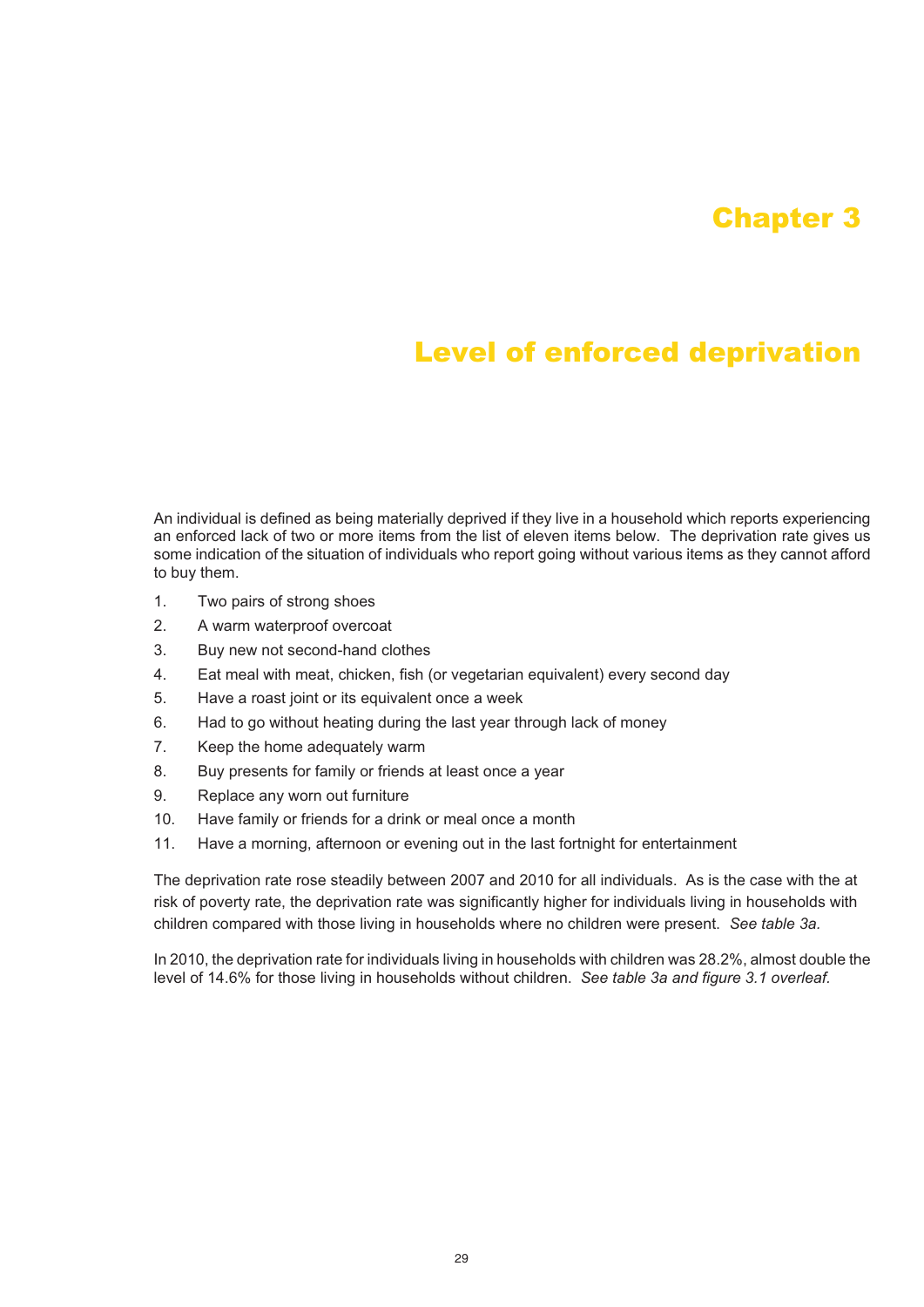

*Table 3b* shows the deprivation rate for individuals who were at risk of poverty. As would be expected, those who are at risk of poverty experience a higher rate of material deprivation. Within the at risk of poverty category, people in households with children experience greater material deprivation than those in households with no children. In 2010, the deprivation rates converged a little between both household types, with rates of 42.7% and 32.1% respectively. *See table 3b and figure 3.2 below.*



Being unable to afford a morning, afternoon or evening out was the most common item of deprivation reported among those living in households with children in 2010 at 26.5% compared with a rate of 9.4% reported by those living in households without children. This item increased steadily since 2007. *See table 3c and figure 3.3 overleaf.*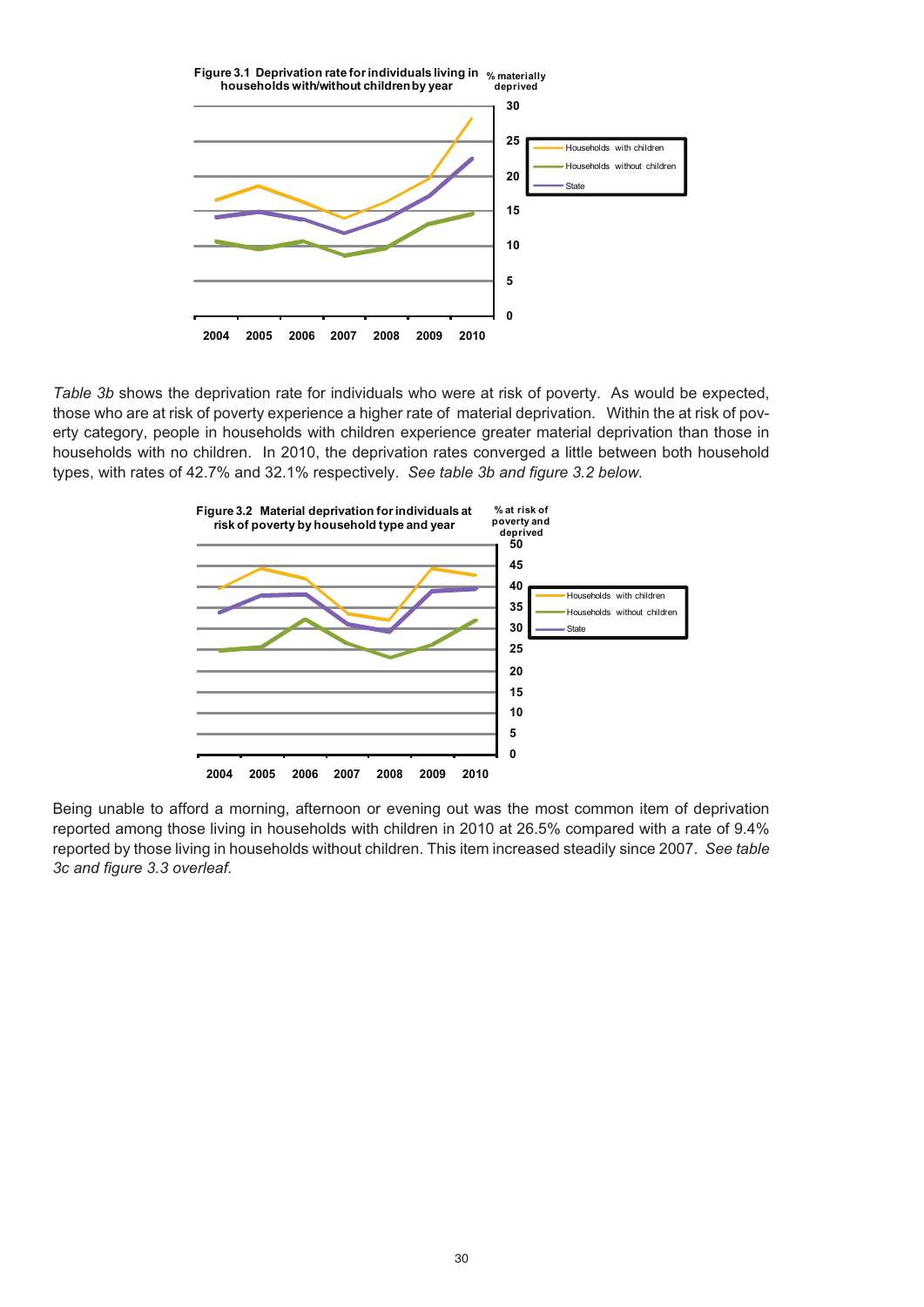

Analysis of the two deprivation items:

- Unable to afford a meal with meat, chicken, fish (or vegetarian equivalent) every second day and
- ◆ Had to go without heating during the last year through lack of money

revealed that individuals in households with children were consistently (apart from 2009) more likely to be deprived of these two items compared with their counterparts living in households without children. *See figure 3.4 below.*



*Table 3e* analyses other forms of deprivation for individuals living in households with and without children. In keeping with earlier findings, those living in households with children reported higher rates of being materially deprived in these other items.

For example, in 2010, individuals living in households with children were almost three times as likely to be in debt from ordinary living expenses compared with their counterparts living in households without children with rates of 17.9% and 6.5% respectively.

Individuals living in households with children reported being unable to afford an unexpected expense of around €1,000 in 2010 at a rate of 55.1%, while those in households without children reported this at a rate of 40.8%. *See table 3e.*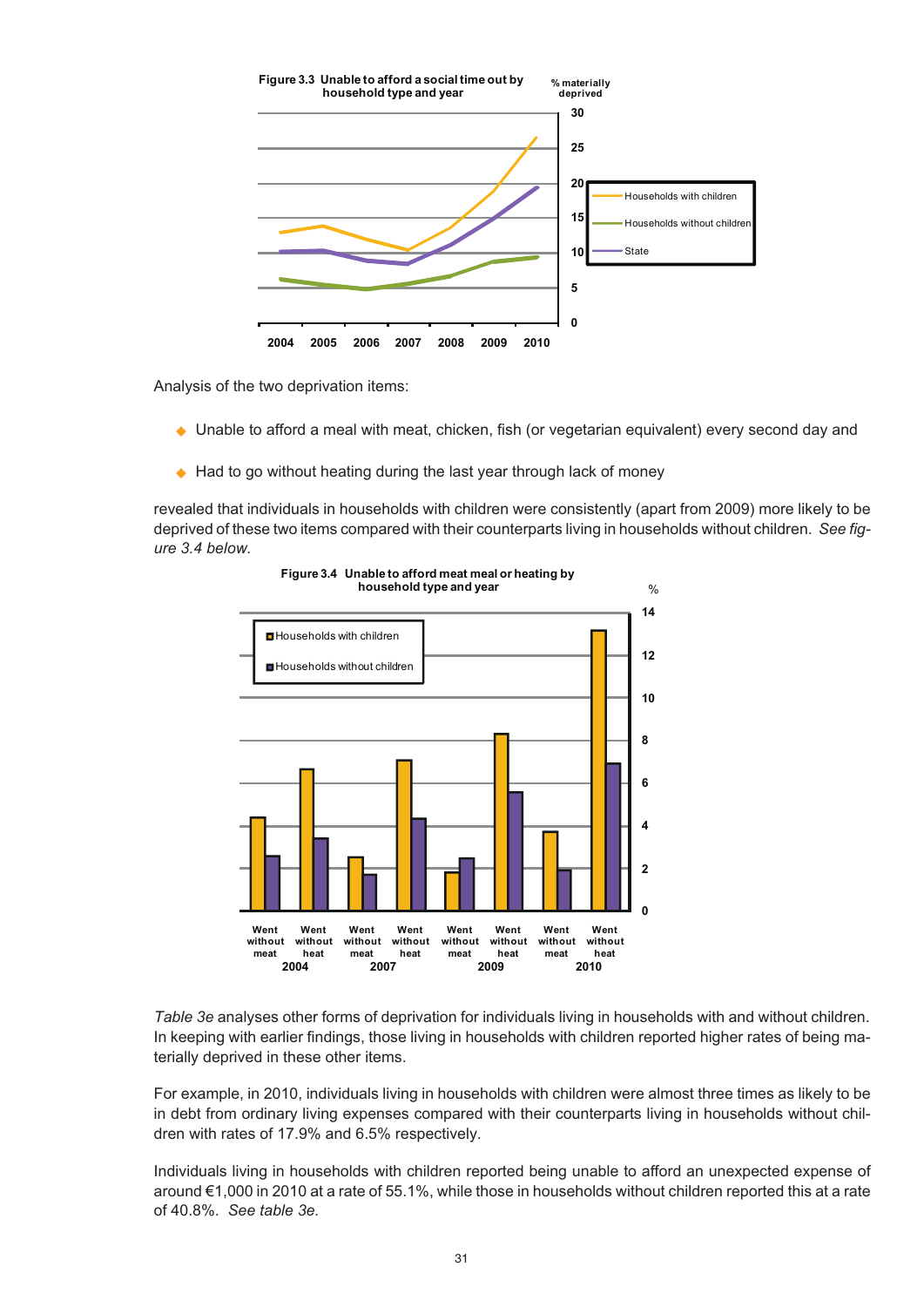# **Table 3a Number of deprivation items reported by household type and year (2004-2010)**

| Table 3a Number of deprivation items reported by household type and year (2004-2010) |                                   |                                | % individuals |
|--------------------------------------------------------------------------------------|-----------------------------------|--------------------------------|---------------|
| <b>Deprivation Indicators</b>                                                        | In households<br>without children | In households<br>with children | <b>State</b>  |
| 2010                                                                                 |                                   |                                |               |
| No deprivation                                                                       | 74.7                              | 56.0                           | 63.8          |
| 1 item                                                                               | 10.7                              | 15.8                           | 13.7          |
| 2+ items                                                                             | 14.6                              | 28.2                           | 22.5          |
| 2009                                                                                 |                                   |                                |               |
| No deprivation                                                                       | 76.9                              | 68.1                           | 71.4          |
| 1 item                                                                               | 9.9                               | 12.5                           | 11.5          |
| $2+$ items                                                                           | 13.1                              | 19.5                           | 17.1          |
| 2008                                                                                 |                                   |                                |               |
| No deprivation                                                                       | 79.8                              | 72.4                           | 75.1          |
| 1 item                                                                               | 10.4                              | 11.5                           | 11.1          |
| $2+$ items                                                                           | 9.7                               | 16.1                           | 13.8          |
| 2007                                                                                 |                                   |                                |               |
| No deprivation                                                                       | 81.2                              | 71.9                           | 75.6          |
| 1 item                                                                               | 10.2                              | 14.3                           | 12.6          |
| $2+$ items                                                                           | 8.7                               | 13.8                           | 11.8          |
| 2006                                                                                 |                                   |                                |               |
| No deprivation                                                                       | 78.9                              | 72.2                           | 74.8          |
| 1 item                                                                               | 10.4                              | 11.5                           | 11.4          |
| 2+ items                                                                             | 10.7                              | 16.3                           | 13.8          |
| 2005                                                                                 |                                   |                                |               |
| No deprivation                                                                       | 81.1                              | 71.3                           | 75.3          |
| 1 item                                                                               | 9.3                               | 10.2                           | 9.8           |
| 2+ items                                                                             | 9.6                               | 18.5                           | 14.9          |
| 2004                                                                                 |                                   |                                |               |
| No deprivation                                                                       | 80.7                              | 72.4                           | 75.8          |
| 1 item                                                                               | 8.6                               | 11.2                           | 10.1          |
| 2+ items                                                                             | 10.7                              | 16.5                           | 14.1          |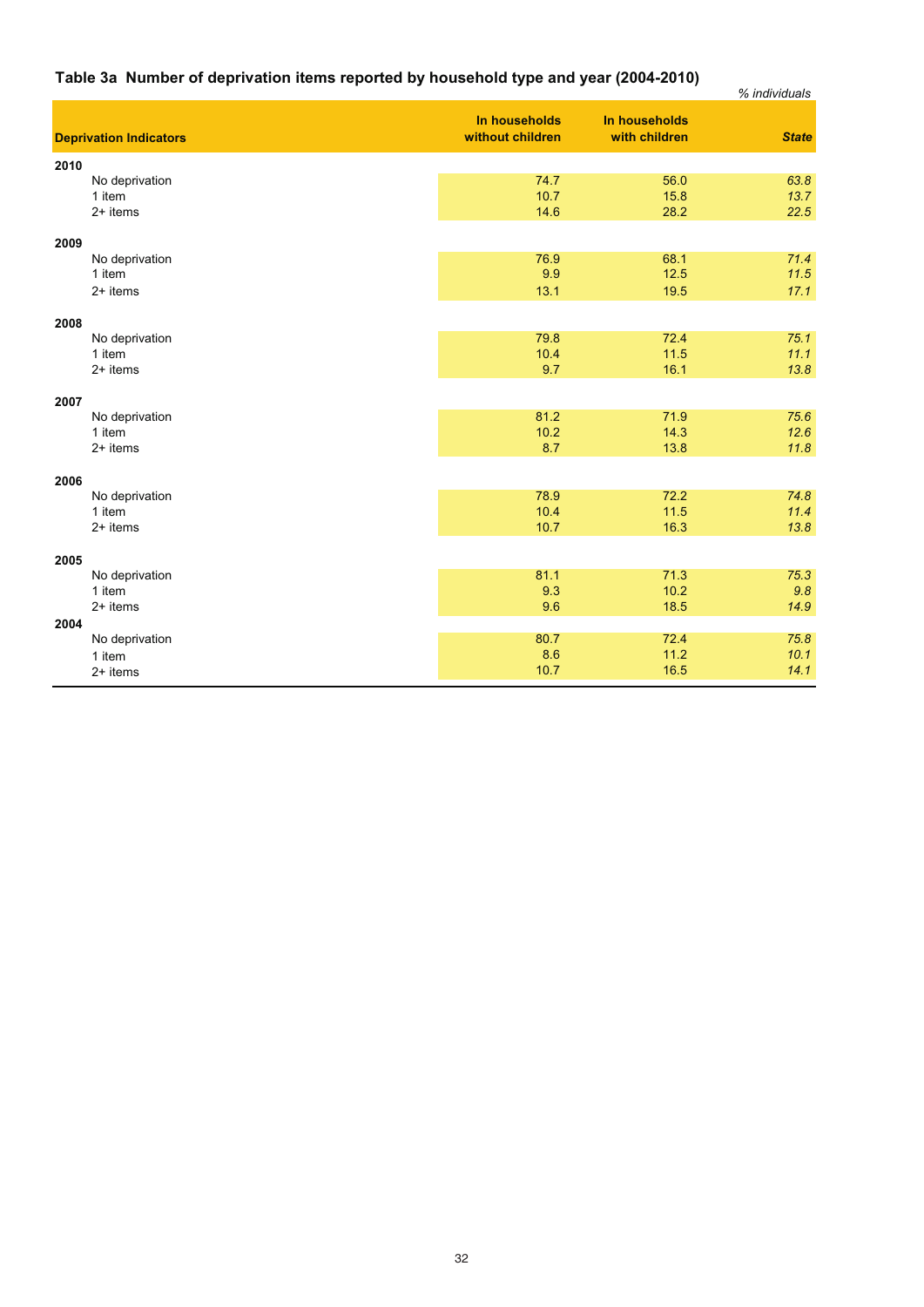### **and year (2004-2010)** *% individuals at risk of poverty* **Table 3b Number of deprivation items reported by those at risk of poverty by household type**

|                               |                                   |                                | % individuals at risk of poverty |
|-------------------------------|-----------------------------------|--------------------------------|----------------------------------|
| <b>Deprivation Indicators</b> | In households<br>without children | In households<br>with children | <b>State</b>                     |
| 2010                          |                                   |                                |                                  |
| No deprivation                | 56.9                              | 35.3                           | 42.0                             |
| 1 item                        | 11.1                              | 22.0                           | 18.6                             |
| $2+$ items                    | 32.1                              | 42.7                           | 39.4                             |
| 2009                          |                                   |                                |                                  |
| No deprivation                | 56.8                              | 37.5                           | 43.4                             |
| 1 item                        | 17.0                              | 18.1                           | 17.8                             |
| 2+ items                      | 26.2                              | 44.3                           | 38.8                             |
| 2008                          |                                   |                                |                                  |
| No deprivation                | 56.3                              | 52.2                           | 53.5                             |
| 1 item                        | 20.5                              | 15.6                           | 17.2                             |
| 2+ items                      | 23.1                              | 32.1                           | 29.3                             |
|                               |                                   |                                |                                  |
| 2007<br>No deprivation        | 57.8                              | 45.0                           | 49.7                             |
| 1 item                        | 15.6                              | 21.3                           | 19.2                             |
| $2+$ items                    | 26.6                              | 33.7                           | 31.1                             |
|                               |                                   |                                |                                  |
| 2006                          |                                   |                                |                                  |
| No deprivation                | 54.6                              | 38.6                           | 44.0                             |
| 1 item                        | 13.2                              | 19.5                           | 17.8                             |
| $2+$ items                    | 32.2                              | 42.0                           | 38.1                             |
| 2005                          |                                   |                                |                                  |
| No deprivation                | 63.0                              | 39.7                           | 47.9                             |
| 1 item                        | 11.2                              | 15.9                           | 14.2                             |
| $2+$ items                    | 25.7                              | 44.4                           | 37.9                             |
| 2004                          |                                   |                                |                                  |
| No deprivation                | 62.8                              | 45.8                           | 52.5                             |
| 1 item                        | 12.2                              | 14.7                           | 13.8                             |
| $2+$ items                    | 25.0                              | 39.5                           | 33.8                             |
|                               |                                   |                                |                                  |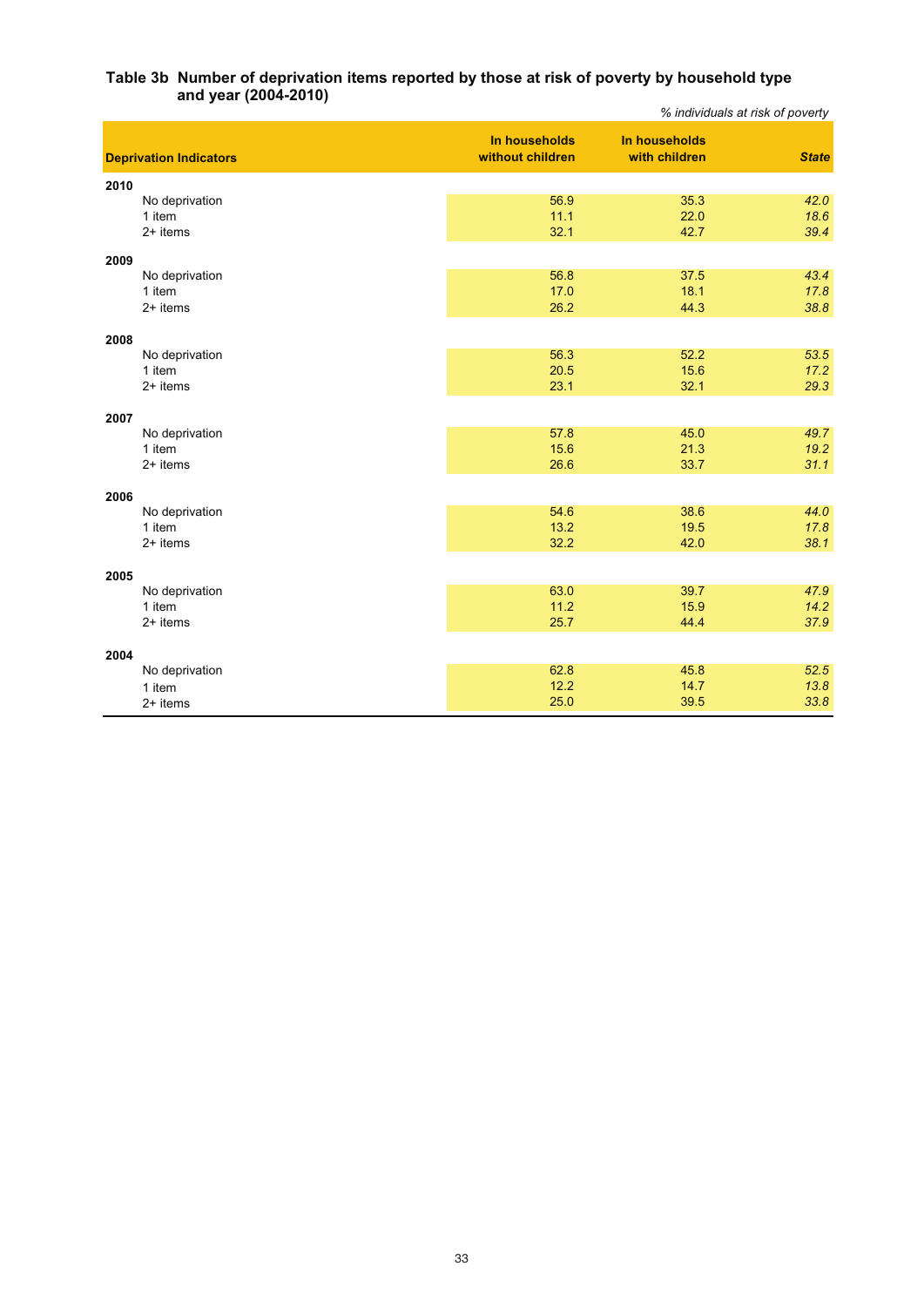# **Table 3c Reported deprivation items by household type and year (2007-2010)**

|      |                                                                                                              |                  |               | % of individuals |
|------|--------------------------------------------------------------------------------------------------------------|------------------|---------------|------------------|
|      |                                                                                                              | In households    | In households |                  |
|      | <b>Deprivation Indicators</b>                                                                                | without children | with children | <b>State</b>     |
| 2010 |                                                                                                              |                  |               |                  |
|      | Without heating at some stage in the last year                                                               | 6.9              | 13.2          | 10.6             |
|      | Unable to afford a morning, afternoon or evening                                                             |                  |               |                  |
|      | out in the last fortnight                                                                                    | 9.4              | 26.5          | 19.3             |
|      | Unable to afford two pairs of strong shoes                                                                   | 2.2              | 3.4           | 2.9              |
|      | Unable to afford a roast once a week                                                                         | 4.1              | 6.6           | 5.5              |
|      | Unable to afford a meal with meat, chicken or fish                                                           |                  |               |                  |
|      | every second day                                                                                             | 1.9              | 3.7           | 3.0              |
|      | Unable to afford new (not second-hand) clothes                                                               | 5.7              | 9.0           | 7.6              |
|      | Unable to afford a warm waterproof coat                                                                      | 1.2<br>4.8       | 2.5<br>8.2    | 2.0<br>6.8       |
|      | Unable to afford to keep the home adequately warm<br>Unable to afford to replace any worn out furniture      | 15.5             | 23.7          | 20.3             |
|      | Unable to afford to have family or friends for a drink                                                       |                  |               |                  |
|      | or meal once a month                                                                                         | 9.4              | 18.0          | 14.4             |
|      | Unable to afford to buy presents for family or friends                                                       |                  |               |                  |
|      | at least once a year                                                                                         | 4.6              | 5.4           | 5.1              |
| 2009 |                                                                                                              |                  |               |                  |
|      | Without heating at some stage in the last year                                                               | 5.6              | 8.3           | 7.3              |
|      | Unable to afford a morning, afternoon or evening                                                             |                  |               |                  |
|      | out in the last fortnight                                                                                    | 8.7              | 18.8          | 14.9             |
|      | Unable to afford two pairs of strong shoes                                                                   | 1.7              | 2.3           | 2.1              |
|      | Unable to afford a roast once a week                                                                         | 3.2              | 3.5           | 3.4              |
|      | Unable to afford a meal with meat, chicken or fish                                                           |                  |               |                  |
|      | every second day                                                                                             | 2.5              | 1.8           | 2.1              |
|      | Unable to afford new (not second-hand) clothes                                                               | 5.1              | 4.1           | 4.5              |
|      | Unable to afford a warm waterproof coat                                                                      | 1.3<br>4.2       | 1.0<br>4.1    | 1.1<br>4.1       |
|      | Unable to afford to keep the home adequately warm                                                            | 12.6             | 18.5          | 16.3             |
|      | Unable to afford to replace any worn out furniture<br>Unable to afford to have family or friends for a drink |                  |               |                  |
|      | or meal once a month                                                                                         | 6.6              | 11.2          | 9.4              |
|      | Unable to afford to buy presents for family or friends                                                       |                  |               |                  |
|      | at least once a year                                                                                         | 3.3              | 3.4           | 3.4              |
|      |                                                                                                              |                  |               |                  |
| 2008 | Without heating at some stage in the last year                                                               | 5.1              | 7.1           | 6.3              |
|      | Unable to afford a morning, afternoon or evening                                                             |                  |               |                  |
|      | out in the last fortnight                                                                                    | 6.7              | 13.6          | 11.1             |
|      | Unable to afford two pairs of strong shoes                                                                   | 1.9              | 3.1           | 2.7              |
|      | Unable to afford a roast once a week                                                                         | 3.7              | 3.9           | 3.8              |
|      | Unable to afford a meal with meat, chicken or fish                                                           |                  |               |                  |
|      | every second day                                                                                             | 2.8              | 3.1           | 3.0              |
|      | Unable to afford new (not second-hand) clothes                                                               | 4.5              | 6.4           | 5.6              |
|      | Unable to afford a warm waterproof coat                                                                      | 1.4<br>3.5       | 3.2<br>3.9    | 2.6              |
|      | Unable to afford to keep the home adequately warm                                                            | 11.4             | 14.3          | 3.7<br>13.3      |
|      | Unable to afford to replace any worn out furniture<br>Unable to afford to have family or friends for a drink |                  |               |                  |
|      | or meal once a month                                                                                         | 6.3              | 10.7          | 9.1              |
|      | Unable to afford to buy presents for family or friends                                                       |                  |               |                  |
|      | at least once a year                                                                                         | 2.5              | 2.2           | 2.3              |
| 2007 |                                                                                                              |                  |               |                  |
|      | Without heating at some stage in the last year                                                               | 4.3              | 7.1           | 6.0              |
|      | Unable to afford a morning, afternoon or evening                                                             |                  |               |                  |
|      | out in the last fortnight                                                                                    | 5.5              | 10.4          | 8.4              |
|      | Unable to afford two pairs of strong shoes                                                                   | 2.1              | 3.5           | 3.0              |
|      | Unable to afford a roast once a week                                                                         | 2.6              | 4.8           | 3.9              |
|      | Unable to afford a meal with meat, chicken or fish                                                           |                  |               |                  |
|      | every second day                                                                                             | 1.7              | 2.5           | 2.2              |
|      | Unable to afford new (not second-hand) clothes                                                               | 3.9              | 6.1           | 5.2              |
|      | Unable to afford a warm waterproof coat                                                                      | 1.3<br>2.8       | 2.9<br>3.9    | 2.3<br>3.5       |
|      | Unable to afford to keep the home adequately warm                                                            | 10.5             | 14.8          | 13.1             |
|      | Unable to afford to replace any worn out furniture<br>Unable to afford to have family or friends for a drink |                  |               |                  |
|      | or meal once a month                                                                                         | 5.8              | 12.1          | 9.6              |
|      | Unable to afford to buy presents for family or friends                                                       |                  |               |                  |
|      | at least once a year                                                                                         | 2.1              | 3.4           | 2.9              |
|      |                                                                                                              |                  |               |                  |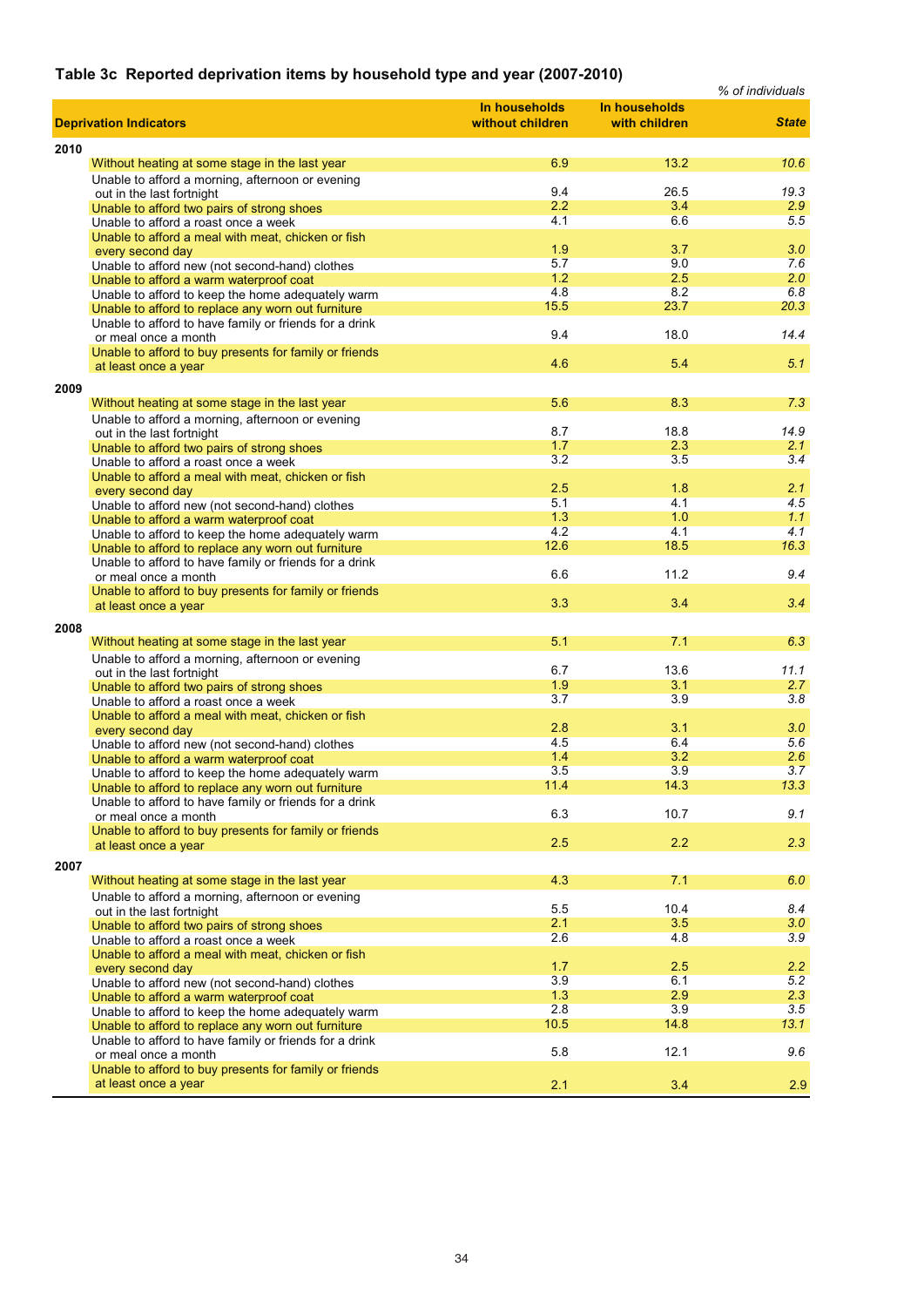# **Table 3c Reported deprivation items by household type and year (2004-2006)**

|      |                                                        |                  |               | % of individuals |
|------|--------------------------------------------------------|------------------|---------------|------------------|
|      |                                                        | In households    | In households |                  |
|      | <b>Deprivation Indicators</b>                          | without children | with children | <b>State</b>     |
|      |                                                        |                  |               |                  |
| 2006 | Without heating at some stage in the last year         | 4.5              | 6.7           | 5.8              |
|      | Unable to afford a morning, afternoon or evening       |                  |               |                  |
|      | out in the last fortnight                              | 4.8              | 11.9          | 8.8              |
|      | Unable to afford two pairs of strong shoes             | 2.3              | 3.6           | 3.1              |
|      | Unable to afford a roast once a week                   | 3.6              | 4.9           | 4.4              |
|      | Unable to afford a meal with meat, chicken or fish     |                  |               |                  |
|      | every second day                                       | 2.0              | 2.7           | 2.4              |
|      | Unable to afford new (not second-hand) clothes         | 4.6              | 6.2           | 5.5              |
|      | Unable to afford a warm waterproof coat                | 1.4              | 2.5           | 2.1              |
|      | Unable to afford to keep the home adequately warm      | 3.6              | 4.0           | 3.9              |
|      | Unable to afford to replace any worn out furniture     | 11.4             | 15.4          | 13.7             |
|      | Unable to afford to have family or friends for a drink |                  |               |                  |
|      | or meal once a month                                   | 7.1              | 13.3          | 10.7             |
|      | Unable to afford to buy presents for family or friends |                  |               |                  |
|      | at least once a year                                   | 2.9              | 3.7           | 3.3              |
|      |                                                        |                  |               |                  |
| 2005 |                                                        |                  |               |                  |
|      | Without heating at some stage in the last year         | 4.0              | 8.2           | 6.5              |
|      | Unable to afford a morning, afternoon or evening       |                  |               |                  |
|      | out in the last fortnight                              | 5.4              | 13.8          | 10.3             |
|      | Unable to afford two pairs of strong shoes             | 1.7              | 4.4           | 3.3              |
|      | Unable to afford a roast once a week                   | 2.8              | 5.2           | 4.2              |
|      | Unable to afford a meal with meat, chicken or fish     |                  |               |                  |
|      | every second day                                       | 2.0              | 3.6           | 2.9              |
|      | Unable to afford new (not second-hand) clothes         | 4.4              | 8.5           | 6.8              |
|      | Unable to afford a warm waterproof coat                | 1.4              | 3.9           | 2.8              |
|      | Unable to afford to keep the home adequately warm      | 2.8              | 4.8           | 4.0              |
|      | Unable to afford to replace any worn out furniture     | 10.9             | 15.8          | 13.8             |
|      | Unable to afford to have family or friends for a drink |                  |               |                  |
|      | or meal once a month                                   | 6.7              | 15.0          | 11.5             |
|      | Unable to afford to buy presents for family or friends |                  |               |                  |
|      | at least once a year                                   | 3.3              | 5.4           | 4.5              |
| 2004 |                                                        |                  |               |                  |
|      | Without heating at some stage in the last year         | 3.4              | 6.8           | 5.4              |
|      | Unable to afford a morning, afternoon or evening       |                  |               |                  |
|      | out in the last fortnight                              | 6.3              | 12.9          | 10.2             |
|      | Unable to afford two pairs of strong shoes             | 2.5              | 4.7           | 3.8              |
|      | Unable to afford a roast once a week                   | 3.6              | 5.1           | 4.5              |
|      | Unable to afford a meal with meat, chicken or fish     |                  |               |                  |
|      | every second day                                       | 2.6              | 4.4           | 3.7              |
|      | Unable to afford new (not second-hand) clothes         | 4.0              | 7.0           | 5.8              |
|      | Unable to afford a warm waterproof coat                | 1.8              | 3.4           | 2.7              |
|      | Unable to afford to keep the home adequately warm      | 2.5              | 3.9           | 3.3              |
|      | Unable to afford to replace any worn out furniture     | 10.2             | 15.7          | 13.4             |
|      | Unable to afford to have family or friends for a drink |                  |               |                  |
|      | or meal once a month                                   | 7.4              | 14.0          | 11.3             |
|      | Unable to afford to buy presents for family or friends |                  |               |                  |
|      | at least once a year                                   | 4.3              | 4.7           | 4.5              |
|      |                                                        |                  |               |                  |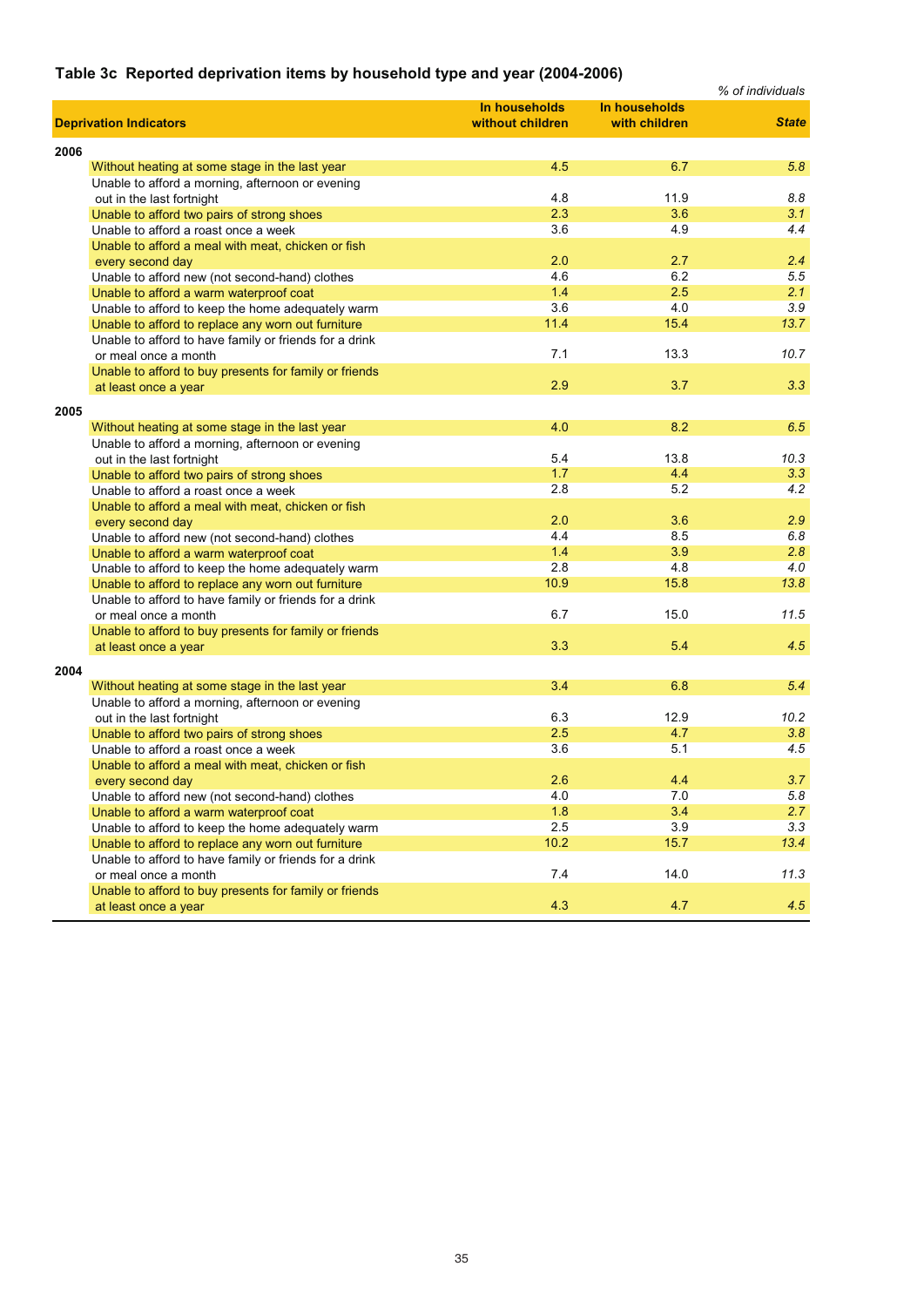### **Table 3d Reported deprivation items for those at risk of poverty, by household type and year (2007-2010)**

|      |                                                                                    |                  | % of individuals at risk of poverty |              |
|------|------------------------------------------------------------------------------------|------------------|-------------------------------------|--------------|
|      |                                                                                    | In households    | In households                       |              |
|      | <b>Deprivation Indicators</b>                                                      | without children | with children                       | <b>State</b> |
|      |                                                                                    |                  |                                     |              |
| 2010 |                                                                                    |                  |                                     |              |
|      | Without heating at some stage in the last year                                     | 14.1             | 19.6                                | 17.9         |
|      | Unable to afford a morning, afternoon or evening                                   | 18.4             | 38.1                                | 32.0         |
|      | out in the last fortnight                                                          | 5.3              | 5.6                                 | 5.5          |
|      | Unable to afford two pairs of strong shoes                                         | 11.4             | 9.4                                 | 10.0         |
|      | Unable to afford a roast once a week                                               |                  |                                     |              |
|      | Unable to afford a meal with meat, chicken or fish<br>every second day             | 5.0              | 6.1                                 | 5.8          |
|      | Unable to afford new (not second-hand) clothes                                     | 16.5             | 12.8                                | 13.9         |
|      | Unable to afford a warm waterproof coat                                            | 4.0              | 4.9                                 | 4.6          |
|      | Unable to afford to keep the home adequately warm                                  | 10.6             | 12.9                                | 12.2         |
|      | Unable to afford to replace any worn out furniture                                 | 27.2             | 31.3                                | 30.0         |
|      | Unable to afford to have family or friends for a drink                             |                  |                                     |              |
|      | or meal once a month                                                               | 19.9             | 31.7                                | 28.0         |
|      | Unable to afford to buy presents for family or friends                             |                  |                                     |              |
|      | at least once a year                                                               | 9.1              | 6.1                                 | 7.0          |
| 2009 |                                                                                    |                  |                                     |              |
|      | Without heating at some stage in the last year                                     | 9.3              | 20.4                                | 17.0         |
|      |                                                                                    |                  |                                     |              |
|      | Unable to afford a morning, afternoon or evening                                   | 15.3             | 35.9                                | 29.6         |
|      | out in the last fortnight<br>Unable to afford two pairs of strong shoes            | 4.0              | 4.4                                 | 4.3          |
|      | Unable to afford a roast once a week                                               | 5.2              | 8.7                                 | 7.7          |
|      | Unable to afford a meal with meat, chicken or fish                                 |                  |                                     |              |
|      | every second day                                                                   | 8.2              | 6.0                                 | 6.6          |
|      | Unable to afford new (not second-hand) clothes                                     | 11.0             | 11.0                                | 11.0         |
|      | Unable to afford a warm waterproof coat                                            | 3.5              | 2.2                                 | 2.6          |
|      | Unable to afford to keep the home adequately warm                                  | 5.7              | 9.4                                 | 8.3          |
|      | Unable to afford to replace any worn out furniture                                 | 22.7             | 42.6                                | 36.6         |
|      | Unable to afford to have family or friends for a drink                             |                  |                                     |              |
|      | or meal once a month                                                               | 12.9             | 29.7                                | 24.6         |
|      | Unable to afford to buy presents for family or friends                             |                  |                                     |              |
|      | at least once a year                                                               | 10.2             | 7.4                                 | 8.2          |
|      |                                                                                    |                  |                                     |              |
| 2008 |                                                                                    | 10.5             | 14.2                                | 13.0         |
|      | Without heating at some stage in the last year                                     |                  |                                     |              |
|      | Unable to afford a morning, afternoon or evening                                   | 15.0             | 24.6                                | 21.6         |
|      | out in the last fortnight                                                          | 3.7              | 3.2                                 | 3.4          |
|      | Unable to afford two pairs of strong shoes<br>Unable to afford a roast once a week | 9.1              | 6.6                                 | 7.4          |
|      | Unable to afford a meal with meat, chicken or fish                                 |                  |                                     |              |
|      | every second day                                                                   | 7.9              | 5.9                                 | 6.5          |
|      | Unable to afford new (not second-hand) clothes                                     | 12.7             | 12.0                                | 12.2         |
|      | Unable to afford a warm waterproof coat                                            | 1.5              | 5.2                                 | 4.0          |
|      | Unable to afford to keep the home adequately warm                                  | 7.1              | 8.1                                 | 7.8          |
|      | Unable to afford to replace any worn out furniture                                 | 26.2             | 25.9                                | 26.0         |
|      | Unable to afford to have family or friends for a drink                             |                  |                                     |              |
|      | or meal once a month                                                               | 11.8             | 24.3                                | 20.4         |
|      | Unable to afford to buy presents for family or friends                             |                  |                                     |              |
|      | at least once a year                                                               | 6.8              | 4.0                                 | 4.8          |
|      |                                                                                    |                  |                                     |              |
| 2007 |                                                                                    |                  |                                     |              |
|      | Without heating at some stage in the last year                                     | 11.8             | 19.0                                | 16.4         |
|      | Unable to afford a morning, afternoon or evening                                   |                  |                                     |              |
|      | out in the last fortnight                                                          | 15.3             | 22.8                                | 20.1         |
|      | Unable to afford two pairs of strong shoes                                         | 6.5              | 14.1                                | 11.4         |
|      | Unable to afford a roast once a week                                               | 8.0              | 12.6                                | 10.9         |
|      | Unable to afford a meal with meat, chicken or fish                                 |                  |                                     |              |
|      | every second day                                                                   | 6.1              | 7.8                                 | 7.2          |
|      | Unable to afford new (not second-hand) clothes                                     | 15.6             | 15.0                                | 15.2         |
|      | Unable to afford a warm waterproof coat                                            | 4.8              | 10.9                                | 8.7          |
|      | Unable to afford to keep the home adequately warm                                  | 11.0<br>23.5     | 10.1<br>32.9                        | 10.4<br>29.5 |
|      | Unable to afford to replace any worn out furniture                                 |                  |                                     |              |
|      | Unable to afford to have family or friends for a drink                             | 16.0             | 27.2                                | 23.1         |
|      | or meal once a month                                                               |                  |                                     |              |
|      | Unable to afford to buy presents for family or friends                             | 8.5              | 11.6                                | 10.5         |
|      | at least once a year                                                               |                  |                                     |              |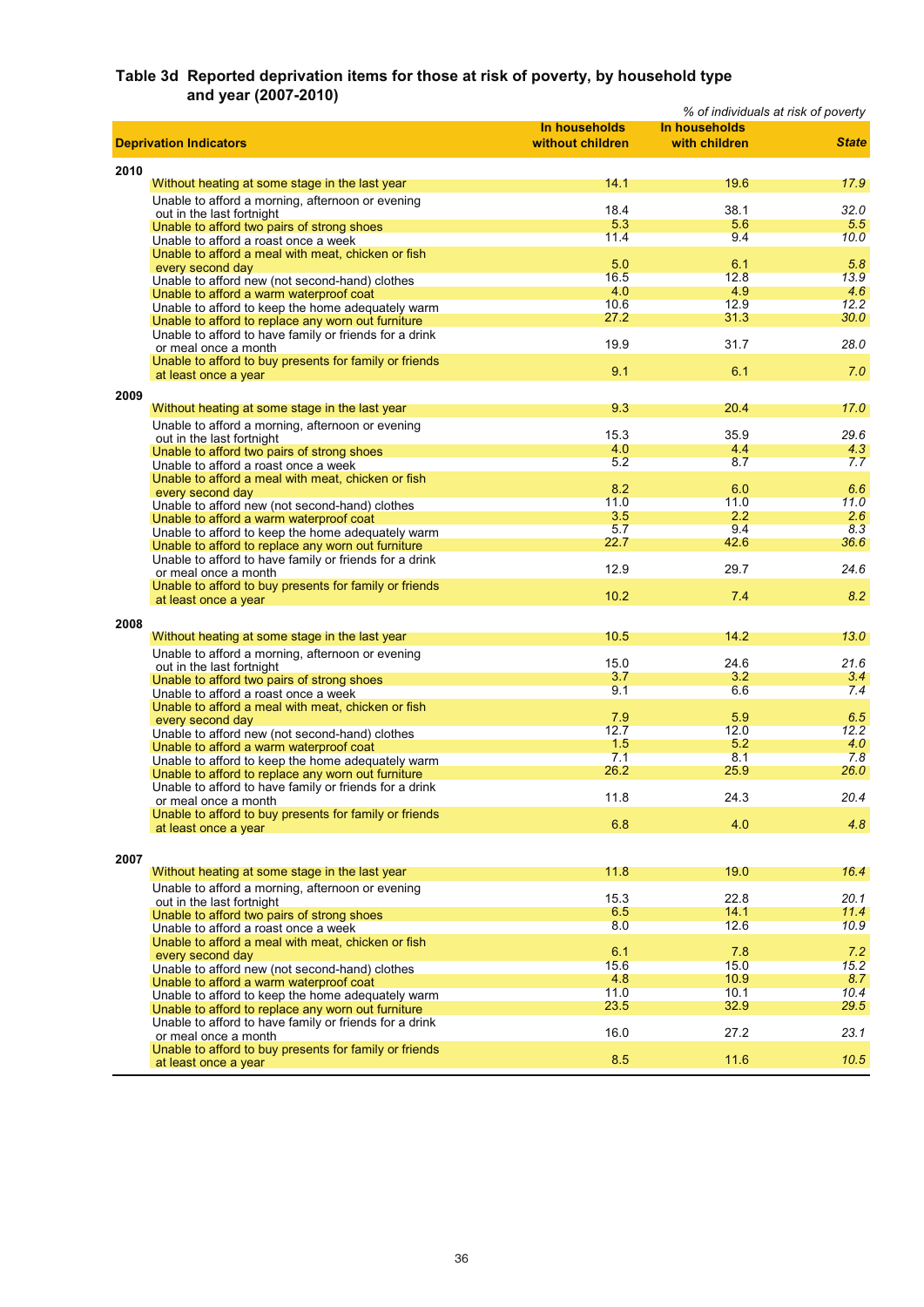### **Table 3d Reported deprivation items for those at risk of poverty, by household type and year (2004-2006)**

|      |                                                                                |                  |               | % of individuals at risk of poverty |
|------|--------------------------------------------------------------------------------|------------------|---------------|-------------------------------------|
|      |                                                                                | In households    | In households |                                     |
|      | <b>Deprivation Indicators</b>                                                  | without children | with children | <b>State</b>                        |
|      |                                                                                |                  |               |                                     |
| 2006 |                                                                                |                  |               |                                     |
|      | Without heating at some stage in the last year                                 | 13.5             | 18.4          | 16.7                                |
|      | Unable to afford a morning, afternoon or evening                               |                  |               |                                     |
|      | out in the last fortnight                                                      | 16.3             | 30.3          | 25.5                                |
|      | Unable to afford two pairs of strong shoes                                     | 5.5              | 11.6          | 9.5                                 |
|      | Unable to afford a roast once a week                                           | 12.4             | 14.2          | 13.6                                |
|      | Unable to afford a meal with meat, chicken or fish                             |                  |               |                                     |
|      | every second day                                                               | 6.1              | 7.0           | 6.7                                 |
|      | Unable to afford new (not second-hand) clothes                                 | 14.5             | 18.7          | 17.2                                |
|      | Unable to afford a warm waterproof coat                                        | 3.2              | 4.9           | 4.3                                 |
|      | Unable to afford to keep the home adequately warm                              | 10.6             | 10.7          | 10.7                                |
|      | Unable to afford to replace any worn out furniture                             | 26.2             | 36.6          | 33.0                                |
|      | Unable to afford to have family or friends for a drink                         |                  |               |                                     |
|      | or meal once a month                                                           | 19.6             | 32.8          | 28.3                                |
|      | Unable to afford to buy presents for family or friends                         | 8.6              | 10.2          | 9.6                                 |
|      | at least once a year                                                           |                  |               |                                     |
| 2005 |                                                                                |                  |               |                                     |
|      | Without heating at some stage in the last year                                 | 10.3             | 22.4          | 18.1                                |
|      | Unable to afford a morning, afternoon or evening                               |                  |               |                                     |
|      | out in the last fortnight                                                      | 14.3             | 36.0          | 28.3                                |
|      | Unable to afford two pairs of strong shoes                                     | 4.8              | 12.1          | 9.5                                 |
|      | Unable to afford a roast once a week                                           | 8.2              | 12.5          | 11.0                                |
|      | Unable to afford a meal with meat, chicken or fish                             |                  |               |                                     |
|      | every second day                                                               | 7.3              | 10.3          | 9.2                                 |
|      | Unable to afford new (not second-hand) clothes                                 | 11.5<br>2.8      | 18.6<br>10.1  | 16.1                                |
|      | Unable to afford a warm waterproof coat                                        | 7.9              | 13.4          | 7.5<br>11.5                         |
|      | Unable to afford to keep the home adequately warm                              | 23.4             | 34.4          | 30.5                                |
|      | Unable to afford to replace any worn out furniture                             |                  |               |                                     |
|      | Unable to afford to have family or friends for a drink                         | 17.8             | 37.0          | 30.2                                |
|      | or meal once a month<br>Unable to afford to buy presents for family or friends |                  |               |                                     |
|      |                                                                                | 9.5              | 14.3          | 12.6                                |
|      | at least once a year                                                           |                  |               |                                     |
| 2004 |                                                                                |                  |               |                                     |
|      | Without heating at some stage in the last year                                 | 7.0              | 16.3          | 12.6                                |
|      | Unable to afford a morning, afternoon or evening                               |                  |               |                                     |
|      | out in the last fortnight                                                      | 15.3             | 31.6          | 25.2                                |
|      | Unable to afford two pairs of strong shoes                                     | 5.4              | 12.2          | 9.5                                 |
|      | Unable to afford a roast once a week                                           | 9.3              | 12.4          | 11.2                                |
|      | Unable to afford a meal with meat, chicken or fish                             | 6.5              | 11.7          | 9.7                                 |
|      | every second day                                                               | 9.7              | 17.2          | 14.2                                |
|      | Unable to afford new (not second-hand) clothes                                 | 3.8              | 8.5           | 6.7                                 |
|      | Unable to afford a warm waterproof coat                                        | 5.7              | 9.4           | 7.9                                 |
|      | Unable to afford to keep the home adequately warm                              | 21.8             | 31.7          | 27.8                                |
|      | Unable to afford to replace any worn out furniture                             |                  |               |                                     |
|      | Unable to afford to have family or friends for a drink                         | 15.7             | 32.2          | 25.7                                |
|      | or meal once a month<br>Unable to afford to buy presents for family or friends |                  |               |                                     |
|      | at least once a year                                                           | 11.4             | 11.7          | 11.6                                |
|      |                                                                                |                  |               |                                     |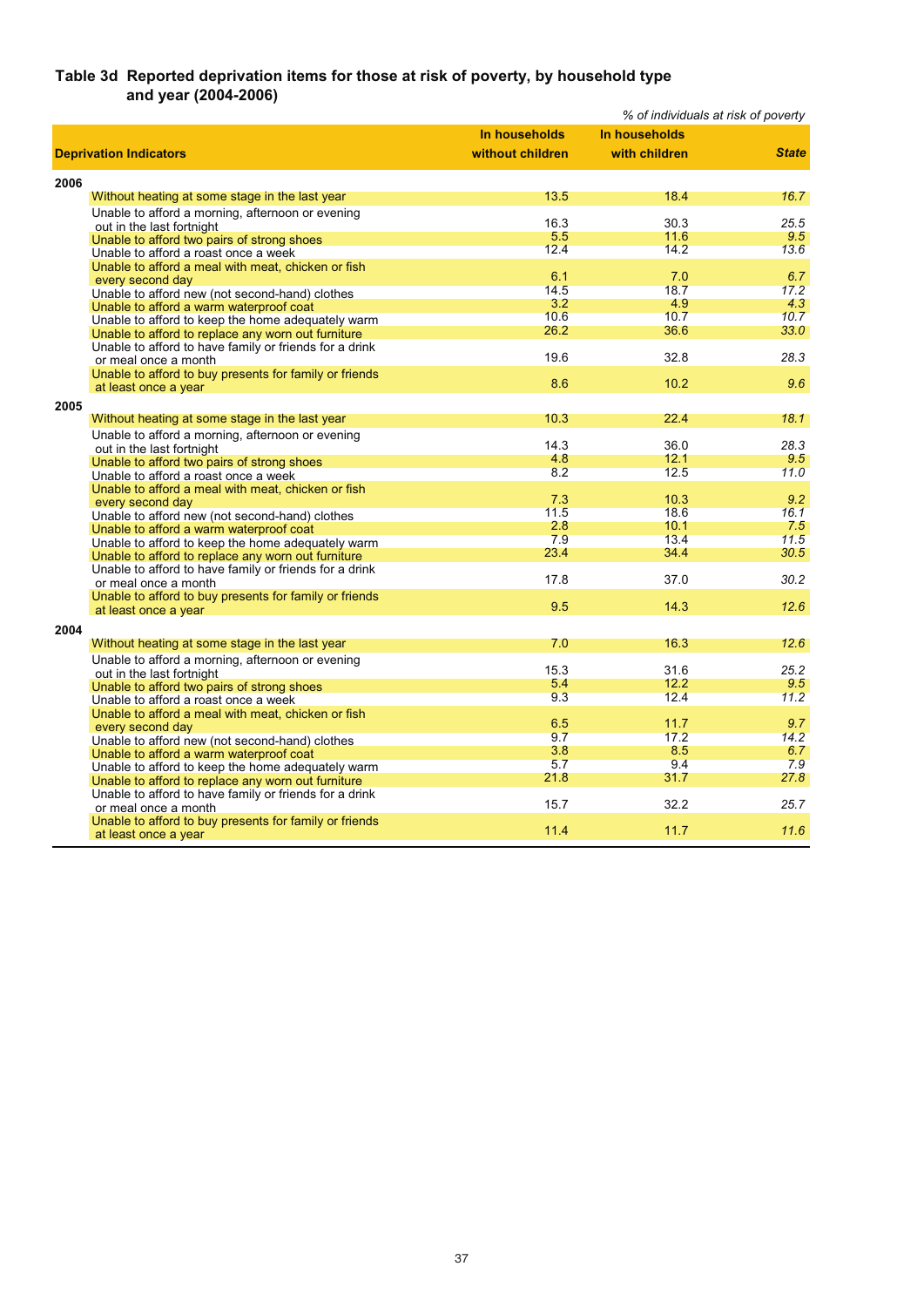### **Table 3e Other deprivation indicators by households with or without children and year (2008-2010)<sup>1</sup>**

|      |                                                                                       |                                  |          | % of individuals |
|------|---------------------------------------------------------------------------------------|----------------------------------|----------|------------------|
|      |                                                                                       | In households In households with |          |                  |
|      | <b>Deprivation Indicators</b>                                                         | without children                 | children | <b>State</b>     |
| 2010 |                                                                                       |                                  |          |                  |
|      | Unable to afford to pay an unexpected expense of around $\epsilon$ 1,000 <sup>2</sup> | 40.8                             | 55.1     | 49.1             |
|      | Unable to afford an annual holiday away from home for                                 |                                  |          |                  |
|      | one week                                                                              | 34.4                             | 46.8     | 41.6             |
|      | Unable to afford a phone                                                              | 6.8                              | 13.2     | 10.5             |
|      | Unable to afford a family car                                                         | 8.4                              | 9.0      | 8.7              |
|      | Has loan arrears                                                                      | 2.1                              | 7.3      | 5.1              |
|      | Has utility bill arrears                                                              | 6.1                              | 17.2     | 12.6             |
|      | Has rent / mortgage arrears                                                           | 3.9                              | 11.3     | 8.2              |
|      | In debt from ordinary living expenses                                                 | 6.5                              | 17.9     | 13.1             |
|      | Make ends meet 'with great difficulty'                                                | 9.3                              | 19.5     | 15.2             |
|      | Make ends meet 'with difficulty'                                                      | 13.7                             | 21.3     | 18.1             |
|      | Make ends meet 'with some difficulty'                                                 | 32.6                             | 37.5     | 35.4             |
| 2009 |                                                                                       |                                  |          |                  |
|      | Unable to afford to pay an unexpected expense of around $\epsilon$ 1,000 <sup>2</sup> | 42.1                             | 52.2     | 48.4             |
|      | Unable to afford an annual holiday away from home for                                 |                                  |          |                  |
|      | one week                                                                              | 32.9                             | 42.4     | 38.8             |
|      | Unable to afford a phone                                                              | 5.0                              | 9.6      | 7.9              |
|      | Unable to afford a family car                                                         | 10.6                             | 8.1      | 9.1              |
|      | Has loan arrears                                                                      | 2.3                              | 6.7      | 5.0              |
|      | Has utility bill arrears                                                              | 5.8                              | 14.5     | 11.2             |
|      | Has rent / mortgage arrears                                                           | 2.2                              | 9.2      | 6.5              |
|      | In debt from ordinary living expenses                                                 | 6.7                              | 17.1     | 13.1             |
|      | Make ends meet 'with great difficulty'                                                | 6.1                              | 14.3     | 11.2             |
|      | Make ends meet 'with difficulty'                                                      | 13.4                             | 16.4     | 15.3             |
|      | Make ends meet 'with some difficulty'                                                 | 33.8                             | 42.2     | 39.0             |
| 2008 |                                                                                       |                                  |          |                  |
|      | Unable to afford to pay an unexpected expense of around $\epsilon$ 1,000 <sup>2</sup> | 36.9                             | 43.1     | 40.9             |
|      | Unable to afford an annual holiday away from home for                                 |                                  |          |                  |
|      | one week                                                                              | 29.4                             | 30.9     | 30.3             |
|      | Unable to afford a phone                                                              | 3.8                              | 9.1      | 7.2              |
|      | Unable to afford a family car                                                         | 10.3                             | 7.6      | 8.6              |
|      | Has loan arrears                                                                      | 2.3                              | 3.1      | 2.8              |
|      | Has utility bill arrears                                                              | 4.7                              | 10.4     | 8.3              |
|      | Has rent / mortgage arrears                                                           | 2.8                              | 7.2      | 5.6              |
|      | In debt from ordinary living expenses                                                 | 5.8                              | 13.7     | 10.9             |
|      | Make ends meet 'with great difficulty'                                                | 6.0                              | 11.2     | 9.3              |
|      | Make ends meet 'with difficulty'                                                      | 12.9                             | 15.2     | 14.3             |
|      | Make ends meet 'with some difficulty'                                                 | 32.7                             | 37.2     | 35.5             |
|      |                                                                                       |                                  |          |                  |

 $1$  This data is not available prior to 2008.

<sup>2</sup> Unexpected expense amount is €1,145 in 2010, €1,085 in 2009 and €985 in 2008.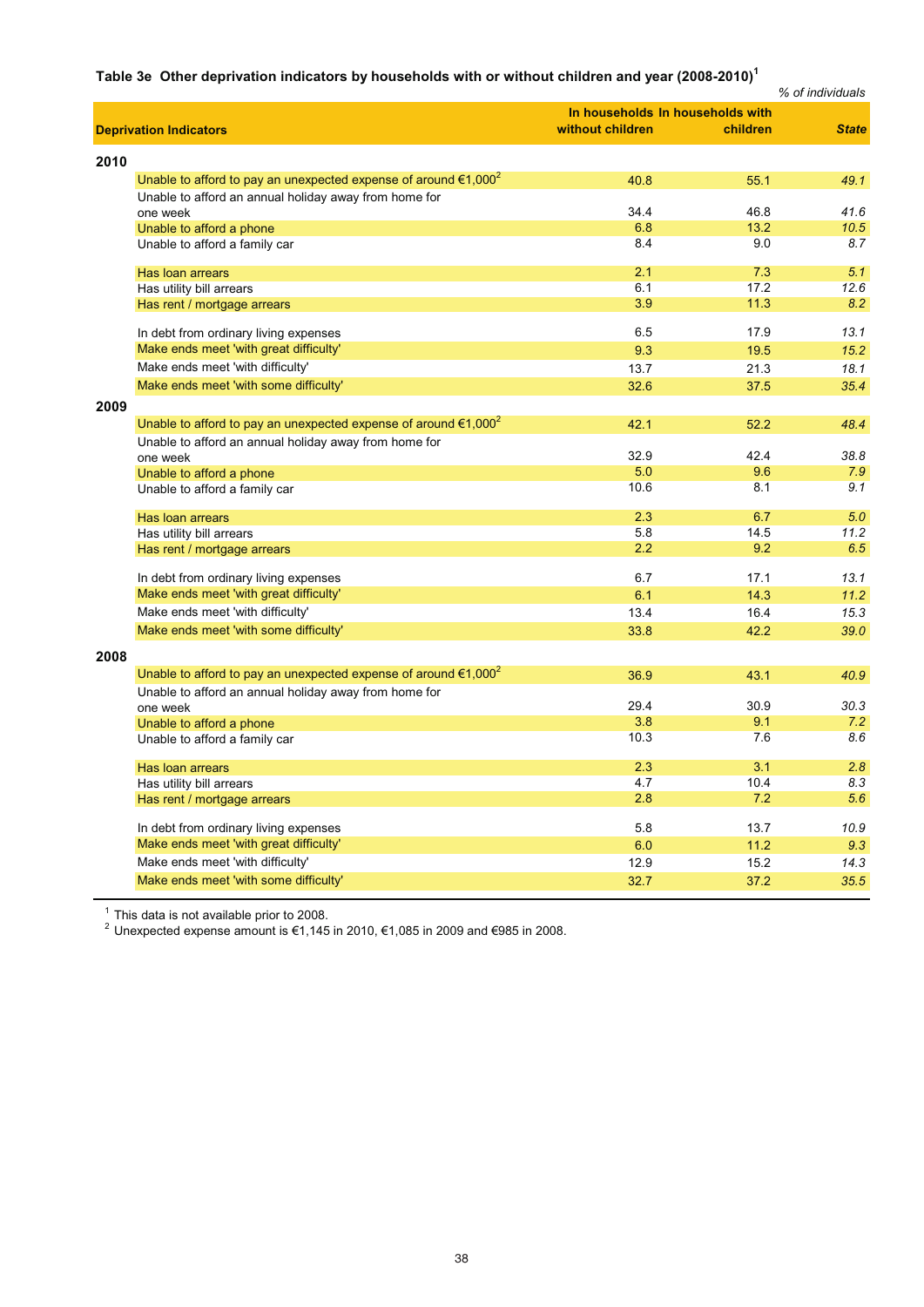# Chapter 4

# **Consistent poverty**

An individual is considered to be in consistent poverty if they are both at risk of poverty (i.e. have an equivalised income of less than 60% of the median equivalised income) and they are materially deprived (i.e. report the enforced lack of two or more deprivation items from the list of eleven specified in Chapter 3).



*Table 4a* shows the consistent poverty rate for all years since 2004. The rate decreased from 7.0% to 4.2% between 2005 and 2008, but rose to 6.2% again by 2010.

Like the at risk of poverty and deprivation indicators, in all years the consistent poverty rate for individuals living in households with children was higher than for those living in households without children. For example in 2010 the rates for individuals living in households with children and those living in households without children were 8.0% and 3.8% respectively. *See figure 4a.*

The rate of consistent poverty was highest in 2010 for individuals living in households with children and where no-one was working, at 23.6%. The consistent poverty rate of individuals living in households with children and where the head of household was unemployed in 2010 was 17.8%. *See table 4a.*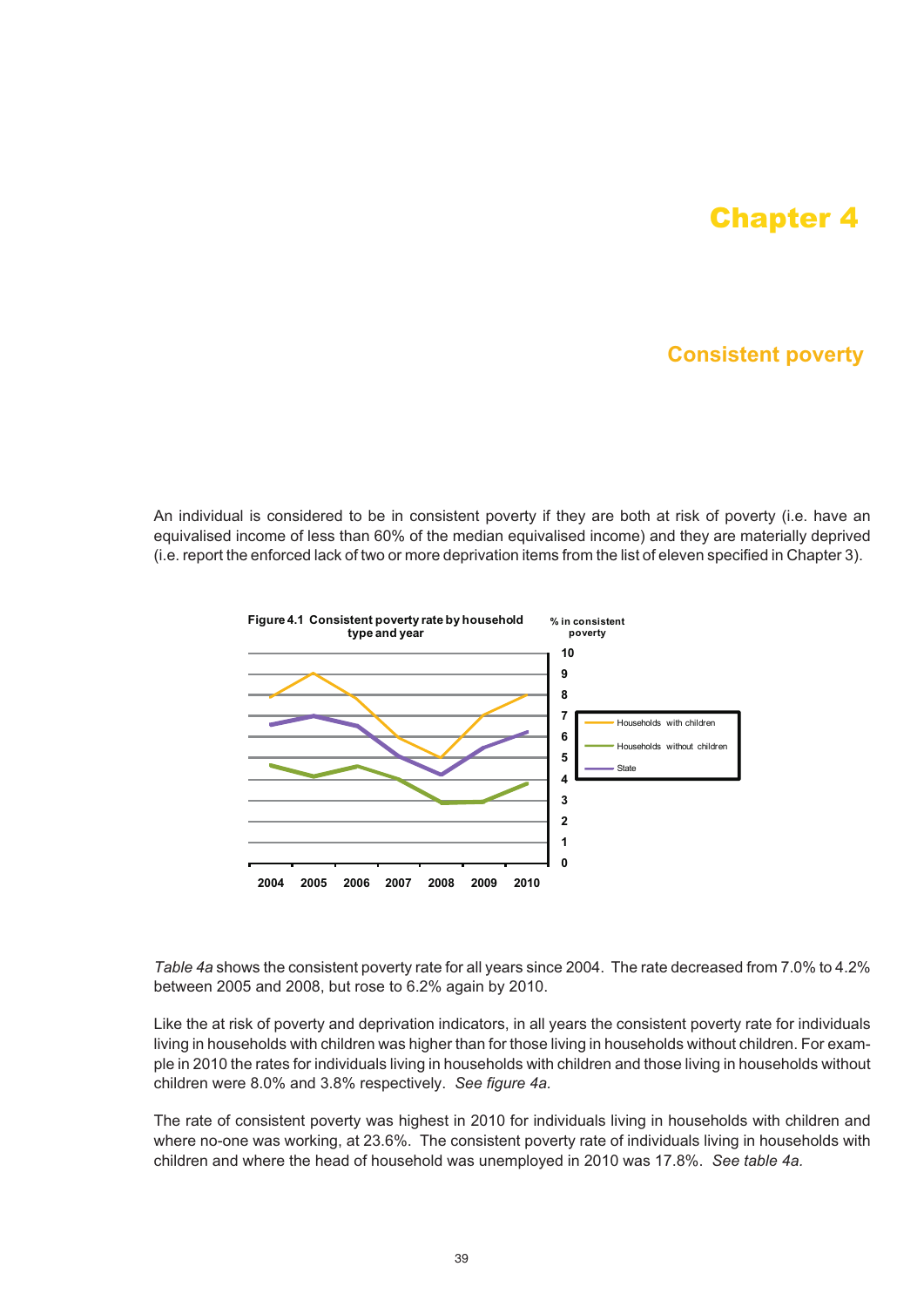### **Table 4a In consistent poverty rate by demographic characteristics, by year (2010, 2009)**

| $\cdots$ conciously potently rate by                        |                                   | $x^2 - 2x + 3x + 3x + 3x + 4x + 5x + 6$ |              |                                   |                                | % individuals |
|-------------------------------------------------------------|-----------------------------------|-----------------------------------------|--------------|-----------------------------------|--------------------------------|---------------|
|                                                             |                                   | 2010                                    |              |                                   | 2009                           |               |
|                                                             | In households<br>without children | In households<br>with children          | <b>State</b> | In households<br>without children | In households<br>with children | <b>State</b>  |
|                                                             |                                   |                                         | $\%$         |                                   |                                | $\%$          |
| <b>State</b>                                                | 3.8                               | 8.0                                     | 6.2          | 2.9                               | 7.0                            | 5.5           |
| Sex                                                         |                                   |                                         |              |                                   |                                |               |
| Male                                                        | 4.0                               | 7.3                                     | 5.9          | 3.6                               | 6.8                            | 5.5           |
| Female                                                      | 3.6                               | 8.6                                     | 6.6          | 2.2                               | 7.3                            | 5.4           |
| Age group                                                   |                                   |                                         |              |                                   |                                |               |
| $0-5$                                                       | n/a                               | 3.9                                     | 3.9          | n/a                               | 4.4                            | 4.4           |
| $6 - 11$<br>$12 - 17$                                       | n/a<br>n/a                        | 8.3<br>11.7                             | 8.3<br>11.7  | n/a<br>n/a                        | 10.6<br>10.6                   | 10.6<br>10.6  |
|                                                             |                                   |                                         |              |                                   |                                |               |
| $0 - 17$                                                    | n/a                               | 8.2                                     | 8.2          | n/a                               | 8.7                            | 8.7           |
| 18-64                                                       | 4.8                               | 7.9                                     | 6.4          | 3.6                               | 5.9                            | 4.9           |
| $65+$                                                       | 0.9                               | [0]                                     | 0.9          | 1.2                               | 0.4                            | 1.1           |
| <b>Principal Economic Status of head of household</b>       |                                   |                                         |              |                                   |                                |               |
| At work                                                     | 0.9                               | 2.3                                     | 1.8          | 0.7                               | 2.2                            | 1.7           |
| Unemployed                                                  | 12.6                              | 17.8                                    | 16.4         | 13.8                              | 15.7                           | 15.3          |
| Home duties, student, retired, ill/disabled                 | 4.5                               | 16.3                                    | 9.3          | 3.6                               | 14.8                           | 8.4           |
| Highest education level attained of head of household       |                                   |                                         |              |                                   |                                |               |
| Primary or below                                            | 5.0                               | 16.0                                    | 8.7          | 4.1                               | 15.7                           | 9.1           |
| Secondary                                                   | 4.7                               | 8.5                                     | 7.1          | 3.9                               | 7.8                            | 6.5           |
| Third level and Post leaving cert                           | 1.4                               | 4.5                                     | 3.4          | 0.5                               | 3.0                            | 2.3           |
|                                                             |                                   |                                         |              |                                   |                                |               |
| <b>Household Composition</b><br>Households without children | 3.8                               | 0.0                                     | 3.8          | 2.9                               | n/a                            | 2.9           |
| 1 adult, with children under 18                             | n/a                               | 9.3                                     | 9.3          | n/a                               | 16.6                           | 16.6          |
| 2 adults, 1-2 children under 18                             | n/a                               | 5.7                                     | 5.7          | n/a                               | 4.1                            | 4.1           |
| 2 adults, 3+ children under 18                              | n/a                               | 10.9                                    | 10.9         | n/a                               | 10.9                           | 10.9          |
| Other households with children                              | n/a                               | 9.6                                     | 9.6          | n/a                               | 5.0                            | 5.0           |
| Number of persons at work in the household                  |                                   |                                         |              |                                   |                                |               |
| 0                                                           | 7.7                               | 23.6                                    | 14.4         | 6.0                               | 24.3                           | 14.9          |
| $\mathbf{1}$                                                | 1.9                               | 6.4                                     | 5.0          | 2.1                               | 4.0                            | 3.4           |
| $2+$                                                        | 0.3                               | 0.6                                     | 0.5          | 0.2                               | 0.6                            | 0.5           |
| <b>Tenure status</b>                                        |                                   |                                         |              |                                   |                                |               |
| Owner-occupied                                              | 2.2                               | 4.9                                     | 3.7          | 1.8                               | 3.0                            | 2.5           |
| Rented                                                      | 9.7                               | 14.9                                    | 13.2         | 6.7                               | 17.2                           | 13.8          |
| <b>Urban/rural location</b>                                 |                                   |                                         |              |                                   |                                |               |
| Urban areas                                                 | 4.0                               | 7.9                                     | 6.3          | 3.5                               | 5.9                            | 5.0           |
| Rural areas                                                 | 3.3                               | 8.1                                     | 6.1          | 2.0                               | 8.9                            | 6.2           |
| Region                                                      |                                   |                                         |              |                                   |                                |               |
| Border, Midland, West                                       | 3.7                               | 7.3                                     | 5.8          | 2.5                               | 7.9                            | 5.9           |
| South and East                                              | 3.8                               | 8.3                                     | 6.4          | 3.1                               | 6.7                            | 5.3           |

Figures in parentheses [ ] indicate percentages based on small numbers, and are, therefore, subject to a wide margin of error.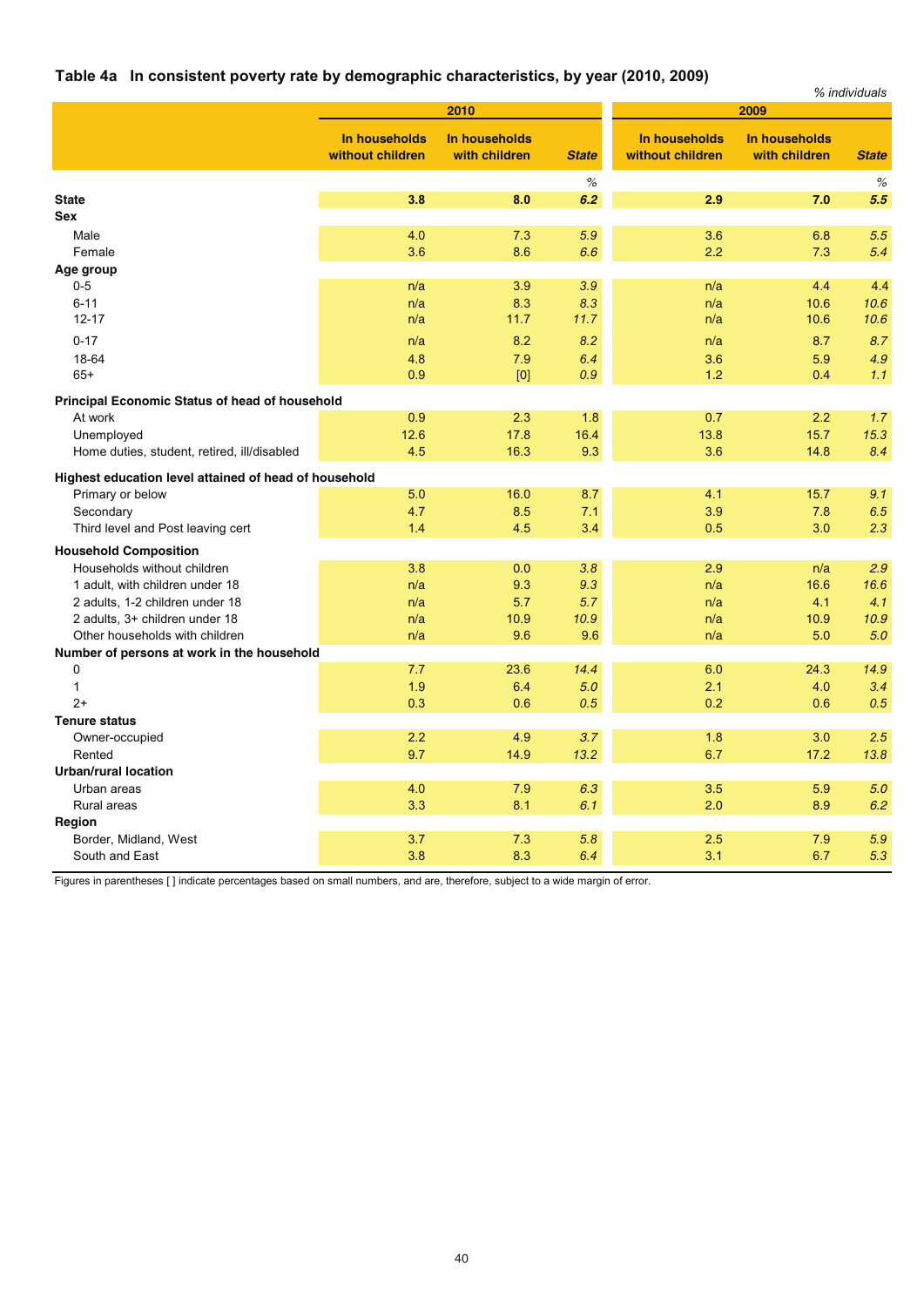# **Table 4a In consistent poverty rate by demographic characteristics, by year (2008, 2007)**

| 2008<br>2007<br>In households<br>In households<br>In households<br>In households<br>without children<br>without children<br>with children<br>with children<br><b>State</b><br><b>State</b><br>$\%$<br>$\%$<br>2.9<br>5.0<br>3.9<br><b>State</b><br>4.2<br>5.9<br>5.1<br>Sex<br>2.9<br>4.6<br>4.0<br>4.6<br>5.3<br>5.0<br>Male<br>2.8<br>3.2<br>5.4<br>4.5<br>6.5<br>5.2<br>Female |
|-----------------------------------------------------------------------------------------------------------------------------------------------------------------------------------------------------------------------------------------------------------------------------------------------------------------------------------------------------------------------------------|
|                                                                                                                                                                                                                                                                                                                                                                                   |
|                                                                                                                                                                                                                                                                                                                                                                                   |
|                                                                                                                                                                                                                                                                                                                                                                                   |
|                                                                                                                                                                                                                                                                                                                                                                                   |
|                                                                                                                                                                                                                                                                                                                                                                                   |
|                                                                                                                                                                                                                                                                                                                                                                                   |
|                                                                                                                                                                                                                                                                                                                                                                                   |
| Age group                                                                                                                                                                                                                                                                                                                                                                         |
| $0 - 5$<br>4.4<br>4.4<br>5.6<br>5.6<br>n/a<br>n/a                                                                                                                                                                                                                                                                                                                                 |
| $6 - 11$<br>8.8<br>n/a<br>6.3<br>6.3<br>n/a<br>8.8                                                                                                                                                                                                                                                                                                                                |
| $12 - 17$<br>6.5<br>6.5<br>7.7<br>7.7<br>n/a<br>n/a                                                                                                                                                                                                                                                                                                                               |
| $0 - 17$<br>6.3<br>6.3<br>7.4<br>7.4<br>n/a<br>n/a                                                                                                                                                                                                                                                                                                                                |
| 18-64<br>3.5<br>4.2<br>3.9<br>4.6<br>4.8<br>4.7                                                                                                                                                                                                                                                                                                                                   |
| $65+$<br>1.2<br>3.4<br>1.4<br>2.0<br>2.8<br>2.0                                                                                                                                                                                                                                                                                                                                   |
| Principal Economic Status of head of household                                                                                                                                                                                                                                                                                                                                    |
| 1.0<br>1.5<br>1.3<br>0.7<br>2.6<br>2.0<br>At work                                                                                                                                                                                                                                                                                                                                 |
| 8.5<br>14.2<br>12.1<br>23.3<br>9.8<br>15.0<br>Unemployed                                                                                                                                                                                                                                                                                                                          |
| 4.0<br>14.3<br>8.6<br>5.3<br>10.0<br>Home duties, student, retired, ill/disabled<br>17.7                                                                                                                                                                                                                                                                                          |
| Highest education level attained of head of household                                                                                                                                                                                                                                                                                                                             |
| 5.5<br>14.1<br>9.3<br>7.6<br>8.9<br>10.8<br>Primary or below                                                                                                                                                                                                                                                                                                                      |
| 5.9<br>2.1<br>4.4<br>3.7<br>3.0<br>7.3<br>Secondary                                                                                                                                                                                                                                                                                                                               |
| Third level and Post leaving cert<br>0.2<br>1.5<br>1.2<br>0.7<br>1.8<br>1.4                                                                                                                                                                                                                                                                                                       |
|                                                                                                                                                                                                                                                                                                                                                                                   |
| <b>Household Composition</b>                                                                                                                                                                                                                                                                                                                                                      |
| Households without children<br>2.9<br>2.9<br>3.9<br>3.9<br>n/a<br>n/a<br>17.8<br>20.1                                                                                                                                                                                                                                                                                             |
| 1 adult, with children under 18<br>n/a<br>17.8<br>n/a<br>20.1<br>2.5<br>2.5<br>2.7<br>2.7<br>n/a<br>n/a                                                                                                                                                                                                                                                                           |
| 2 adults, 1-2 children under 18<br>5.3<br>5.6<br>2 adults, 3+ children under 18<br>n/a<br>5.3<br>n/a<br>5.6                                                                                                                                                                                                                                                                       |
| 4.6<br>Other households with children<br>n/a<br>3.6<br>3.6<br>n/a<br>4.6                                                                                                                                                                                                                                                                                                          |
| Number of persons at work in the household                                                                                                                                                                                                                                                                                                                                        |
| 0<br>6.2<br>23.5<br>13.2<br>9.4<br>29.2<br>16.3                                                                                                                                                                                                                                                                                                                                   |
| $\mathbf{1}$<br>2.3<br>3.5<br>3.1<br>2.8<br>4.7<br>4.0                                                                                                                                                                                                                                                                                                                            |
| $2+$<br>0.0<br>1.0<br>0.7<br>0.0<br>1.4<br>1.0                                                                                                                                                                                                                                                                                                                                    |
| <b>Tenure status</b>                                                                                                                                                                                                                                                                                                                                                              |
| 2.5<br>2.4<br>2.5<br>1.8<br>2.6<br>2.3<br>Owner-occupied                                                                                                                                                                                                                                                                                                                          |
| 6.7<br>9.9<br>Rented<br>17.2<br>13.8<br>17.6<br>14.8                                                                                                                                                                                                                                                                                                                              |
| <b>Urban/rural location</b>                                                                                                                                                                                                                                                                                                                                                       |
| 2.6<br>5.1<br>4.2<br>4.4<br>5.7<br>Urban areas<br>6.5                                                                                                                                                                                                                                                                                                                             |
| 3.4<br>4.9<br>4.3<br>4.3<br>3.1<br>5.0<br>Rural areas                                                                                                                                                                                                                                                                                                                             |
| Region                                                                                                                                                                                                                                                                                                                                                                            |
| Border, Midland, West<br>3.7<br>5.8<br>5.1<br>5.3<br>7.5<br>6.7                                                                                                                                                                                                                                                                                                                   |
| 2.6<br>4.7<br>3.9<br>3.5<br>5.3<br>4.6<br>South and East                                                                                                                                                                                                                                                                                                                          |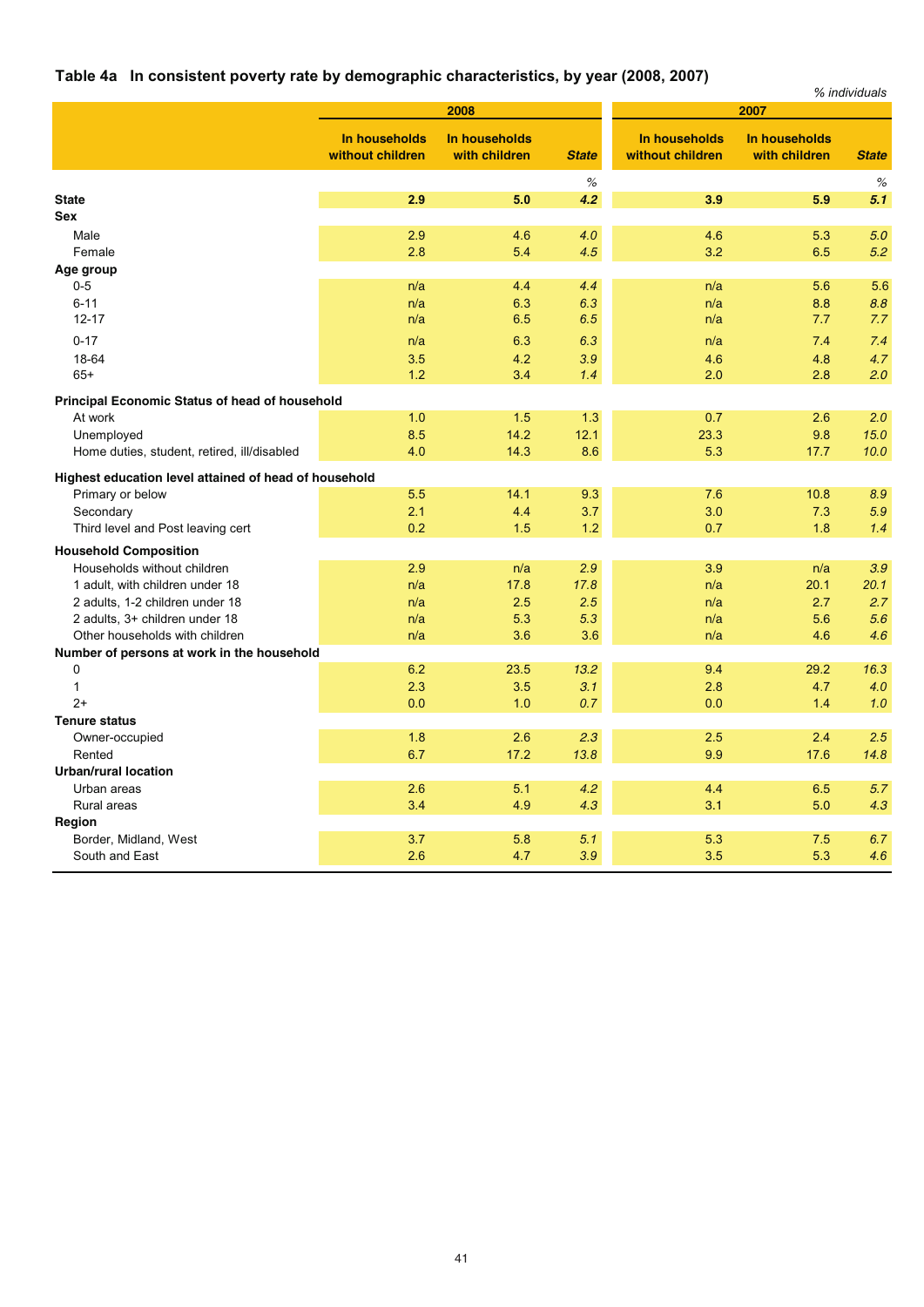# **Table 4a In consistent poverty rate by demographic characteristics, by year (2006, 2005)**

| 11.331101010111.140111.1410101.                           |                                   | apino ona. a solid.            |              |                                   |                                | % individuals |
|-----------------------------------------------------------|-----------------------------------|--------------------------------|--------------|-----------------------------------|--------------------------------|---------------|
|                                                           |                                   | 2006                           |              |                                   | 2005                           |               |
|                                                           | In households<br>without children | In households<br>with children | <b>State</b> | In households<br>without children | In households<br>with children | <b>State</b>  |
|                                                           |                                   |                                | $\%$         |                                   |                                | %             |
| <b>State</b><br><b>Sex</b>                                | 4.6                               | 7.9                            | 6.5          | 4.1                               | 9.0                            | 7.0           |
|                                                           | 5.2                               |                                | 6.4          |                                   |                                |               |
| Male<br>Female                                            | 3.9                               | 7.3<br>8.4                     | 6.6          | 4.6<br>3.6                        | 8.4<br>9.6                     | 6.8<br>7.2    |
| Age group                                                 |                                   |                                |              |                                   |                                |               |
| $0-5$                                                     | n/a                               | 7.9                            | 7.9          | n/a                               | 8.0                            | 8.0           |
| $6 - 11$                                                  | n/a                               | 11.6                           | 11.6         | n/a                               | 11.4                           | 11.4          |
| $12 - 17$                                                 | n/a                               | 11.2                           | 11.2         | n/a                               | 12.7                           | 12.7          |
| $0 - 17$                                                  | n/a                               | 10.3                           | 10.3         | n/a                               | 10.8                           | 10.8          |
| 18-64                                                     | 5.4                               | 5.9                            | 5.6          | 4.4                               | 7.6                            | 6.0           |
| $65+$                                                     | 2.1                               | 2.4                            | 2.2          | 3.1                               | 0.0                            | 3.1           |
|                                                           |                                   |                                |              |                                   |                                |               |
| Principal Economic Status of head of household            |                                   |                                |              |                                   |                                |               |
| At work                                                   | 1.5<br>29.7                       | 2.5<br>30.7                    | 2.2<br>30.4  | 0.9<br>23.5                       | 3.5<br>32.1                    | 2.6<br>29.9   |
| Unemployed<br>Home duties, student, retired, ill/disabled | 6.0                               | 20.0                           | 11.5         | 6.1                               | 19.9                           | 11.7          |
|                                                           |                                   |                                |              |                                   |                                |               |
| Highest education level attained of head of household     |                                   |                                |              |                                   |                                |               |
| Primary or below                                          | 7.6                               | 16.2                           | 11.0         | 6.4                               | 18.2                           | 11.4          |
| Secondary                                                 | 3.0                               | 8.4                            | 6.5          | 3.6                               | 8.3                            | 6.7           |
| Third level and Post leaving cert                         | 2.3                               | 2.8                            | 2.6          | 1.1                               | 4.3                            | 3.1           |
| <b>Household Composition</b>                              |                                   |                                |              |                                   |                                |               |
| Households without children                               | 4.6                               | n/a                            | 4.6          | 4.1                               | n/a                            | 4.1           |
| 1 adult, with children under 18                           | n/a                               | 33.8                           | 33.8         | n/a                               | 30.3                           | 30.3          |
| 2 adults, 1-2 children under 18                           | n/a                               | 3.2                            | 3.2          | n/a                               | 4.6                            | 4.6           |
| 2 adults, 3+ children under 18                            | n/a                               | 9.7                            | 9.7          | n/a                               | 9.5                            | 9.5           |
| Other households with children                            | n/a                               | 3.7                            | 3.7          | n/a                               | 7.3                            | 7.3           |
| Number of persons at work in the household<br>0           | 10.4                              | 41.2                           | 21.2         | 10.0                              | 40.8                           | 21.3          |
| $\mathbf{1}$                                              | 3.2                               | 7.4                            | 5.9          | 2.7                               | 8.9                            | 6.8           |
| $2+$                                                      | 0.9                               | 0.5                            | 0.6          | 0.5                               | 1.0                            | 0.8           |
| <b>Tenure status</b>                                      |                                   |                                |              |                                   |                                |               |
| Owner-occupied                                            | 2.8                               | 2.8                            | 2.8          | 2.6                               | 4.0                            | 3.4           |
| Rented                                                    | 11.9                              | 24.0                           | 19.6         | 10.6                              | 25.0                           | 19.9          |
| <b>Urban/rural location</b>                               |                                   |                                |              |                                   |                                |               |
| Urban areas                                               | 5.1                               | 7.8                            | 6.6          | 4.3                               | 9.9                            | 7.5           |
| Rural areas                                               | 3.6                               | 8.0                            | 6.2          | 3.8                               | 7.7                            | 6.1           |
| Region                                                    |                                   |                                |              |                                   |                                |               |
| Border, Midland, West                                     | 4.3                               | 12.5                           | 9.2          | 4.8                               | 13.7                           | 10.1          |
| South and East                                            | 4.7                               | 6.1                            | 5.5          | 3.9                               | 7.3                            | 5.8           |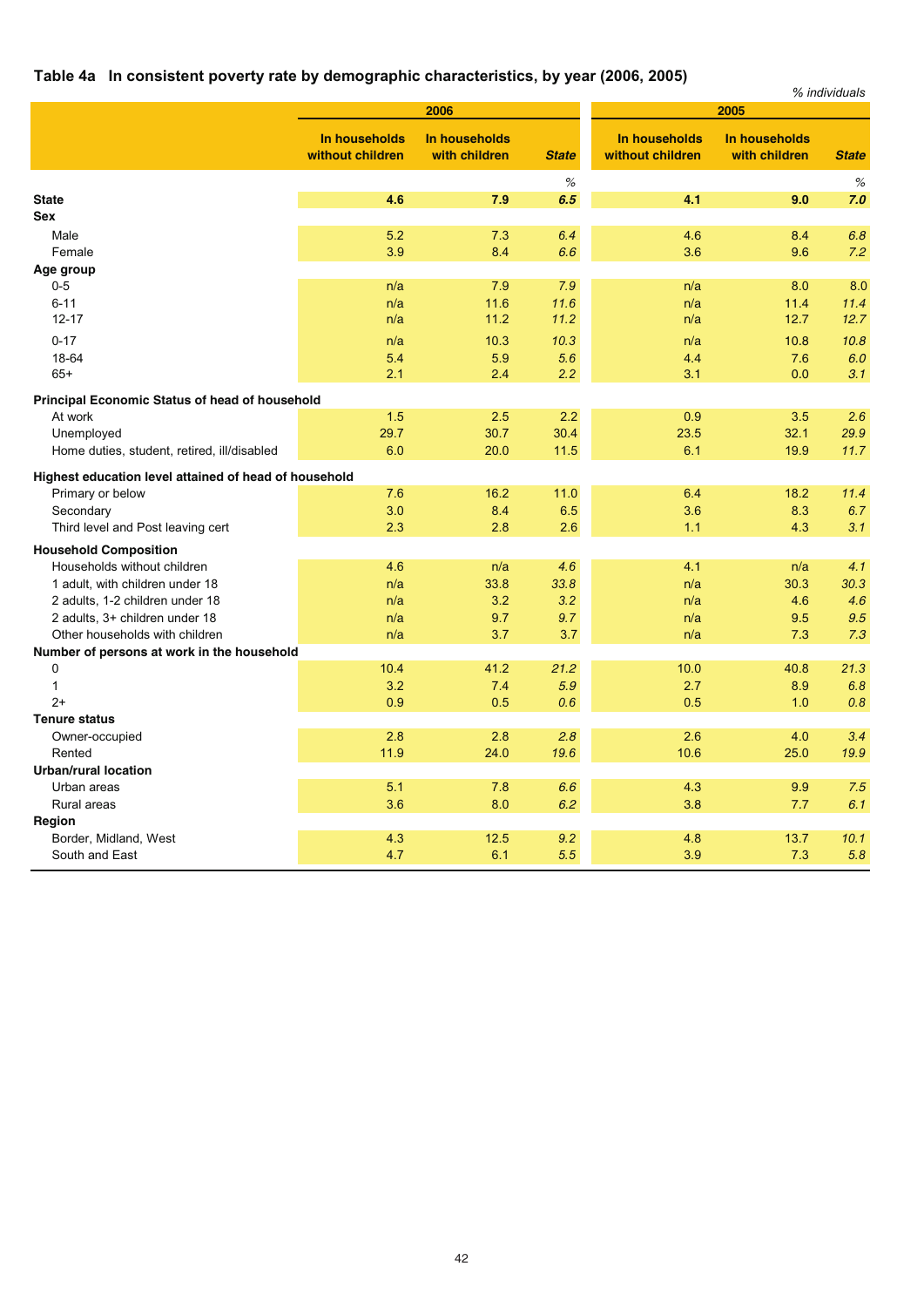| Table 4a In consistent poverty rate by demographic characteristics, by year (2004) |               |
|------------------------------------------------------------------------------------|---------------|
|                                                                                    | % individuals |
|                                                                                    |               |

|                                                       |                                   | 2004                           |              |
|-------------------------------------------------------|-----------------------------------|--------------------------------|--------------|
|                                                       | In households<br>without children | In households<br>with children | <b>State</b> |
|                                                       |                                   |                                | %            |
| <b>State</b>                                          | 4.6                               | 7.9                            | 6.6          |
| Sex                                                   |                                   |                                |              |
| Male                                                  | 4.9                               | 6.8                            | 6.0          |
| Female                                                | 4.3                               | 9.0                            | 7.1          |
| Age group                                             |                                   |                                |              |
| $0-5$                                                 | n/a                               | 9.0                            | 9.0          |
| $6 - 11$<br>$12 - 17$                                 | n/a<br>n/a                        | 7.5<br>10.7                    | 7.5<br>10.7  |
|                                                       |                                   |                                |              |
| $0 - 17$                                              | n/a                               | 9.2                            | 9.2          |
| 18-64                                                 | 4.9                               | 6.9                            | 5.9          |
| $65+$                                                 | 3.9                               | 2.1                            | 3.9          |
| <b>Principal Economic Status of head of household</b> |                                   |                                |              |
| At work                                               | 0.9                               | 2.7                            | 2.2          |
| Unemployed                                            | 21.1                              | 25.3                           | 24.3         |
| Home duties, student, retired, ill/disabled           | 7.1                               | 20.4                           | 12.0         |
|                                                       |                                   |                                |              |
| Highest education level attained of head of household |                                   |                                |              |
| Primary or below                                      | 8.0                               | 16.6                           | 11.5         |
| Secondary                                             | 3.2                               | 6.9                            | 5.7          |
| Third level and Post leaving cert                     | 1.1                               | 3.5                            | 2.7          |
|                                                       |                                   |                                |              |
| <b>Household Composition</b>                          |                                   |                                |              |
| Households without children                           | 4.6                               | n/a                            | 4.6          |
| 1 adult, with children under 18                       | n/a                               | 29.8                           | 29.8         |
| 2 adults, 1-2 children under 18                       | n/a                               | 4.1                            | 4.1          |
| 2 adults, 3+ children under 18                        | n/a                               | 8.8                            | 8.8          |
| Other households with children                        | n/a                               | 5.9                            | 5.9          |
| Number of persons at work in the household<br>0       | 11.9                              | 42.2                           | 22.0         |
| $\mathbf{1}$                                          | 2.0                               | 6.9                            | 5.1          |
| $2+$                                                  | 0.1                               | 1.1                            | 0.7          |
|                                                       |                                   |                                |              |
| <b>Tenure status</b>                                  |                                   |                                |              |
| Owner-occupied                                        | 4.5                               | 3.9                            | 4.3          |
| Rented                                                | 12.8                              | 25.8                           | 18.4         |
| <b>Urban/rural location</b>                           |                                   |                                |              |
| Urban areas<br>Rural areas                            | 4.6<br>4.7                        | 8.9<br>6.1                     | 7.2<br>5.5   |
| Region                                                |                                   |                                |              |
| Border, Midland, West                                 | 5.9                               | 10.7                           | 8.6          |
| South and East                                        | 4.2                               | 7.0                            | 5.9          |
|                                                       |                                   |                                |              |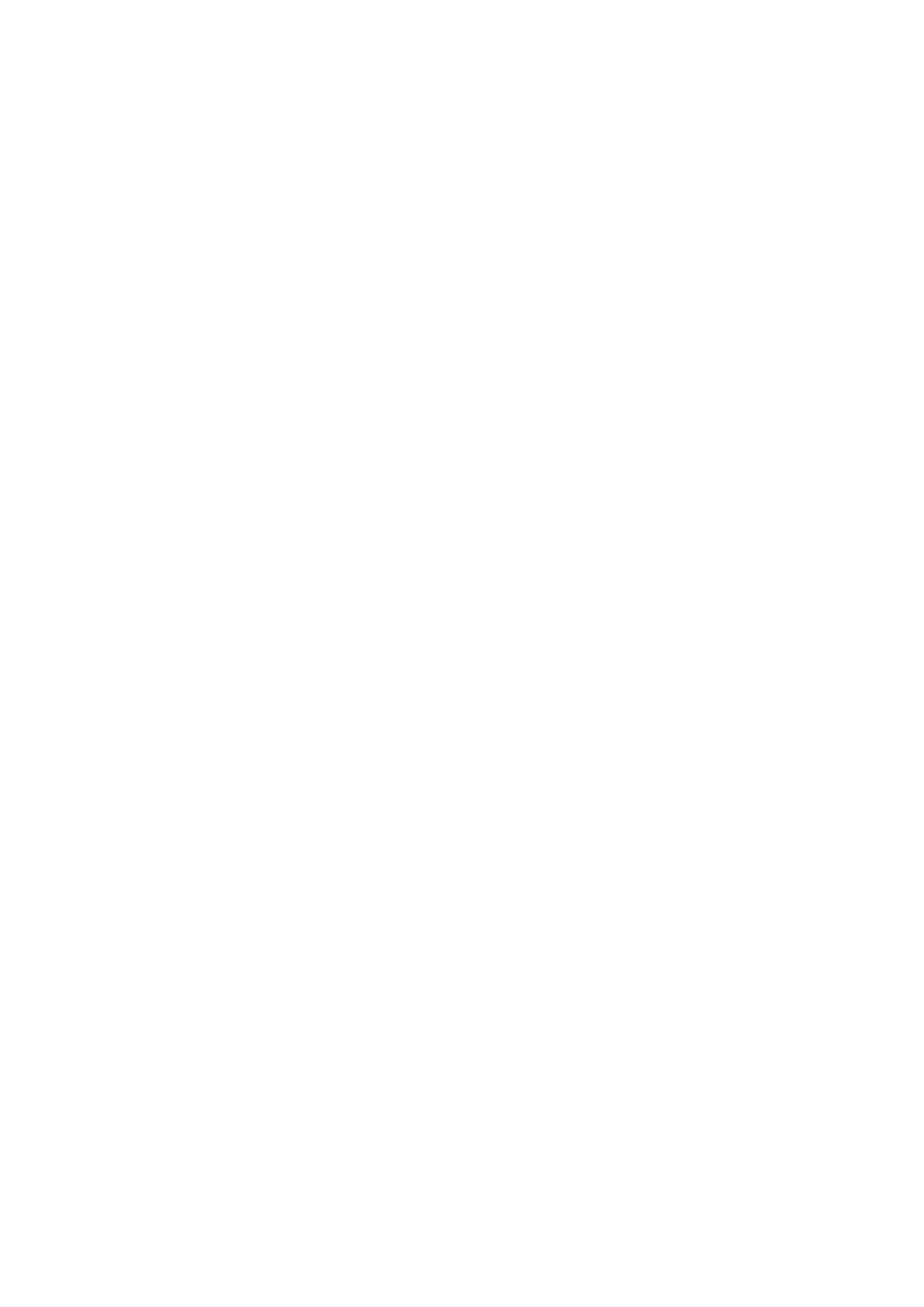# Appendix 1

# Sample size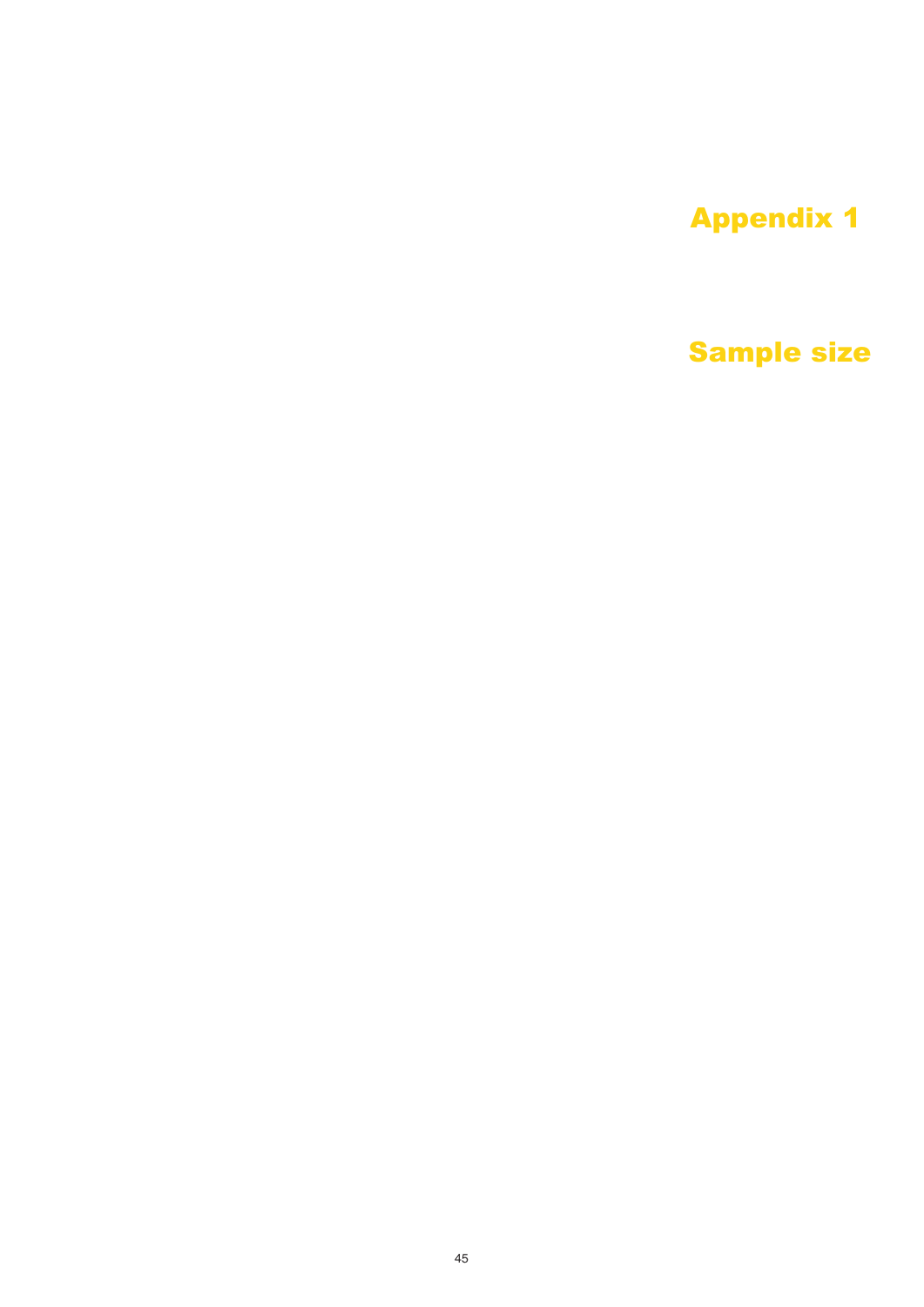# **Table A1 Sample size by demographic characteristics and year (2009-2010)**

| 2010<br>2009<br><b>Households</b><br><b>Households</b><br><b>Households</b><br><b>Households</b><br>without children<br>without children<br>with children<br><b>State</b><br>with children<br><b>State</b><br>5,324<br>6,263<br>11,587<br>5,930<br>6,711<br><b>State</b><br>12,641<br>Sex<br>5,683<br>Male<br>2,621<br>3,062<br>2,898<br>3,231<br>6,129<br>2,703<br>3,201<br>5,904<br>3,032<br>3,480<br>Female<br>6,512<br>Age group<br>$0-5$<br>$\mathbf 0$<br>1,024<br>1,024<br>0<br>968<br>968<br>$6 - 11$<br>1,095<br>1,115<br>0<br>1,095<br>0<br>1,115<br>$12 - 17$<br>983<br>983<br>$\mathbf{0}$<br>981<br>981<br>$\mathbf{0}$<br>$0 - 17$<br>$\mathbf{0}$<br>$\mathbf{0}$<br>3,100<br>3,100<br>3,066<br>3,066 |
|----------------------------------------------------------------------------------------------------------------------------------------------------------------------------------------------------------------------------------------------------------------------------------------------------------------------------------------------------------------------------------------------------------------------------------------------------------------------------------------------------------------------------------------------------------------------------------------------------------------------------------------------------------------------------------------------------------------------|
|                                                                                                                                                                                                                                                                                                                                                                                                                                                                                                                                                                                                                                                                                                                      |
|                                                                                                                                                                                                                                                                                                                                                                                                                                                                                                                                                                                                                                                                                                                      |
|                                                                                                                                                                                                                                                                                                                                                                                                                                                                                                                                                                                                                                                                                                                      |
|                                                                                                                                                                                                                                                                                                                                                                                                                                                                                                                                                                                                                                                                                                                      |
|                                                                                                                                                                                                                                                                                                                                                                                                                                                                                                                                                                                                                                                                                                                      |
|                                                                                                                                                                                                                                                                                                                                                                                                                                                                                                                                                                                                                                                                                                                      |
|                                                                                                                                                                                                                                                                                                                                                                                                                                                                                                                                                                                                                                                                                                                      |
|                                                                                                                                                                                                                                                                                                                                                                                                                                                                                                                                                                                                                                                                                                                      |
|                                                                                                                                                                                                                                                                                                                                                                                                                                                                                                                                                                                                                                                                                                                      |
|                                                                                                                                                                                                                                                                                                                                                                                                                                                                                                                                                                                                                                                                                                                      |
|                                                                                                                                                                                                                                                                                                                                                                                                                                                                                                                                                                                                                                                                                                                      |
|                                                                                                                                                                                                                                                                                                                                                                                                                                                                                                                                                                                                                                                                                                                      |
|                                                                                                                                                                                                                                                                                                                                                                                                                                                                                                                                                                                                                                                                                                                      |
| 18-64<br>3,116<br>3,325<br>6,441<br>3,658<br>3,483<br>7,141                                                                                                                                                                                                                                                                                                                                                                                                                                                                                                                                                                                                                                                          |
| $65+$<br>1,999<br>162<br>47<br>2,046<br>2,272<br>2,434                                                                                                                                                                                                                                                                                                                                                                                                                                                                                                                                                                                                                                                               |
| <b>Principal Economic Status of head of household</b>                                                                                                                                                                                                                                                                                                                                                                                                                                                                                                                                                                                                                                                                |
| At work<br>1,925<br>3,782<br>5,707<br>2,209<br>4,317<br>6,526                                                                                                                                                                                                                                                                                                                                                                                                                                                                                                                                                                                                                                                        |
| 386<br>887<br>1,273<br>340<br>795<br>1,135<br>Unemployed                                                                                                                                                                                                                                                                                                                                                                                                                                                                                                                                                                                                                                                             |
| 2,979<br>4,525<br>1,566<br>Home duties, student, retired, ill/disabled<br>1,546<br>3,347<br>4,913                                                                                                                                                                                                                                                                                                                                                                                                                                                                                                                                                                                                                    |
| Highest education level attained of head of household                                                                                                                                                                                                                                                                                                                                                                                                                                                                                                                                                                                                                                                                |
| 2,008<br>2,746<br>Primary or below<br>738<br>2,289<br>885<br>3,174                                                                                                                                                                                                                                                                                                                                                                                                                                                                                                                                                                                                                                                   |
| 1,646<br>2,479<br>4,125<br>1,838<br>2,791<br>Secondary<br>4,629                                                                                                                                                                                                                                                                                                                                                                                                                                                                                                                                                                                                                                                      |
| 1,595<br>1,768<br>Third level and Post leaving cert<br>2,822<br>4,417<br>2,967<br>4,735                                                                                                                                                                                                                                                                                                                                                                                                                                                                                                                                                                                                                              |
| <b>Household Composition</b>                                                                                                                                                                                                                                                                                                                                                                                                                                                                                                                                                                                                                                                                                         |
| Households without children<br>5,324<br>$\bf{0}$<br>5,324<br>5,930<br>0<br>5,930                                                                                                                                                                                                                                                                                                                                                                                                                                                                                                                                                                                                                                     |
| 869<br>879<br>879<br>1 adult, with children under 18<br>0<br>869<br>0                                                                                                                                                                                                                                                                                                                                                                                                                                                                                                                                                                                                                                                |
| 2 adults, 1-2 children under 18<br>2,507<br>2,507<br>2,523<br>2,523<br>0<br>0                                                                                                                                                                                                                                                                                                                                                                                                                                                                                                                                                                                                                                        |
| 1,604<br>1,629<br>2 adults, 3+ children under 18<br>0<br>1,604<br>0<br>1,629                                                                                                                                                                                                                                                                                                                                                                                                                                                                                                                                                                                                                                         |
| Other households with children<br>$\mathbf{0}$<br>1,245<br>$\mathbf{0}$<br>1,680<br>1,245<br>1,680                                                                                                                                                                                                                                                                                                                                                                                                                                                                                                                                                                                                                   |
| Number of persons at work in the household                                                                                                                                                                                                                                                                                                                                                                                                                                                                                                                                                                                                                                                                           |
| 0<br>2,607<br>1,450<br>4,057<br>2,816<br>1,404<br>4,220                                                                                                                                                                                                                                                                                                                                                                                                                                                                                                                                                                                                                                                              |
| 1,486<br>2,511<br>3,997<br>1,678<br>2,497<br>4,175<br>1                                                                                                                                                                                                                                                                                                                                                                                                                                                                                                                                                                                                                                                              |
| $2+$<br>1,231<br>2,302<br>3,533<br>1,436<br>2,810<br>4,246                                                                                                                                                                                                                                                                                                                                                                                                                                                                                                                                                                                                                                                           |
| <b>Tenure status</b>                                                                                                                                                                                                                                                                                                                                                                                                                                                                                                                                                                                                                                                                                                 |
| 4,350<br>4,307<br>8,657<br>4,869<br>4,936<br>9,805<br>Owner-occupied                                                                                                                                                                                                                                                                                                                                                                                                                                                                                                                                                                                                                                                 |
| 974<br>2,930<br>1,956<br>1,061<br>1,775<br>2,836<br>Rented                                                                                                                                                                                                                                                                                                                                                                                                                                                                                                                                                                                                                                                           |
|                                                                                                                                                                                                                                                                                                                                                                                                                                                                                                                                                                                                                                                                                                                      |
| Urban/rural location                                                                                                                                                                                                                                                                                                                                                                                                                                                                                                                                                                                                                                                                                                 |
| 3,118<br>3,798<br>6,916<br>3,633<br>4,287<br>Urban areas<br>7,920                                                                                                                                                                                                                                                                                                                                                                                                                                                                                                                                                                                                                                                    |
| 2,206<br>2,465<br>4,671<br>2,297<br>2,424<br>Rural areas<br>4,721                                                                                                                                                                                                                                                                                                                                                                                                                                                                                                                                                                                                                                                    |
| Region                                                                                                                                                                                                                                                                                                                                                                                                                                                                                                                                                                                                                                                                                                               |
| 1,400<br>3,043<br>1,444<br>Border, Midland, West<br>1,643<br>1,575<br>3,019                                                                                                                                                                                                                                                                                                                                                                                                                                                                                                                                                                                                                                          |
| 3,924<br>4,620<br>8,544<br>4,486<br>5,136<br>South and East<br>9,622                                                                                                                                                                                                                                                                                                                                                                                                                                                                                                                                                                                                                                                 |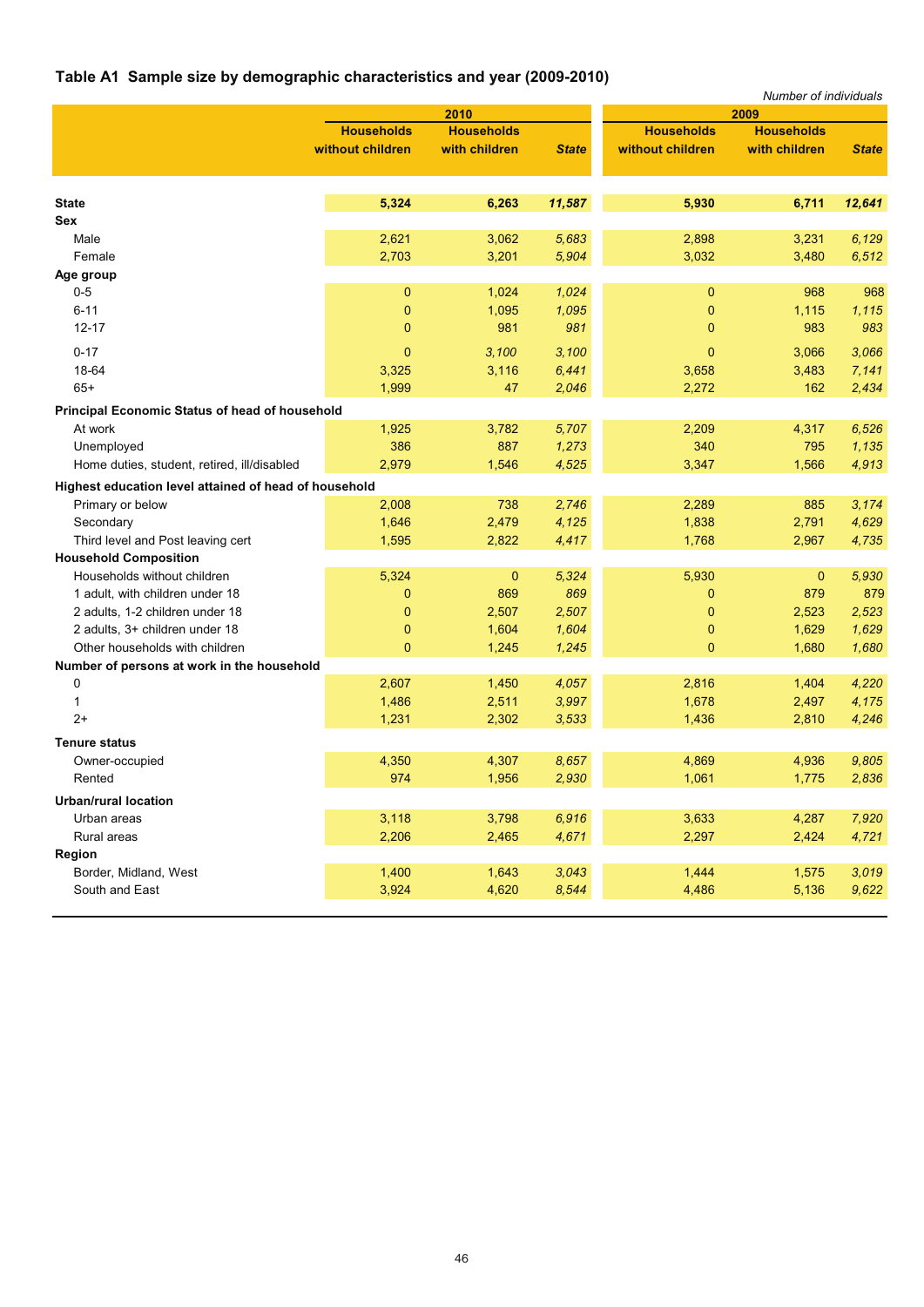# **Table A1 Sample size by demographic characteristics and year (2007-2008)**

|                                                       |                   |                   |              |                   | Number of individuals |              |
|-------------------------------------------------------|-------------------|-------------------|--------------|-------------------|-----------------------|--------------|
|                                                       |                   | 2008              |              |                   | 2007                  |              |
|                                                       | <b>Households</b> | <b>Households</b> |              | <b>Households</b> | <b>Households</b>     |              |
|                                                       | without children  | with children     | <b>State</b> | without children  | with children         | <b>State</b> |
|                                                       |                   |                   |              |                   |                       |              |
| <b>State</b>                                          | 6310              | 6241              | 12,551       | 7,043             | 6,648                 | 13,691       |
| <b>Sex</b>                                            |                   |                   |              |                   |                       |              |
| Male                                                  | 3,059             | 3,020             | 6,079        | 3,394             | 3,219                 | 6,613        |
| Female                                                | 3,251             | 3,221             | 6,472        | 3,649             | 3,429                 | 7.078        |
| Age group                                             |                   |                   |              |                   |                       |              |
| $0-5$                                                 | $\mathbf 0$       | 797               | 797          | 0                 | 885                   | 885          |
| $6 - 11$                                              | $\mathbf{0}$      | 972               | 972          | 0                 | 1,109                 | 1,109        |
| $12 - 17$                                             | $\mathbf 0$       | 1,032             | 1,032        | 0                 | 1,208                 | 1,208        |
| $0 - 17$                                              | $\mathbf{0}$      | 2,801             | 2,801        | 0                 | 3,202                 | 3,202        |
| 18-64                                                 | 3,738             | 3,273             | 7,011        | 4,213             | 3,384                 | 7,597        |
| $65+$                                                 | 2,572             | 167               | 2,739        | 2,830             | 62                    | 2,892        |
| <b>Principal Economic Status of head of household</b> |                   |                   |              |                   |                       |              |
| At work                                               | 2,331             | 4,385             | 6,716        | 2,698             | 4,870                 | 7,568        |
| Unemployed                                            | 231               | 336               | 567          | 152               | 278                   | 430          |
| Home duties, student, retired, ill/disabled           | 3,708             | 1,496             | 5,204        | 4,151             | 1,466                 | 5,617        |
| Highest education level attained of head of household |                   |                   |              |                   |                       |              |
| Primary or below                                      | 2,747             | 1,044             | 3,791        | 3,047             | 1,068                 | 4,115        |
| Secondary                                             | 1,928             | 2,645             | 4,573        | 2,179             | 2,936                 | 5,115        |
| Third level and Post leaving cert                     | 1,593             | 2,454             | 4,047        | 1,765             | 2,525                 | 4,290        |
| <b>Household Composition</b>                          |                   |                   |              |                   |                       |              |
| Households without children                           | 6,310             | $\mathbf 0$       | 6,310        | 7,043             | $\mathbf{0}$          | 7,043        |
| 1 adult, with children under 18                       | 0                 | 783               | 783          | 0                 | 728                   | 728          |
| 2 adults, 1-2 children under 18                       | $\mathbf{0}$      | 2,216             | 2,216        | 0                 | 2,504                 | 2,504        |
| 2 adults, 3+ children under 18                        | $\mathbf 0$       | 1,613             | 1,613        | 0                 | 1,668                 | 1,668        |
| Other households with children                        | $\mathbf 0$       | 1,629             | 1,629        | $\overline{0}$    | 1,748                 | 1,748        |
| Number of persons at work in the household            |                   |                   |              |                   |                       |              |
| 0                                                     | 2,945             | 959               | 3,904        | 3,167             | 825                   | 3,992        |
| 1                                                     | 1,742             | 2,236             | 3,978        | 1,833             | 2,389                 | 4,222        |
| $2+$                                                  | 1,623             | 3,046             | 4,669        | 2,043             | 3,434                 | 5,477        |
| <b>Tenure status</b>                                  |                   |                   |              |                   |                       |              |
| Owner-occupied                                        | 5,362             | 4,863             | 10,225       | 5,980             | 5,230                 | 11,210       |
| Rented                                                | 948               | 1,378             | 2,326        | 1,063             | 1,418                 | 2,481        |
| <b>Urban/rural location</b>                           |                   |                   |              |                   |                       |              |
| Urban areas                                           | 3,804             | 3,956             | 7,760        | 4,221             | 4,376                 | 8,597        |
| Rural areas                                           | 2,506             | 2,285             | 4,791        | 2,822             | 2,272                 | 5,094        |
| Region                                                |                   |                   |              |                   |                       |              |
| Border, Midland, West                                 | 1,542             | 1,404             | 2,946        | 1,768             | 1,584                 | 3,352        |
| South and East                                        | 4,768             | 4,837             | 9,605        | 5,275             | 5,064                 | 10,339       |
|                                                       |                   |                   |              |                   |                       |              |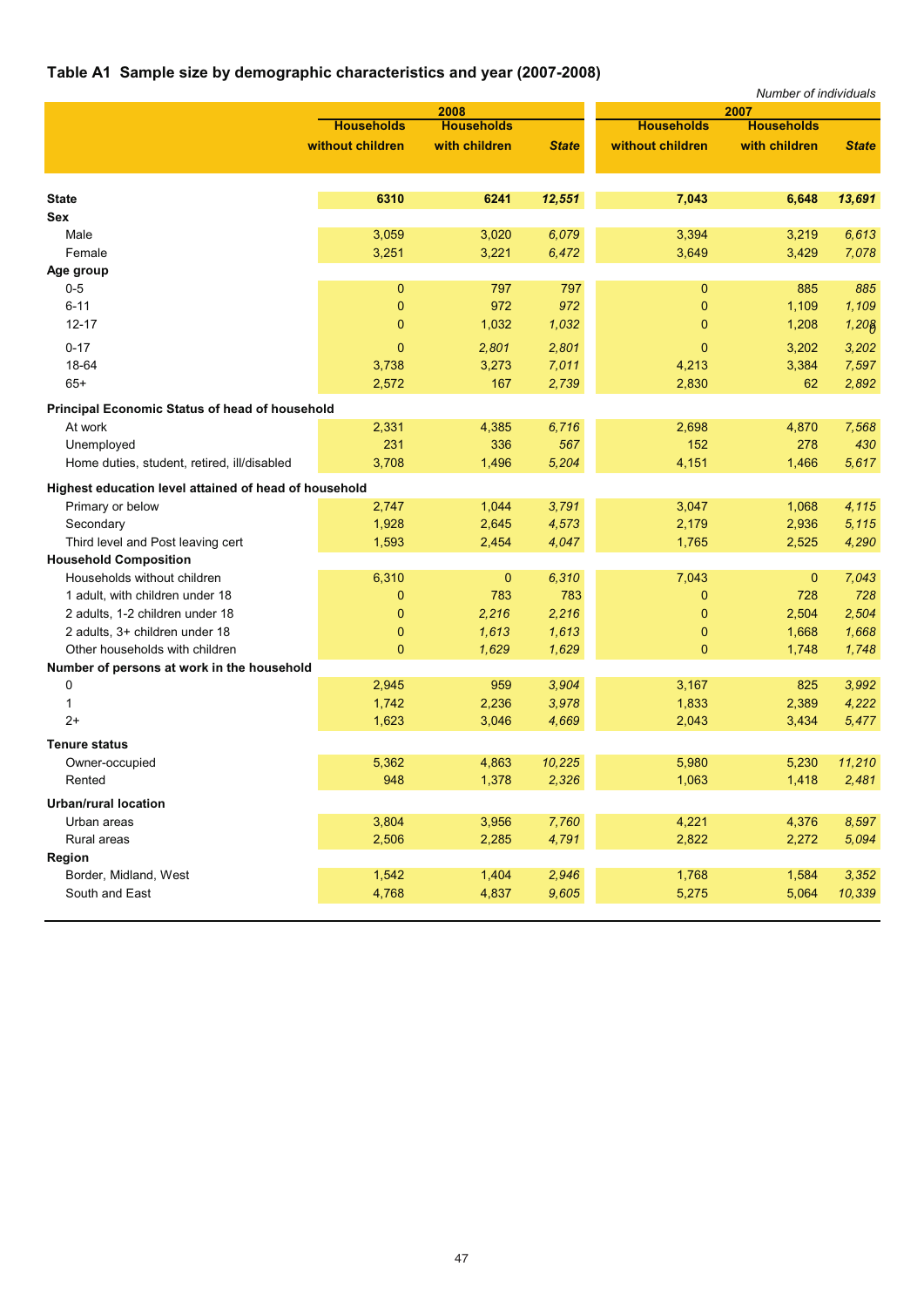# **Table A1 Sample size by demographic characteristics and year (2005-2006)**

|                                                       |                   |                   |              |                   | Number of individuals |              |
|-------------------------------------------------------|-------------------|-------------------|--------------|-------------------|-----------------------|--------------|
|                                                       |                   | 2006              |              |                   | 2005                  |              |
|                                                       | <b>Households</b> | <b>Households</b> |              | <b>Households</b> | <b>Households</b>     |              |
|                                                       | without children  | with children     | <b>State</b> | without children  | with children         | <b>State</b> |
| <b>State</b>                                          | 7,224             | 7,410             | 14,634       | 7,289             | 8,250                 | 15,539       |
| Sex                                                   |                   |                   |              |                   |                       |              |
| Male                                                  | 3,508             | 3,648             | 7,156        | 3,539             | 4,039                 | 7,578        |
| Female                                                | 3,716             | 3,762             | 7,478        | 3,750             | 4,211                 | 7,961        |
| Age group                                             |                   |                   |              |                   |                       |              |
| $0-5$                                                 | 0                 | 1,006             | 1,006        | 0                 | 1,154                 | 1,154        |
| $6 - 11$                                              | $\mathbf{0}$      | 1,232             | 1,232        | 0                 | 1,377                 | 1,377        |
| $12 - 17$                                             | $\mathbf 0$       | 1,374             | 1,374        | 0                 | 1,448                 | 1,448        |
| $0 - 17$                                              | $\mathbf{0}$      | 3,612             | 3,612        | $\mathbf{0}$      | 3,979                 | 3,979        |
| 18-64                                                 | 4,416             | 3,727             | 8,143        | 4,533             | 4,199                 | 8,732        |
| $65+$                                                 | 2,808             | 71                | 2,879        | 2,756             | 72                    | 2,828        |
|                                                       |                   |                   |              |                   |                       |              |
| <b>Principal Economic Status of head of household</b> |                   |                   |              |                   |                       |              |
| At work                                               | 2,842             | 5,276             | 8,118        | 2,907             | 5,963                 | 8,870        |
| Unemployed                                            | 172               | 363               | 535          | 160               | 373                   | 533          |
| Home duties, student, retired, ill/disabled           | 4,169             | 1,710             | 5,879        | 4,176             | 1,860                 | 6,036        |
| Highest education level attained of head of household |                   |                   |              |                   |                       |              |
| Primary or below                                      | 3,159             | 1,324             | 4,483        | 3,286             | 1,535                 | 4,821        |
| Secondary                                             | 2,135             | 3,261             | 5,396        | 2,167             | 3,702                 | 5,869        |
| Third level and Post leaving cert                     | 1,864             | 2,711             | 4,575        | 1,794             | 2,951                 | 4,745        |
| <b>Household Composition</b>                          |                   |                   |              |                   |                       |              |
| Households without children                           | 7,224             | $\mathbf{0}$      | 7,224        | 7,289             | 0.0                   | 7,289        |
| 1 adult, with children under 18                       | $\mathbf 0$       | 778               | 778          | 0                 | 854                   | 922          |
| 2 adults, 1-2 children under 18                       | $\mathbf{0}$      | 2,868             | 2,868        | $\mathbf 0$       | 3,196                 | 3,196        |
| 2 adults, 3+ children under 18                        | $\mathbf{0}$      | 1,912             | 1,912        | 0                 | 2,105                 | 2,105        |
| Other households with children                        | $\mathbf{0}$      | 1,852             | 1,852        | $\overline{0}$    | 2,095                 | 2,095        |
| Number of persons at work in the household            |                   |                   |              |                   |                       |              |
| 0                                                     | 3,219             | 1,043             | 4,262        | 3,209             | 1,081                 | 4,290        |
| 1                                                     | 1,846             | 2,603             | 4,449        | 1,835             | 2,916                 | 4,751        |
| $2+$                                                  | 2,159             | 3,764             | 5,923        | 2,245             | 4,253                 | 6,498        |
| <b>Tenure status</b>                                  |                   |                   |              |                   |                       |              |
| Owner-occupied                                        | 6,080             | 5,760             | 11.840       | 6,097             | 6,442                 | 12,539       |
| Rented                                                | 1,081             | 1,613             | 2,694        | 1,137             | 1,784                 | 2,921        |
| <b>Urban/rural location</b>                           |                   |                   |              |                   |                       |              |
| Urban areas                                           | 4,449             | 4,797             | 9,246        | 4,514             | 5,463                 | 9,977        |
| Rural areas                                           | 2,775             | 2,613             | 5,388        | 2,775             | 2,787                 | 5,562        |
| Region                                                |                   |                   |              |                   |                       |              |
| Border, Midland, West                                 | 1,876             | 1,836             | 3,712        | 1,879             | 1,928                 | 3,807        |
| South and East                                        | 5,348             | 5,574             | 10,922       | 5,410             | 6,322                 | 11,732       |
|                                                       |                   |                   |              |                   |                       |              |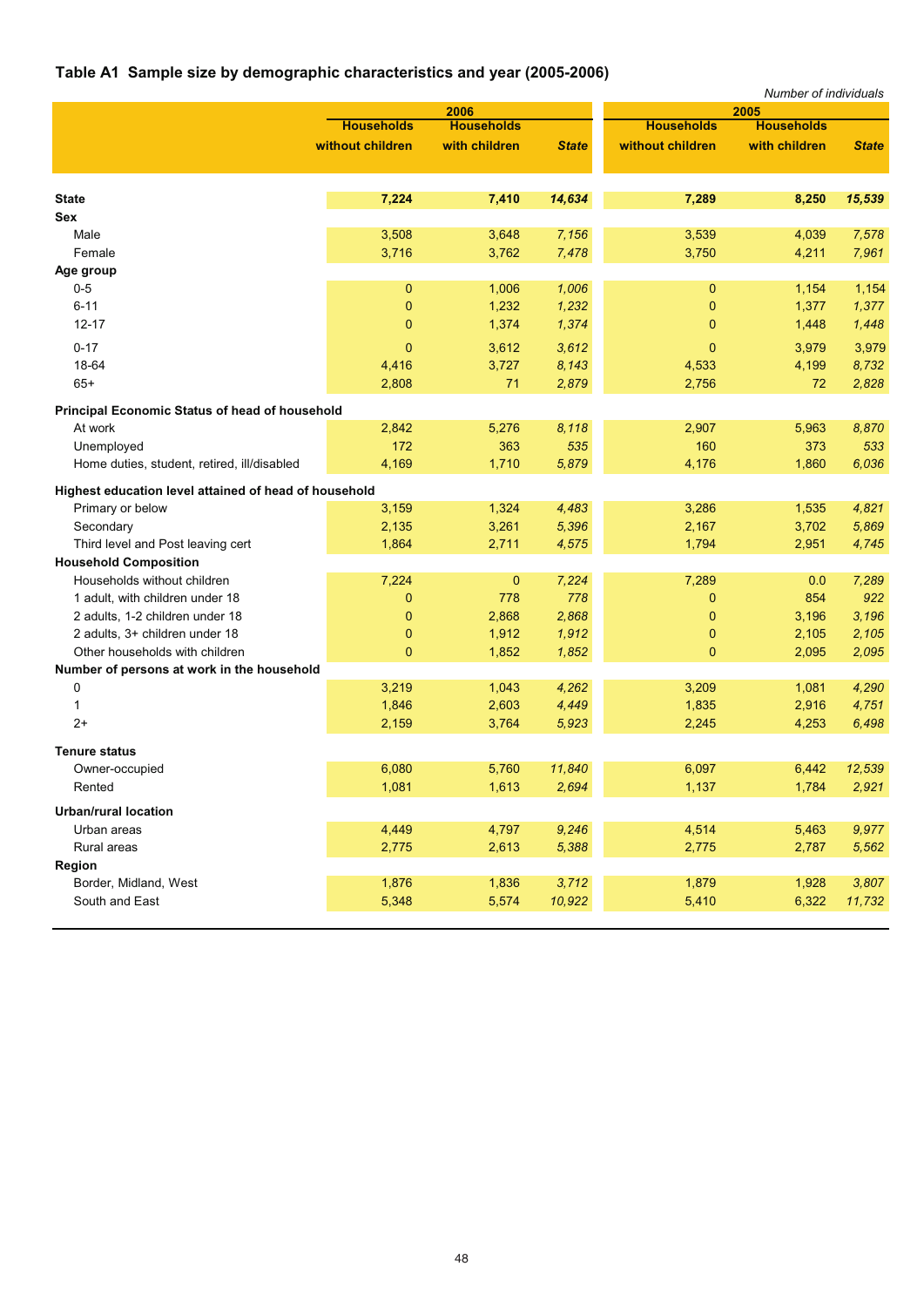# **Table A1 Sample size by demographic characteristics, 2004**

|                                                       | 2004              |                   |              |  |  |
|-------------------------------------------------------|-------------------|-------------------|--------------|--|--|
|                                                       | <b>Households</b> | <b>Households</b> |              |  |  |
|                                                       | without children  | with children     | <b>State</b> |  |  |
|                                                       |                   |                   |              |  |  |
| <b>State</b>                                          | 6,489             | 7,783             | 14,272       |  |  |
| <b>Sex</b>                                            |                   |                   |              |  |  |
| Male                                                  | 3,140             | 3,785             | 6,925        |  |  |
| Female                                                | 3,349             | 3,998             | 7,347        |  |  |
| Age group                                             |                   |                   |              |  |  |
| $0 - 5$                                               | 0                 | 1,130             | 1,130        |  |  |
| $6 - 11$                                              | 0                 | 1,258             | 1,258        |  |  |
| $12 - 17$                                             | 0                 | 1,363             | 1,363        |  |  |
|                                                       |                   |                   |              |  |  |
| $0 - 17$                                              | 0                 | 3,751             | 3,751        |  |  |
| 18-64                                                 | 4,152             | 3,970             | 8,122        |  |  |
| $65+$                                                 | 2,337             | 62                | 2,399        |  |  |
| Principal Economic Status of head of household        |                   |                   |              |  |  |
| At work                                               | 2,672             | 5,608             | 8,280        |  |  |
| Unemployed                                            | 169               | 437               | 606          |  |  |
| Home duties, student, retired, ill/disabled           | 3,605             | 1,700             | 5,305        |  |  |
|                                                       |                   |                   |              |  |  |
| Highest education level attained of head of household |                   |                   |              |  |  |
| Primary or below                                      | 2,883             | 1,466             | 4,349        |  |  |
| Secondary                                             | 1,951             | 3,644             | 5,595        |  |  |
| Third level and Post leaving cert                     | 1,604             | 2,589             | 4,193        |  |  |
| <b>Household Composition</b>                          |                   |                   |              |  |  |
| Households without children                           | 6,489             | 0.0               | 6,489        |  |  |
| 1 adult, with children under 18                       | 0                 | 875               | 910          |  |  |
| 2 adults, 1-2 children under 18                       | 0                 | 2,894             | 2,894        |  |  |
| 2 adults, 3+ children under 18                        | 0                 | 1,923             | 1,923        |  |  |
| Other households with children                        | $\overline{0}$    | 2,091             | 2,091        |  |  |
| Number of persons at work in the household            |                   |                   |              |  |  |
| 0                                                     | 2,729             | 1,053             | 3,782        |  |  |
| 1                                                     | 1,731             | 2,789             | 4,520        |  |  |
| $2+$                                                  | 2,029             | 3,941             | 5,970        |  |  |
| <b>Tenure status</b>                                  |                   |                   |              |  |  |
| Owner-occupied                                        | 2,923             | 1,438             | 4,361        |  |  |
|                                                       |                   |                   |              |  |  |
| Rented                                                | 652               | 429               | 1,081        |  |  |
| <b>Urban/rural location</b>                           |                   |                   |              |  |  |
| Urban areas                                           | 4,012             | 5,087             | 9,099        |  |  |
| Rural areas                                           | 2,477             | 2,696             | 5,173        |  |  |
| Region                                                |                   |                   |              |  |  |
| Border, Midland, West                                 | 1,682             | 1,908             | 3,590        |  |  |
| South and East                                        | 4,807             | 5,875             | 10,682       |  |  |
|                                                       |                   |                   |              |  |  |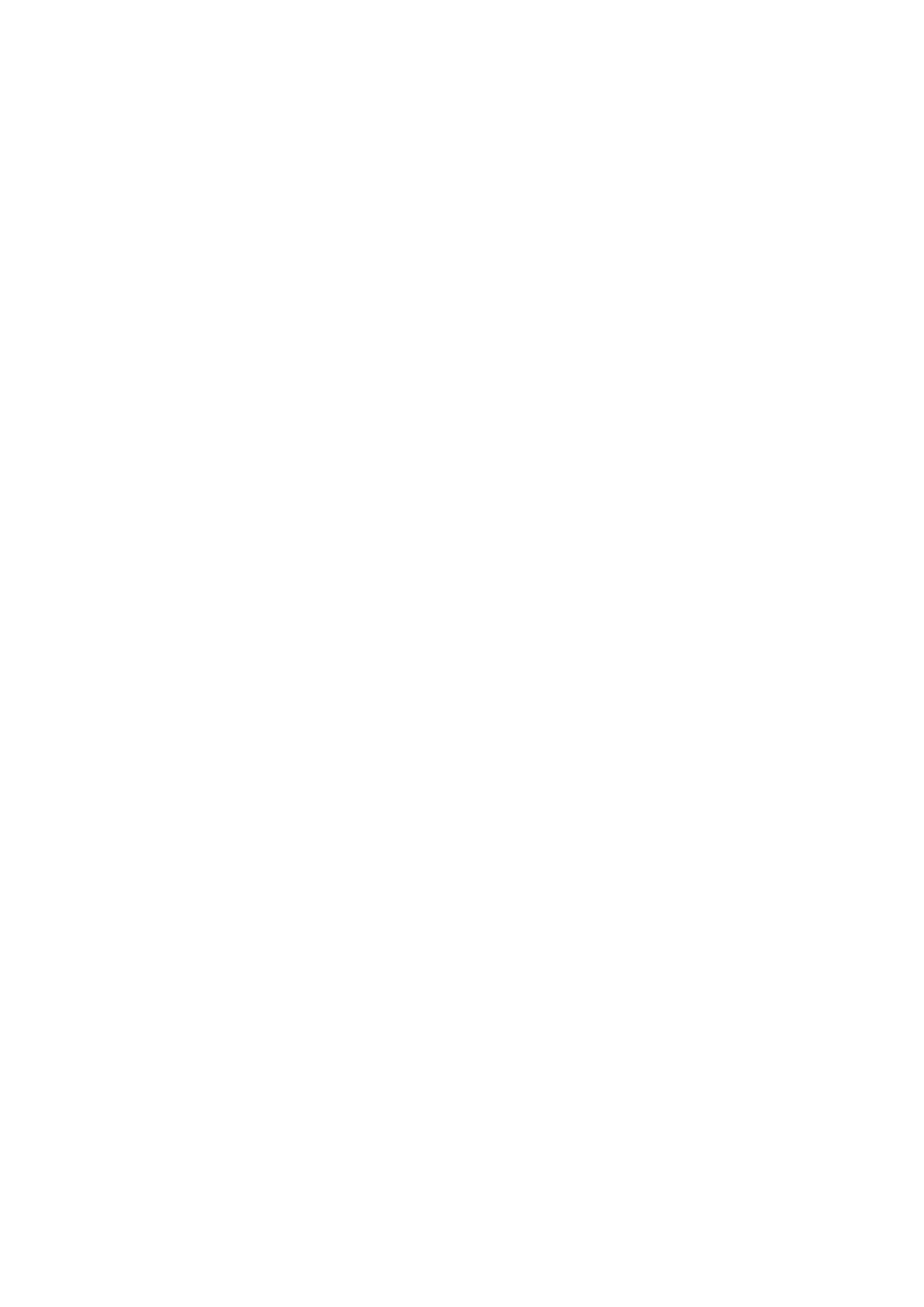# Appendix 2

# Background Notes

### **Purpose of Survey**

The primary focus of the Survey on Income and Living Conditions (SILC) is the collection of information on the income and living conditions of different types of households in Ireland, in order to derive indicators on poverty, deprivation and social exclusion. It is a voluntary (for potential respondents) survey of private households. It is carried out under EU legislation (Council Regulation No 1177/2003) and commenced in Ireland in June 2003.

### **Reference Period**

This report presents results for the population of children in Ireland based on data collected in the period January 2004 to December 2010. For any given year, e.g. 2010, the data was collected continuously from January through to December. The reference period would be the twelve months prior to the date of interview, so for 2010 the data collected would cover the reference period January 2009 to December 2010.

### **Definitions of Income**

**Gross income:** Income details are collected at both a household and individual level in SILC. In analysis, each individual's income is summed up to household level and in turn added to household level income components to calculate *gross household income*. The components of gross household income are:

- 1. Earnings: This includes income from employment, self-employment and employer's social insurance contributions.
- 2. Social Transfers: Benefits obtained from the state are included in this category. These include
	- a. Unemployment benefits
	- b. Old-age benefits
	- c. Child-related family allowances (Child benefit, Family Income Supplement, Back to School Allowance).
	- d. Other Family allowances (e.g. maternity benefit, carers allowances, single parent allowances).
	- e. Housing allowances
	- f. Other Social Transfers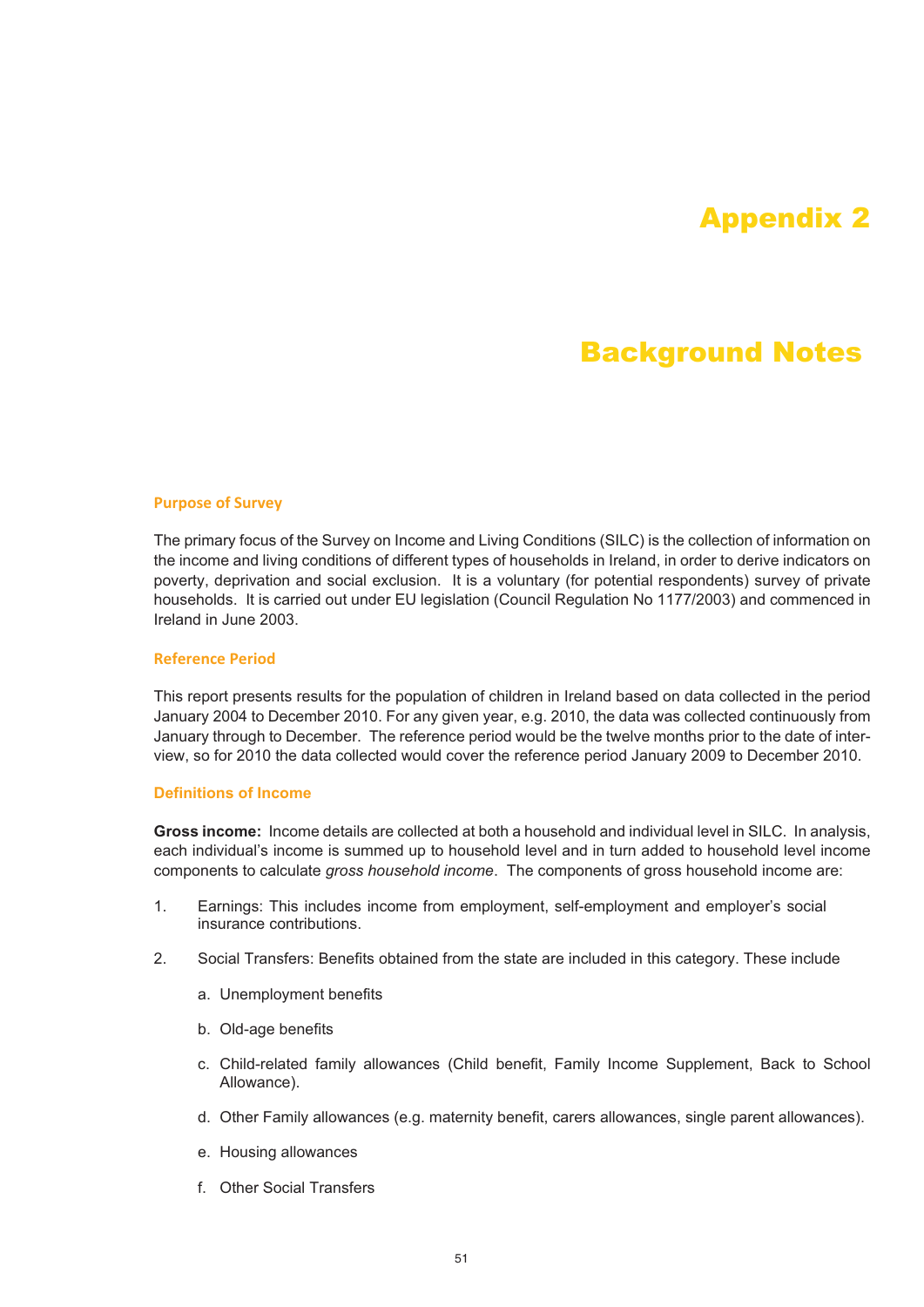**Disposable income:** Tax and social insurance contributions are also summed to household level and subtracted from the gross household income to calculate the *total disposable household income*. The components of disposable household income are gross household income less:

Employer's social insurance contributions (not included in EU definition)

Regular inter-household cash transfer paid

Tax on income and social insurance contributions

**Equivalence scales:** Equivalence scales are used to calculate the *equivalised household size* of a household. Although there are numerous scales, we focus on the national scale in this report. The national scale attributes a weight of 1 to the first adult, 0.66 to each subsequent adult (aged 14+ living in the household) and 0.33 to each child aged less than 14. The weights for each household are then summed to calculate the *equivalised household size*.

### **Equivalised Gross Income**

Gross household income is divided by the *equivalised household size* to calculate equivalised gross income for each person, which essentially is an approximate measure of how much of the income can be attributed to each member of the household. This *equivalised income* is then applied to each member of the household.

### **Indicators**

### **At-risk-of-poverty rate**

This is the share of persons with an equivalised income below a given percentage (usually 60%) of the national median income. It is also calculated at 40%, 50% and 70% for comparison. The rate is calculated by ranking persons by equivalised income from smallest to largest and the median or middle value is extracted. Anyone with an equivalised income of less than 60% of the median is considered *at-risk-of-poverty at a 60% level.*

### **Deprivation rate**

The identification of being materially deprived is currently achieved on the basis of an enforced lack of two or more items from this set of eleven basic deprivation indicators:

- 1. Two pairs of strong shoes
- 2. A warm waterproof overcoat
- 3. Buy new not second-hand clothes
- 4. Eat meat with meat, chicken, fish (or vegetarian equivalent) every second day
- 5. Have a roast joint or its equivalent once a week
- 6. Had to go without heating during the last year through lack of money
- 7. Keep the home adequately warm
- 8. Buy presents for family or friends at least once a year
- 9. Replace any worn out furniture
- 10. Have family or friends for a drink or meal once a month
- 11. Have a morning, afternoon or evening out in the last fortnight for entertainment

(Note that it is enforced deprivation that is relevant in this context. For example, a household may not have a roast once a week. The household is classified as deprived of this basic indicator only if the reason they didn't have it was because they could not afford it).